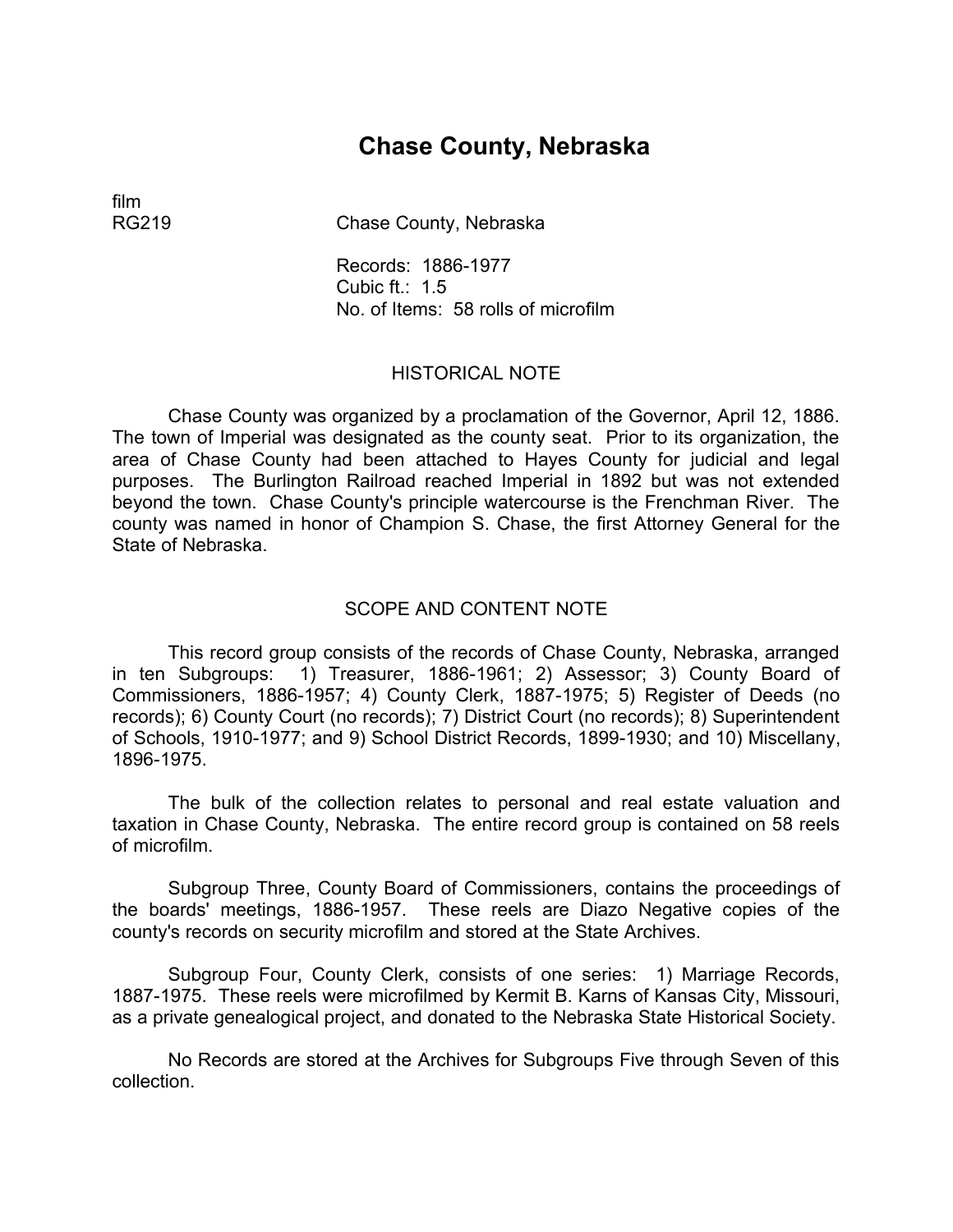Subgroup Eight, Superintendent of Schools, consists of donated microfilm of the School Census of Chase County, 1910-1977. This microfilm contains records made confidential by Sec. 79, 157 and 84-712.05, R.R.S. 1943. The staff will be happy to service your reference request on this microfilm.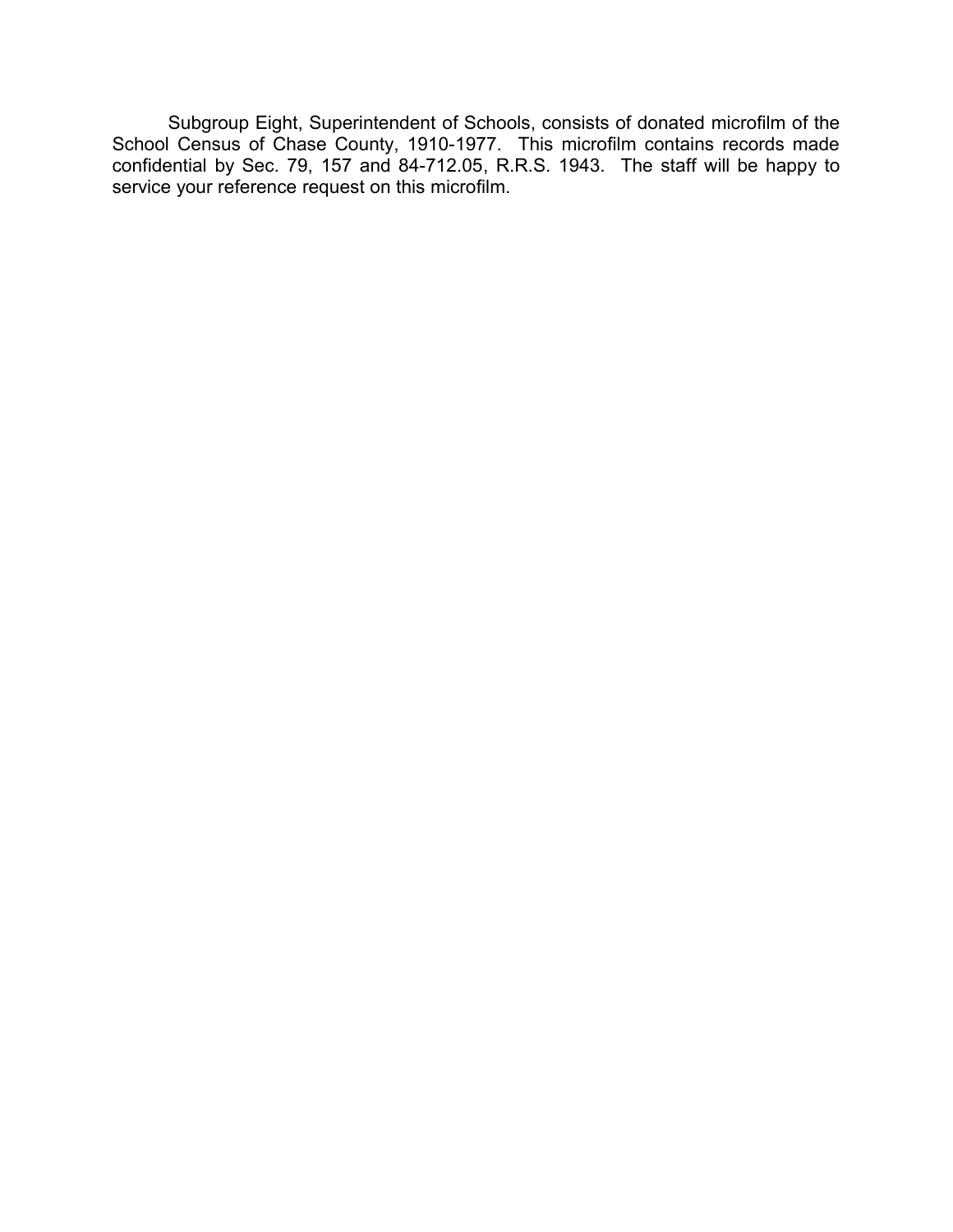#### ADDED ENTRIES:

Brown, Esse (Mrs. Clyde Marion) BURIAL--NEBRASKA--CHASE COUNTY CEMETERIES--NEBRASKA--CHASE COUNTY **CENSUS** COUNTY GOVERNMENT--RECORDS AND CORRESPONDENCE DEATHS--NEBRASKA--CHASE COUNTY MARRIAGES--NEBRASKA--CHASE COUNTY PERSONAL PROPERTY--NEBRASKA--CHASE COUNTY REAL PROPERTY--VALUATION--NEBRASKA--CHASE COUNTY SCHOOL CENSUS--NEBRASKA--CHASE COUNTY SCHOOL CENSUS--NEBRASKA--DUNDY COUNTY SCHOOL CENSUS--NEBRASKA--HAYES COUNTY SCHOOL CENSUS--NEBRASKA--HITCHCOCK COUNTY SCHOOL CENSUS--NEBRASKA--PERKINS COUNTY School District #76 (Chase County, Neb.) TAXATION OF PERSONAL PROPERTY--NEBRASKA--CHASE COUNTY TAXATION--NEBRASKA--CHASE COUNTY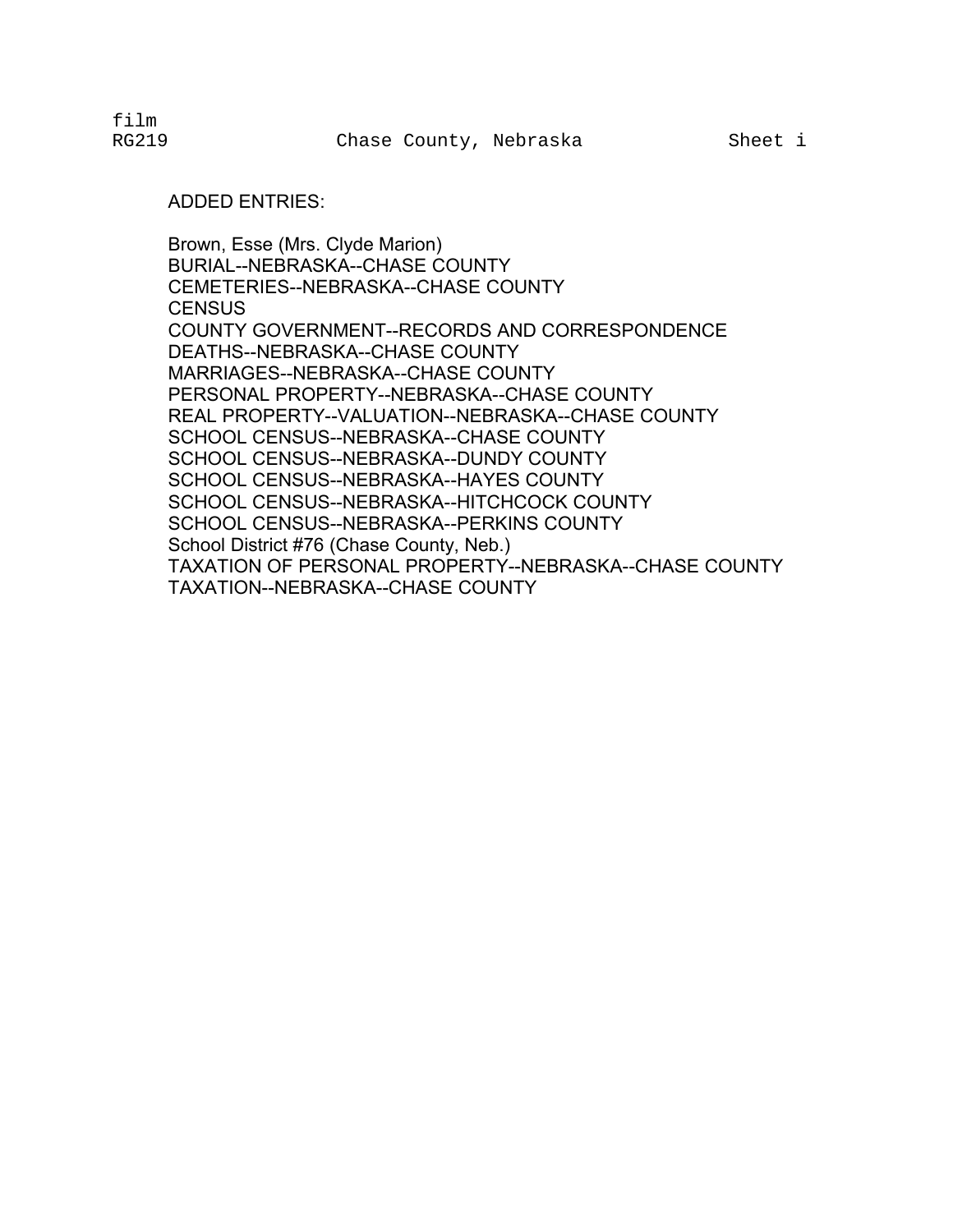film

Subgroup Nine, School District Records, includes the microfilmed records of School District #76. This School District's records are incorporated in the microfilmed records of Subgroup Ten.

Subgroup Ten, Miscellany, 1896-1975, includes clipping scrapbooks, 1896-1939, kept by Mrs. Clyde Brown, containing historical items relating to Chase County and clippings concerning marriages, deaths, and families. Also included are miscellaneous published pamphlets, histories of Chase County, 1938-1974. Of particular interest to genealogists is the county Death Register, 1919-1928 and 1941-1962, the cemetery lot record, and the records of the Luhrs Funeral Home, 1926-1927.

#### **DESCRIPTION**

film SERIES ONE TAX LISTS, 1886-1961

| Vols. 1-3   |                        | 1886-1888 (1 per year)         |
|-------------|------------------------|--------------------------------|
| Vols. 4-5   | 1889                   |                                |
| Vols. 6-49  | 1890-1933 (1 per year) |                                |
| Vols. 50-51 | 1934                   | Real and Personal              |
| Vols. 52-53 | 1935                   | Real and Personal              |
| Vols. 54-55 | 1936                   | <b>Real and Personal</b>       |
| Vols. 56-57 | 1937                   | <b>Real and Personal</b>       |
| Vols. 58-59 | 1938                   | <b>Real and Personal</b>       |
| Vols. 60-61 | 1939                   | <b>Real and Personal</b>       |
| Vols. 62-63 | 1940                   | <b>Real and Personal</b>       |
| Vols. 64-65 | 1941                   | <b>Real and Personal</b>       |
| Vols. 66-67 | 1942                   | <b>Real and Personal</b>       |
| Vols. 68-69 | 1943                   | <b>Real and Personal</b>       |
| Vols. 70-71 | 1944                   | <b>Real and Personal</b>       |
| Vols. 72-73 | 1945                   | Real and Personal              |
| Vols. 74-75 | 1946                   | Real and Personal              |
| Vols. 76-77 | 1947                   | <b>Real and Personal</b>       |
| Vols. 78-79 | 1948                   | <b>Real and Personal</b>       |
| Vols. 80-81 | 1949                   | <b>Real and Personal</b>       |
| Vols. 82-83 | 1950                   | <b>Real and Personal</b>       |
| Vols. 84-85 | 1951                   | <b>Real and Personal</b>       |
| Vols. 86    | 1952                   | <b>Real and Personal</b>       |
|             | Vols. 87-89 1953-1955  | Real, Personal & Motor Vehicle |
| Vols. 90-95 | 1956-1961              | (1 per year)                   |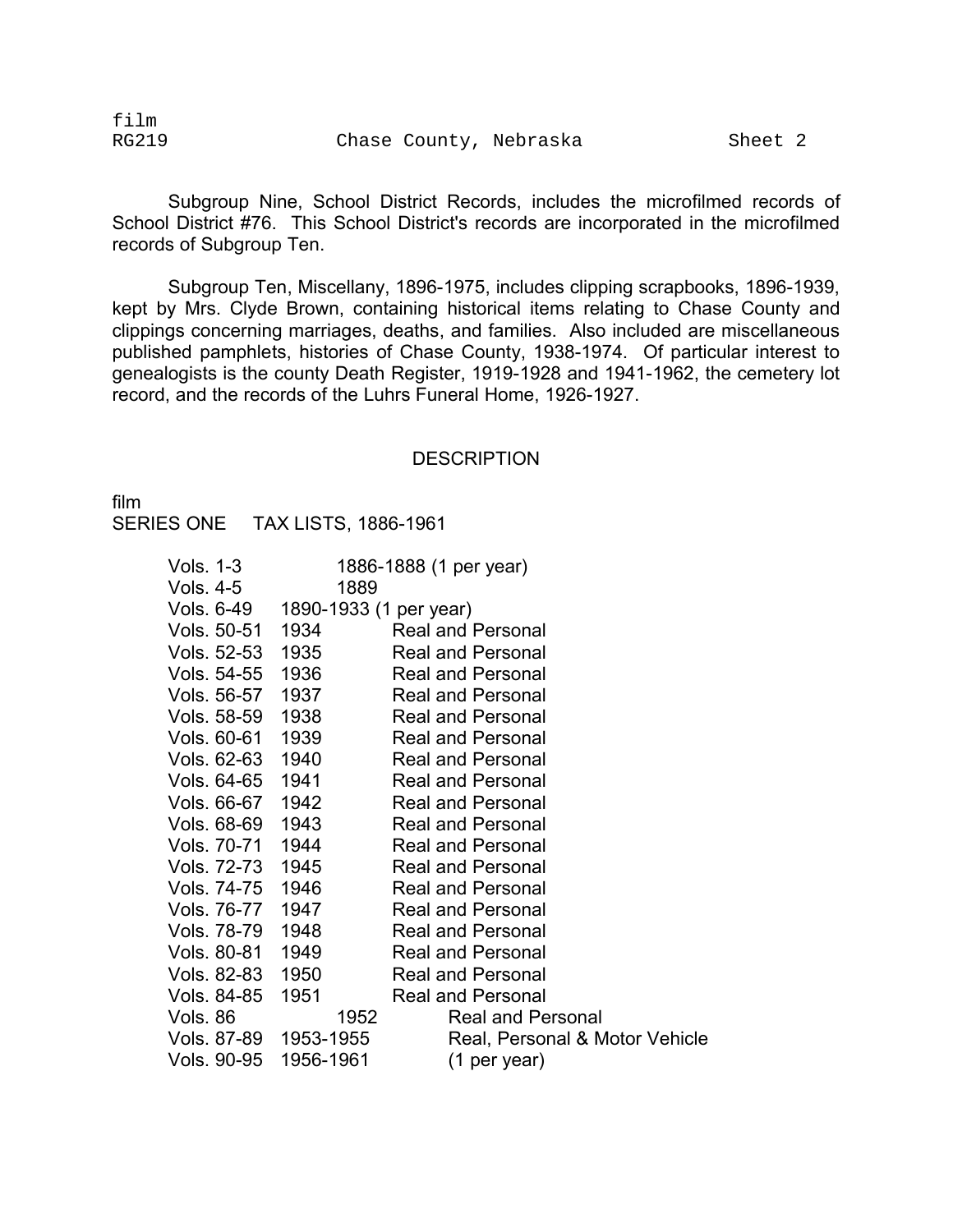MICROFILM RECORD for Series One begins on next page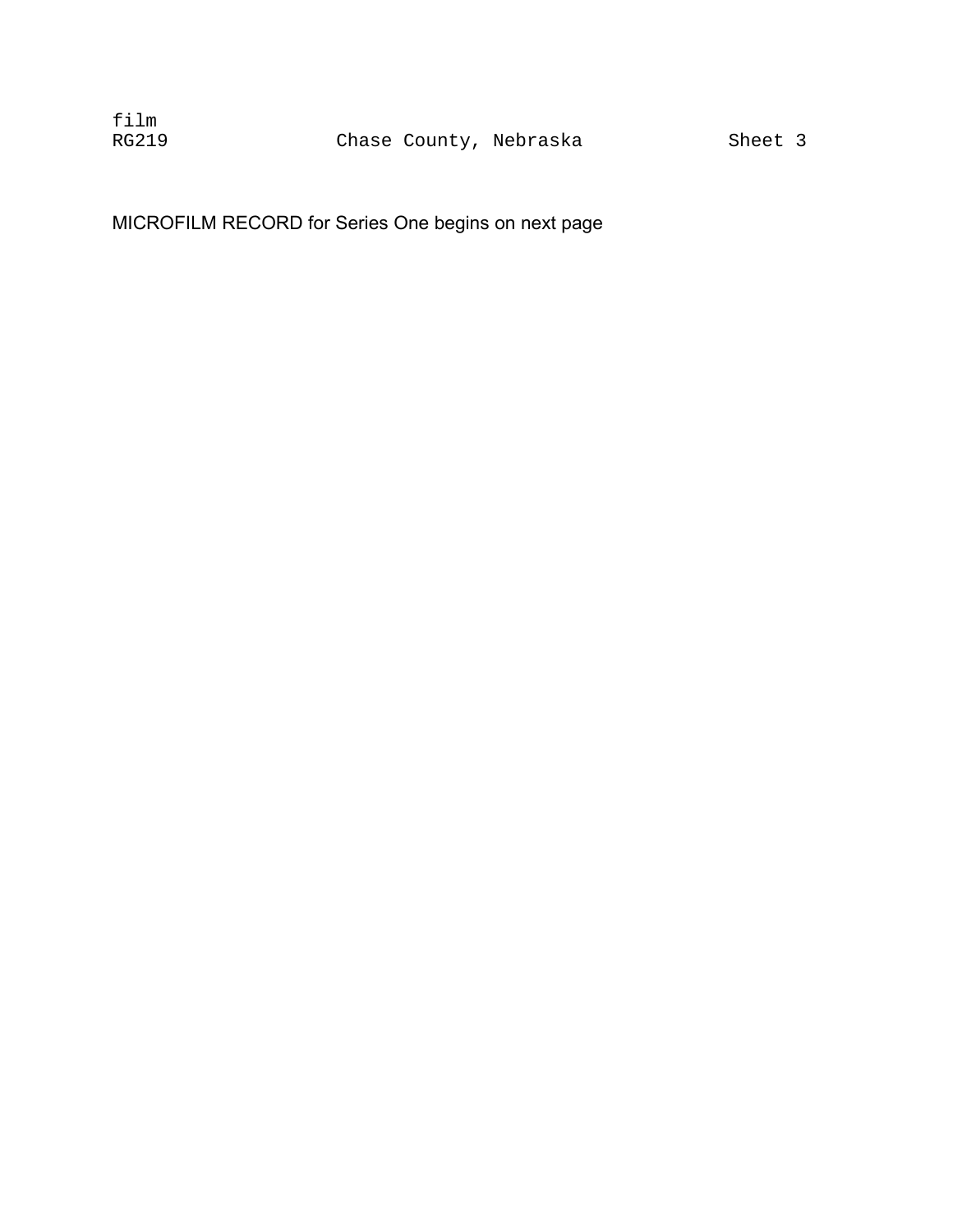film

## SUBGROUP ONE TREASURER

film

# SERIES ONE TAX LISTS - MICROFILM RECORD MP3920

NSHS HAS ON MICROFILM:

| Reel #1<br>683 shots<br>1366 pp.<br>#21,913 | Tax Lists, V.1 - Real Property, 1886<br>thru<br>Tax Lists, V.7, p.14 - Personal Property, 1891                              |
|---------------------------------------------|-----------------------------------------------------------------------------------------------------------------------------|
| Reel #2<br>696 shots<br>1392 pp.<br>#21,914 | Tax Lists, V.7 (cont), p.15<br>Personal Property, 1891<br>thru<br>Tax Lists, V.10, p.54 - Real Property, 1894               |
| Reel #3<br>675 shots<br>1350 pp.<br>#21,915 | Tax Lists, V.10 (cont), p.55<br>Real Property, 1894<br>thru<br>Tax Lists, V.13, p.53 - Real Property, 1897                  |
| Reel #4<br>666 shots<br>1332 pp.<br>#21,917 | Tax Lists, V.13 (cont), p.54<br>Real Property, 1897<br>thru<br>Tax Lists, V.15, p.218<br>Personal Property, 1899            |
| Reel #5<br>686 shots<br>1372 pp.<br>#21,918 | Tax Lists, V.15 (cont), p.219<br>Personal Property, 1899 cont.<br>thru<br>Tax Lists, V.18, p.206<br>Personal Property, 1902 |
|                                             | NOTE: Microfilm Operator's Certificate, End of<br>Roll, in error. Should read ending at p.206                               |
| Reel #6<br>684 shots<br>1368 pp.<br>#21,919 | Tax Lists, V.18 (cont), p.207<br>Personal Property, 1902<br>thru<br>Tax Lists, V.21 - Corrections, 1905                     |
| Reel #7                                     | Tax Lists, V.22 - Personal Property, 1906                                                                                   |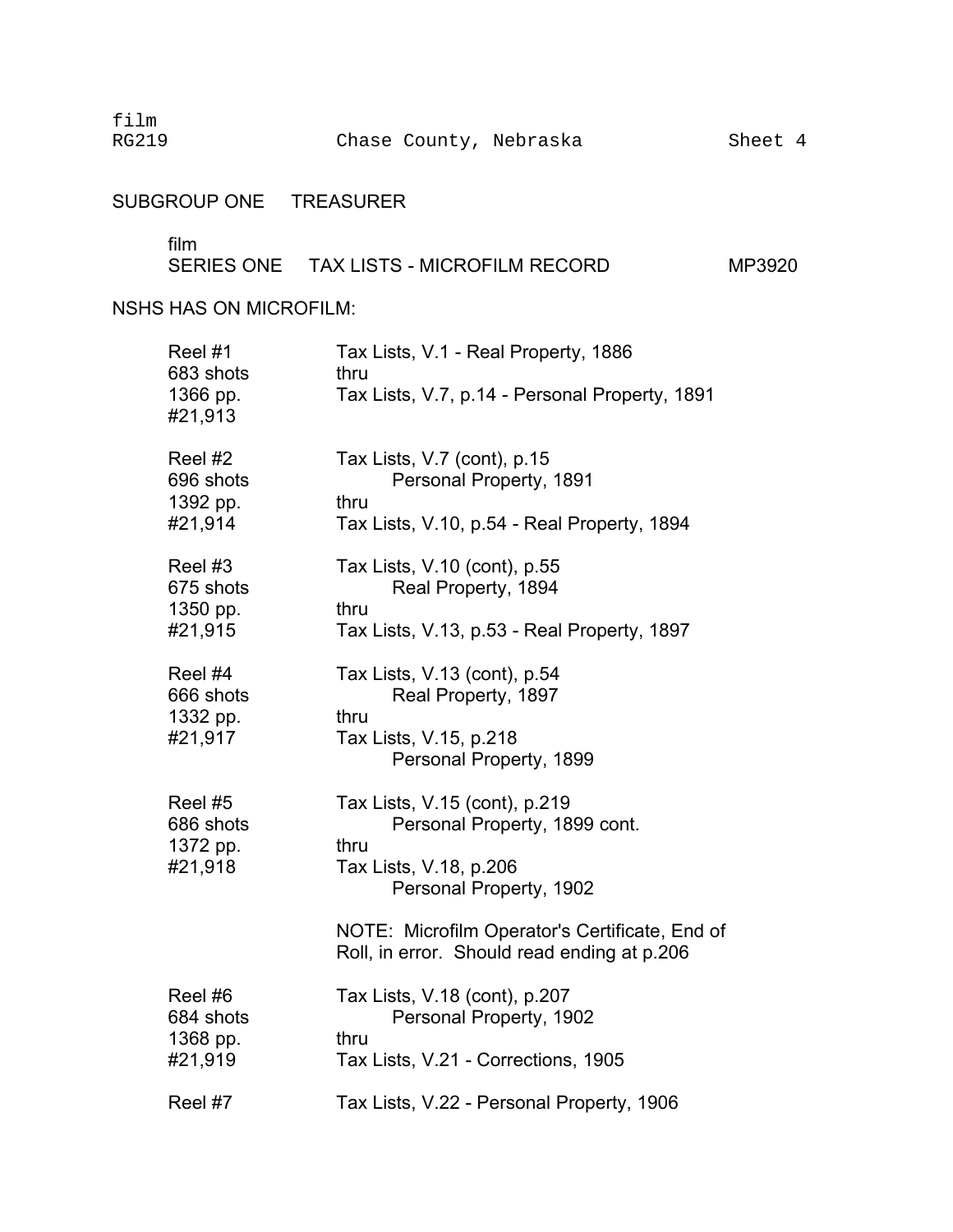671 shots thru 1342 pp.<br>#21,920

Tax Lists, v.25, p.35 - 1909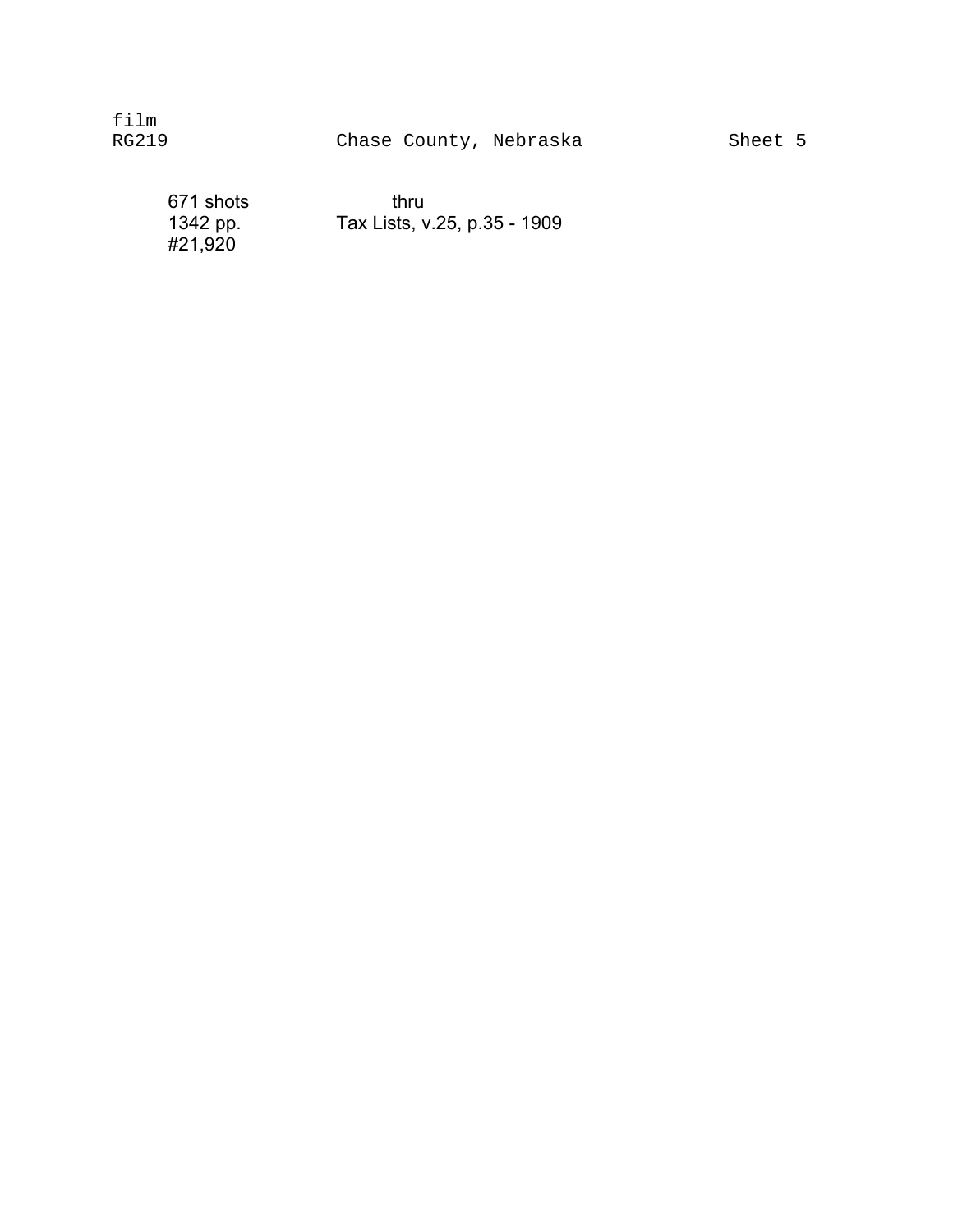film

## SUBGROUP ONE TREASURER

| film                                                | SERIES ONE TAX LISTS - MICROFILM RECORD                                                                                                     | MP3920 |
|-----------------------------------------------------|---------------------------------------------------------------------------------------------------------------------------------------------|--------|
| Reel #8<br>702 shots<br>1404 pp.<br>#21,921         | Tax Lists, V.25 (cont), p.36<br>Personal Property, 1909<br>thru<br>Tax Lists, V.28, p.91 - Real Property, 1912                              |        |
| Reel #9<br>696 shots<br>1382 pp.<br>#21,922         | Tax Lists, V.28 (cont), p.92<br>Real Property, 1912<br>thru<br>Tax Lists, V.31, p.160 - Real Property, 1915                                 |        |
| <b>Reel #10</b><br>716 shots<br>1432 pp.<br>#21,923 | Tax Lists, V.31 (cont), p.161<br>Real Property - 1915<br>thru<br>Tax Lists, V.35, p.120 - Real Property, 1919                               |        |
| <b>Reel #11</b><br>709 shots<br>1418 pp.<br>#21,924 | Tax Lists, V.35, p.121 - Real Property, 1919<br>thru<br>thru<br>Tax lists, V.38, p.168 - Real Property, 1922                                |        |
|                                                     | NOTE: Vol. 35, frame #98, p.208 missed in<br>original filming was retaken and spliced to<br>End of Reel.                                    |        |
| <b>Reel #12</b><br>726 shots<br>1452 pp.<br>#21,925 | Tax Lists, V.38 cont., p.169<br>Real Property, 1922<br>thru<br>Tax Lists, V.41 - Corrections, 1925                                          |        |
| <b>Reel #13</b><br>693 shots<br>1386 pp.<br>#21,926 | Tax Lists, V.42 - Personal Property, 1926<br>thru<br>Tax Lists, V.45, p.42 - Real Property, 1929                                            |        |
|                                                     | NOTE: Vol. 43, pp.43 & 106, missed in initial<br>filming and pp.163-167 filmed out of sequence,<br>were retaken and spliced to End of Reel. |        |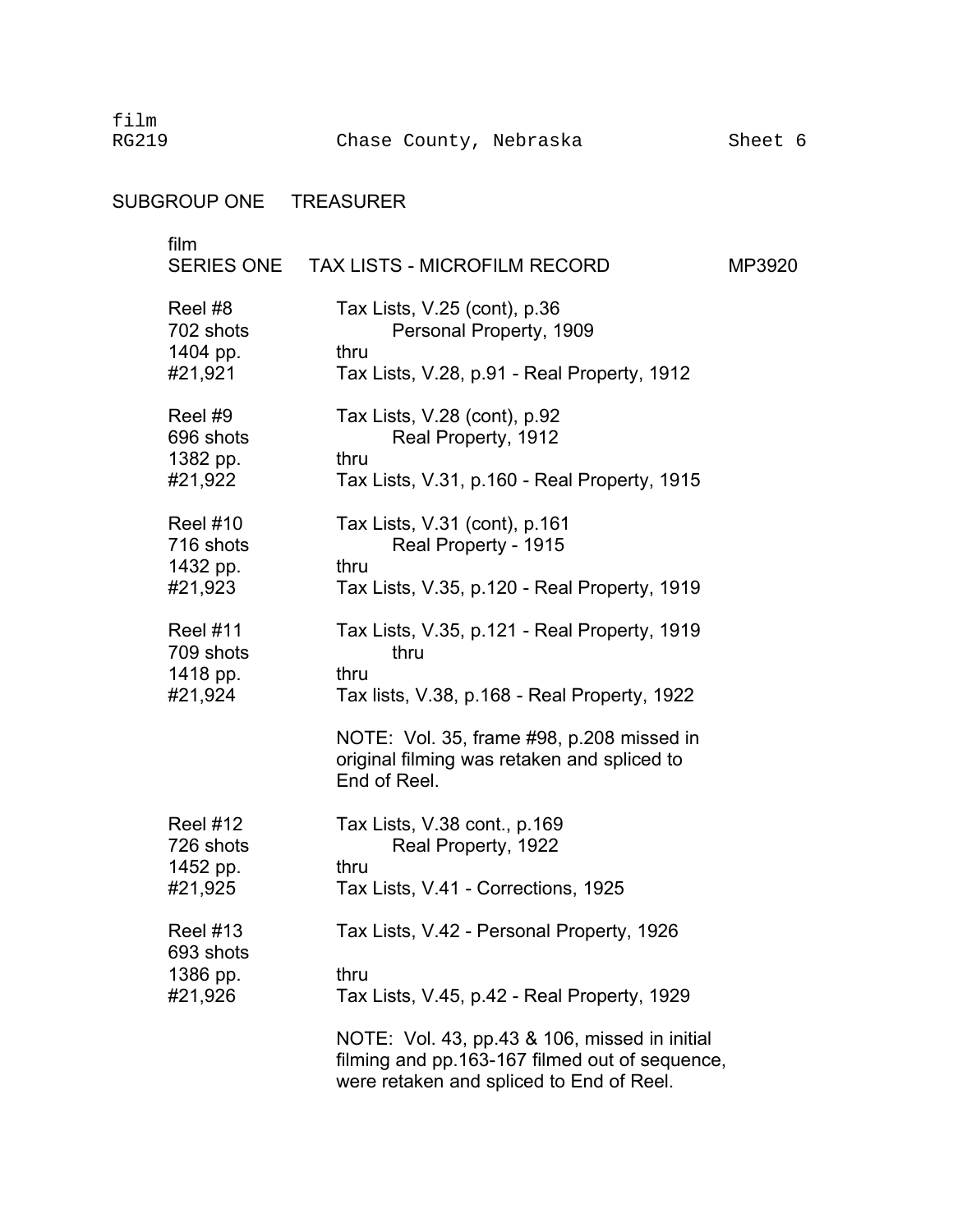| film<br>RG219                                       | Chase County, Nebraska                                                                                        | Sheet 7 |
|-----------------------------------------------------|---------------------------------------------------------------------------------------------------------------|---------|
| <b>Reel #14</b><br>680 shots<br>1360 pp.<br>#21,927 | Tax Lists, V.45 cont., p.43<br>Real Property, 1929<br>thru<br>Tax Lists, V.48, p.22 - Personal Property, 1932 |         |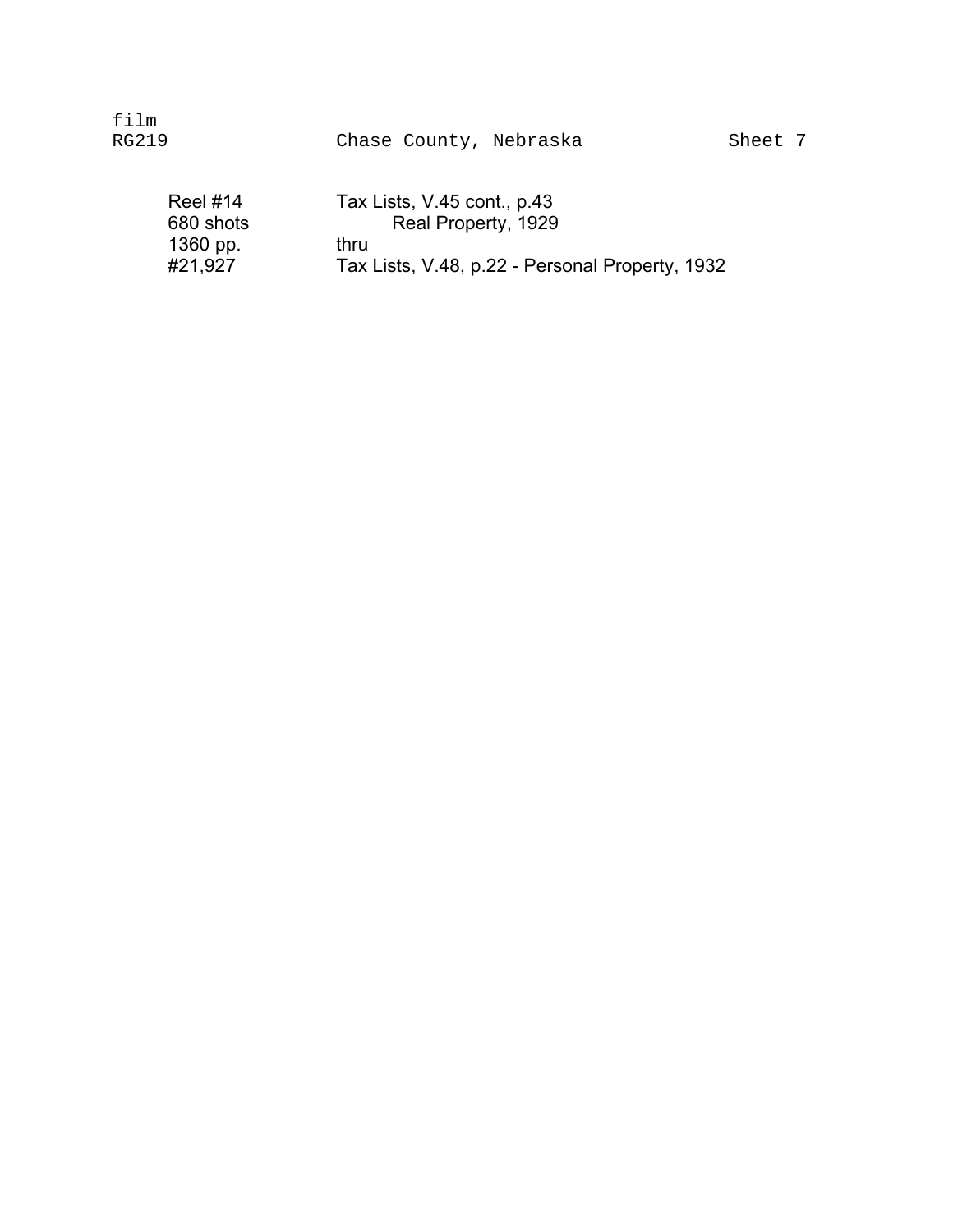film RG219

# SUBGROUP ONE TREASURER

| film                         | SERIES ONE TAX LISTS - MICROFILM RECORD                       | MP3920 |
|------------------------------|---------------------------------------------------------------|--------|
| <b>Reel #15</b><br>675 shots | Tax Lists, V.48 cont., p.23<br>Personal Property, 1932        |        |
| 1350 pp.<br>#21,928          | thru<br>Tax Lists, V.50 - Real Property,<br>Corrections, 1934 |        |
| <b>Reel #16</b><br>665 shots | Tax Lists, V.51 - Personal Property, 1934<br>thru             |        |
| 1330 pp.<br>#21,929          | Tax Lists, V.54, p.224 - Real Property, 1936                  |        |
| <b>Reel #17</b>              | Tax Lists, V.54 (cont), p.225                                 |        |
| 685 shots<br>1370 pp.        | Real Property, 1936<br>thru                                   |        |
| #21,930                      | Tax Lists, V.59, p.26 - Personal Property, 1938               |        |
| <b>Reel #18</b>              | Tax Lists, V.59 (cont.), p.27                                 |        |
| 670 shots<br>1340 pp.        | Personal Property, 1938<br>thru                               |        |
| #21,931                      | Tax Lists, V.62, p.238 - Real Property, 1940                  |        |
| <b>Reel #19</b>              | Tax Lists, V.62 (cont), p.239                                 |        |
| 673 shots<br>1346 pp.        | Real Property, 1940<br>thru                                   |        |
| #21,932                      | Tax Lists, V.66, p.179 - Real Property, 1942                  |        |
| <b>Reel #20</b>              | Tax Lists, V.66 (cont), p.180                                 |        |
| 679 shots                    | Real Property, 1942                                           |        |
| 1358 pp.<br>#21,933          | thru<br>Tax Lists, V.70, p.197 - Real Property, 1944          |        |
|                              |                                                               |        |
| <b>Reel #21</b>              | Tax Lists, V.70 (cont), p.198                                 |        |
| 662 shots                    | Real Property, 1944                                           |        |
| 1324 pp.                     | thru                                                          |        |
| #21,935                      | Tax Lists, V.74, p.218 - Real Property, 1946                  |        |
| Reel #22                     | Tax Lists, V.74 (cont), p.219                                 |        |
| 671 shots                    | Real Property, 1946                                           |        |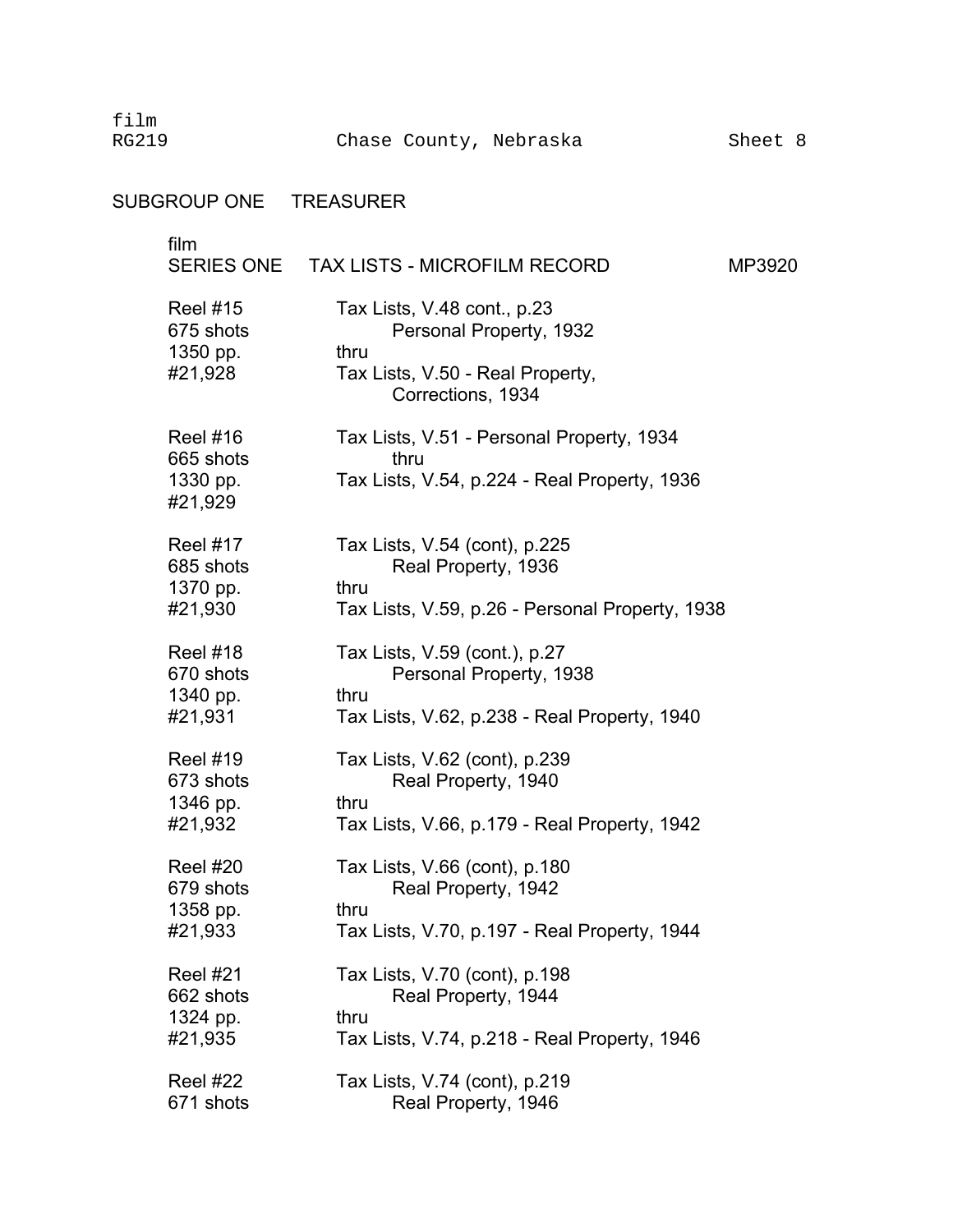| film<br>RG219       | Chase County, Nebraska                                                                                                                                       | Sheet 9 |  |
|---------------------|--------------------------------------------------------------------------------------------------------------------------------------------------------------|---------|--|
| 1342 pp.<br>#21,936 | thru<br>Tax Lists, V.78, p.228 - Real Property, 1948<br>NOTE: Vol. 78, pp.127-129, film damaged<br>during processing, retaken and spliced to<br>End of Reel. |         |  |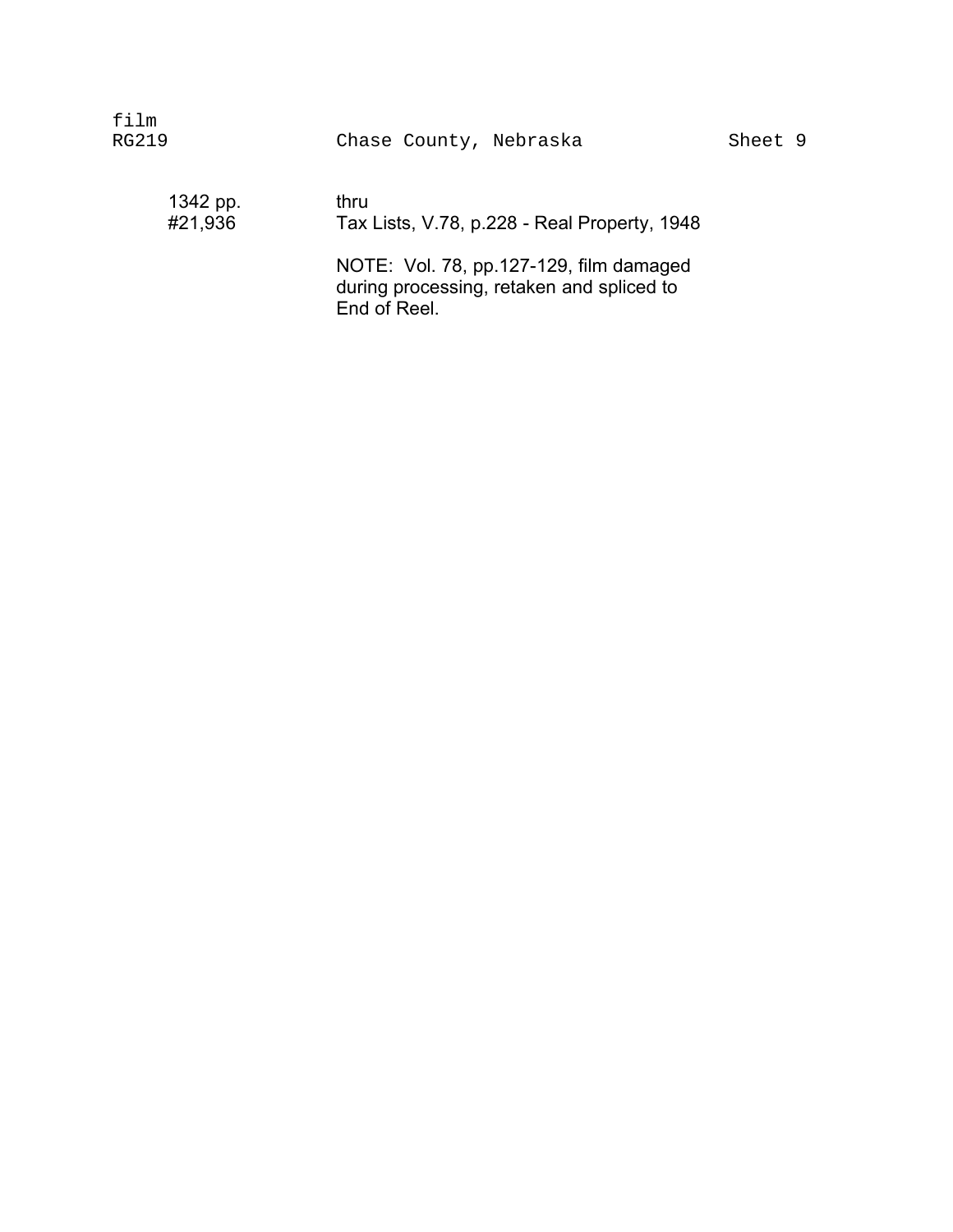film

## SUBGROUP ONE TREASURER

| film                         | SERIES ONE TAX LISTS - MICROFILM RECORD                                                           | MP3920 |
|------------------------------|---------------------------------------------------------------------------------------------------|--------|
| <b>Reel #23</b><br>642 shots | Tax Lists, V.78 (cont), p.229<br>Real Property, 1948                                              |        |
| 1284 pp.<br>#21,937          | thru<br>Tax Lists, V.82, p.112 - Real Property, 1950                                              |        |
| Reel #24<br>690 shots        | Tax Lists, V.82 (cont), p.113<br>Real Property - 1950                                             |        |
| 1380 pp.<br>#21,938          | thru<br>Tax Lists, V.86, p.29 - Real Property, 1952                                               |        |
| <b>Reel #25</b><br>646 shots | Tax Lists, V.86 (cont), p.30<br>Real Property, 1952                                               |        |
| 1292 pp.<br>#21,939          | thru<br>Tax Lists, V.87, p.55 - Personal Property, 1953                                           |        |
|                              | NOTE: V.86, p.58, frame #38, missed in initial<br>filming was retaken and spliced to End of Reel. |        |
| Reel #26<br>680 shots        | Tax Lists, V.87 (cont), p.56<br>Personal Property, 1953                                           |        |
| 1360 pp.<br>#21,940          | thru<br>Tax Lists, V.90, p.9 - Real Property, 1956                                                |        |
| Reel #27<br>656 shots        | Tax Lists, V.90 (cont), p.10<br>Real Property, 1956                                               |        |
| 1312 pp.<br>#21,941          | thru<br>Tax Lists, V.92, p.114 - Real Property, 1958                                              |        |
| Reel #28<br>677 shots        | Tax Lists, V.92 (cont), p.115<br>Real Property, 1958                                              |        |
| 1354 pp.<br>#21,942          | thru<br>Tax Lists, V.94, p.31 - Personal Property, 1960                                           |        |
| Reel #29<br>373 shots        | Tax Lists, V.94 (cont), p.32<br>Personal Property, 1960                                           |        |
| 746 pp.<br>#21,943           | thru<br>Tax Lists, V.95, 1961 complete                                                            |        |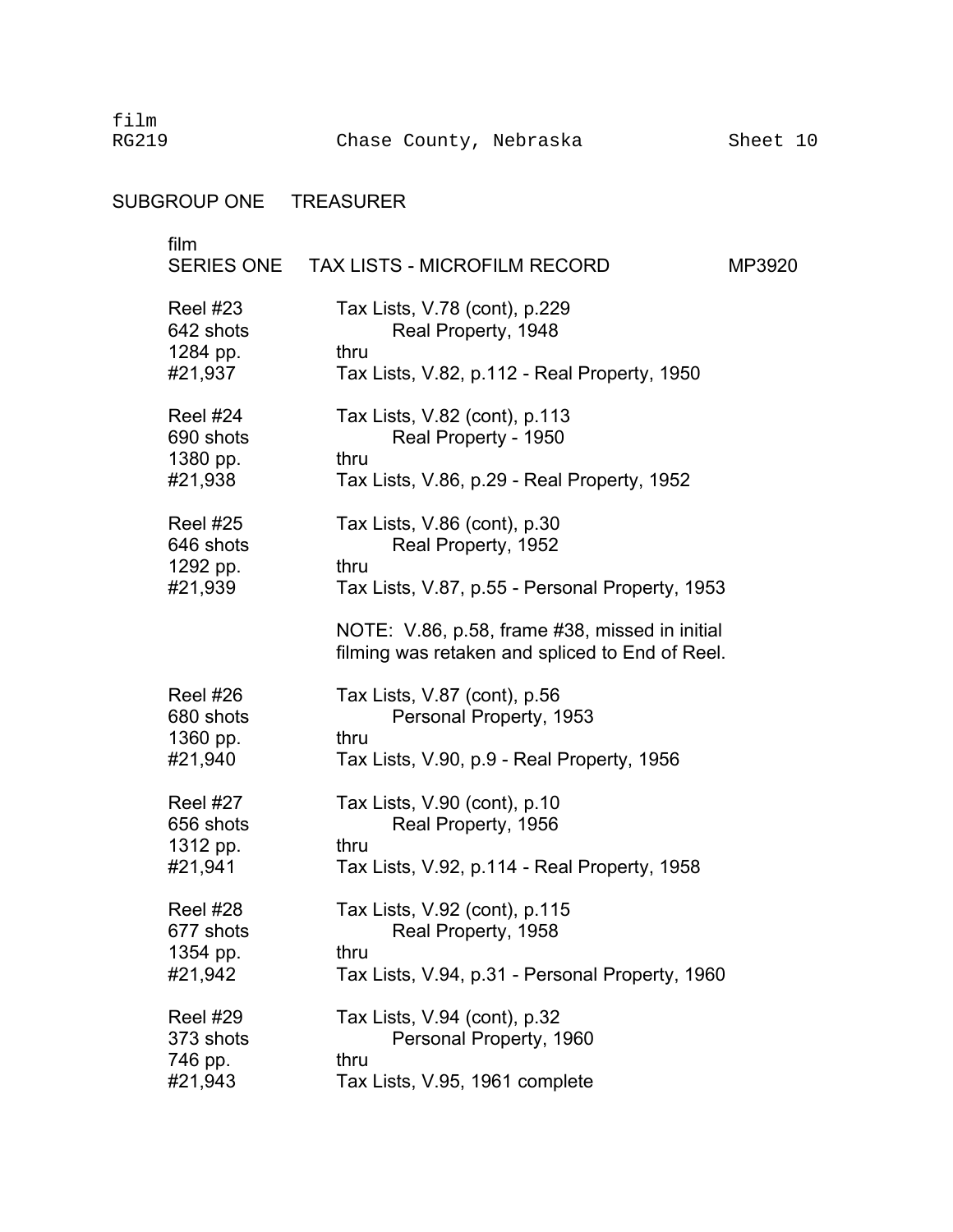film RG219

SUBGROUP TWO ASSESSOR

film

SERIES ONE ASSESSMENT SCHEDULES, 1914-1960

NSHS HAS ON MICROFILM: �

| film<br><b>SERIES ONE</b><br>MP3919         | ASSESSMENT SCHEDULES - MICROFILM RECORD                                                                                                                                                                                                      |
|---------------------------------------------|----------------------------------------------------------------------------------------------------------------------------------------------------------------------------------------------------------------------------------------------|
| Reel #1<br>617 shots<br>1234 pp.<br>#21,944 | Assessment Record, V.1 - Personal Property<br>Logan Precinct, 1914<br>thru<br>Assessment Record, V.12 - Real Property<br>Wauneta City, 1921                                                                                                  |
| Reel #2<br>933 shots<br>1866 pp.<br>#21,945 | Assessment Record, V.13 - Real Property<br>Wauneta Precinct, 1916<br>thru<br>Assessment Record, V.18 - Personal Property<br>Valley Precinct "X-Z", 1925                                                                                      |
| Reel #3<br>818 shots<br>1636 pp.<br>#21,946 | Assessment Record, V.19 - Real Property<br>Canby Precinct, 1926<br>thru<br>Assessment Record, V.20 - Personal Property<br>Valley Precinct "R", 1930                                                                                          |
| Reel #4<br>949 shots<br>1898 pp.<br>#21,947 | Assessment Record, V.20 (cont) - Personal Property<br>Valley Precinct "S", 1930<br>thru<br>Assessment Record, V.22 - Special Entries, 1931<br>NOTE: Microfilm Operator's Certificate, End of<br>Reel in error. Ending date should read 1931. |
| Reel #5<br>680 shots<br>1360 pp.<br>#21,948 | Assessment Record, V.23 - Real Property<br><b>Bussell Precinct, 1930</b><br>thru<br>Assessment Record, V.52 - Real Property<br>Pioneer Precinct, 1933                                                                                        |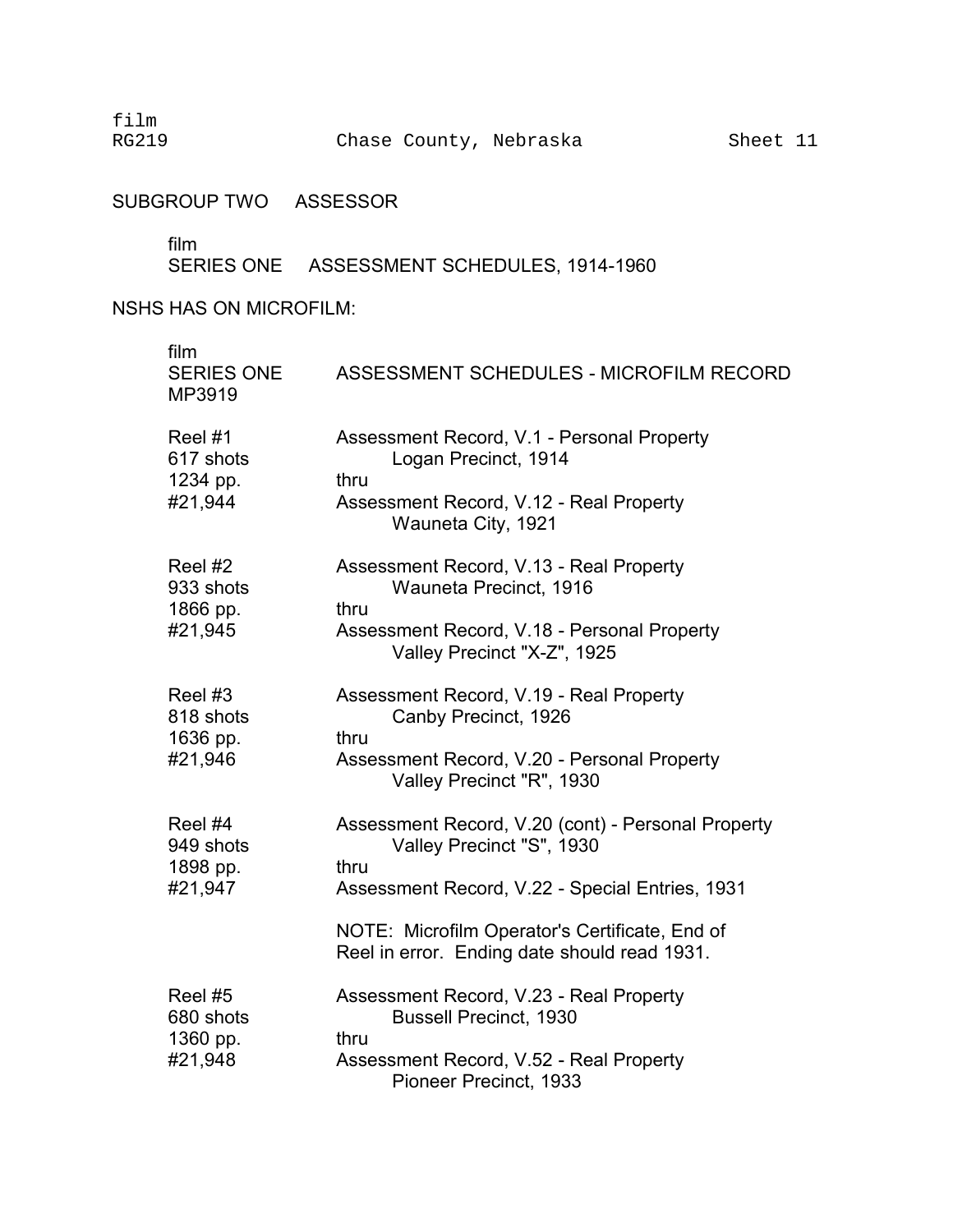| film<br>RG219                              | Chase County, Nebraska                                                                                                                                                        | Sheet 12 |
|--------------------------------------------|-------------------------------------------------------------------------------------------------------------------------------------------------------------------------------|----------|
| Reel#6<br>903 shots<br>1806 pp.<br>#21,949 | Assessment Record, V.52 (cont), p.23 - Real Property<br>Pioneer Precinct cont., 1933<br>thru<br>Assessment Record, V.55 - Personal Property<br>Jamestown Precinct "I-J", 1935 |          |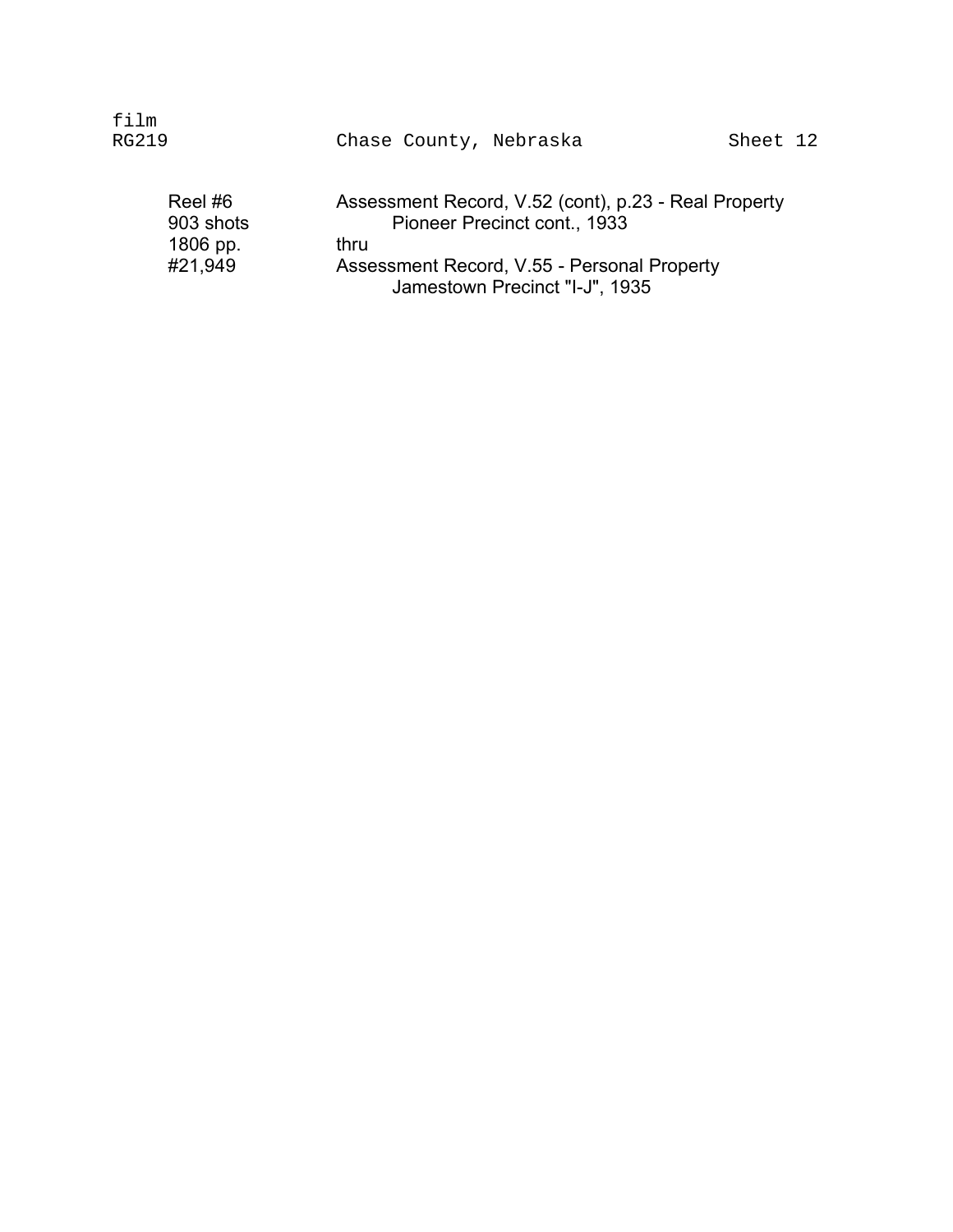film

SUBGROUP TWO ASSESSOR

| film<br><b>SERIES ONE</b><br>MP3919                           | ASSESSMENT SCHEDULES - MICROFILM RECORD                                                                                         |
|---------------------------------------------------------------|---------------------------------------------------------------------------------------------------------------------------------|
| Reel #7<br>916 shots<br>1832 pp.                              | Assessment Record, V.55 (cont) - Personal Property<br>Jamestown Precinct "K-M", 1935<br>thru                                    |
| #21,950                                                       | Assessment Record, V.56 - Personal Property<br>Pioneer Precinct "X-Z", 1935                                                     |
| Reel #8<br>1000 shots<br>2000 pp.                             | Assessment Record, V.56 (cont) - Personal Property<br>Wauneta Precinct "Specials", 1935<br>thru                                 |
| #21,955                                                       | Assessment Record, V.57 - Personal Property<br>Valley Precinct "L", 1940                                                        |
| Reel #9<br>1004 shots<br>2008 pp.                             | Assessment Record, V.57 (cont) - Personal Property<br>Valley Precinct, "L" cont., 1940<br>thru                                  |
| #21,956                                                       | Assessment Record, V.58 - Personal Property<br>Jamestown Precinct "K", 1940                                                     |
| <b>Reel #10</b><br>868 shots<br>1736 shots<br>thru<br>#21,961 | Assessment Record, V.58 (cont) - Personal Property<br>Jamestown Precinct "M", 1940                                              |
|                                                               | Assessment Record, V.70 - Personal Property<br>Bussell Precinct "X-Z", 1945                                                     |
|                                                               | NOTE: End of Reel, Lamar Precinct, 1945,<br>entire precinct appears on Reel #11.<br>NOTE: Microfilm Operator's Certificate, End |
|                                                               | of Reel, in error, should show V.70 X-Z,<br><b>Bussell Precinct.</b>                                                            |
| <b>Reel #11</b><br>1013 shots<br>2026 pp.                     | Assessment Record, V.70 (cont) - Personal Property<br>Lamar Precinct "A", 1945<br>thru                                          |
| #21,962                                                       | Assessment Record, V.71 - Personal Property<br>Champion Precinct "M", 1945                                                      |
| <b>Reel #12</b>                                               | Assessment Record, V.71 (cont) - Personal Property                                                                              |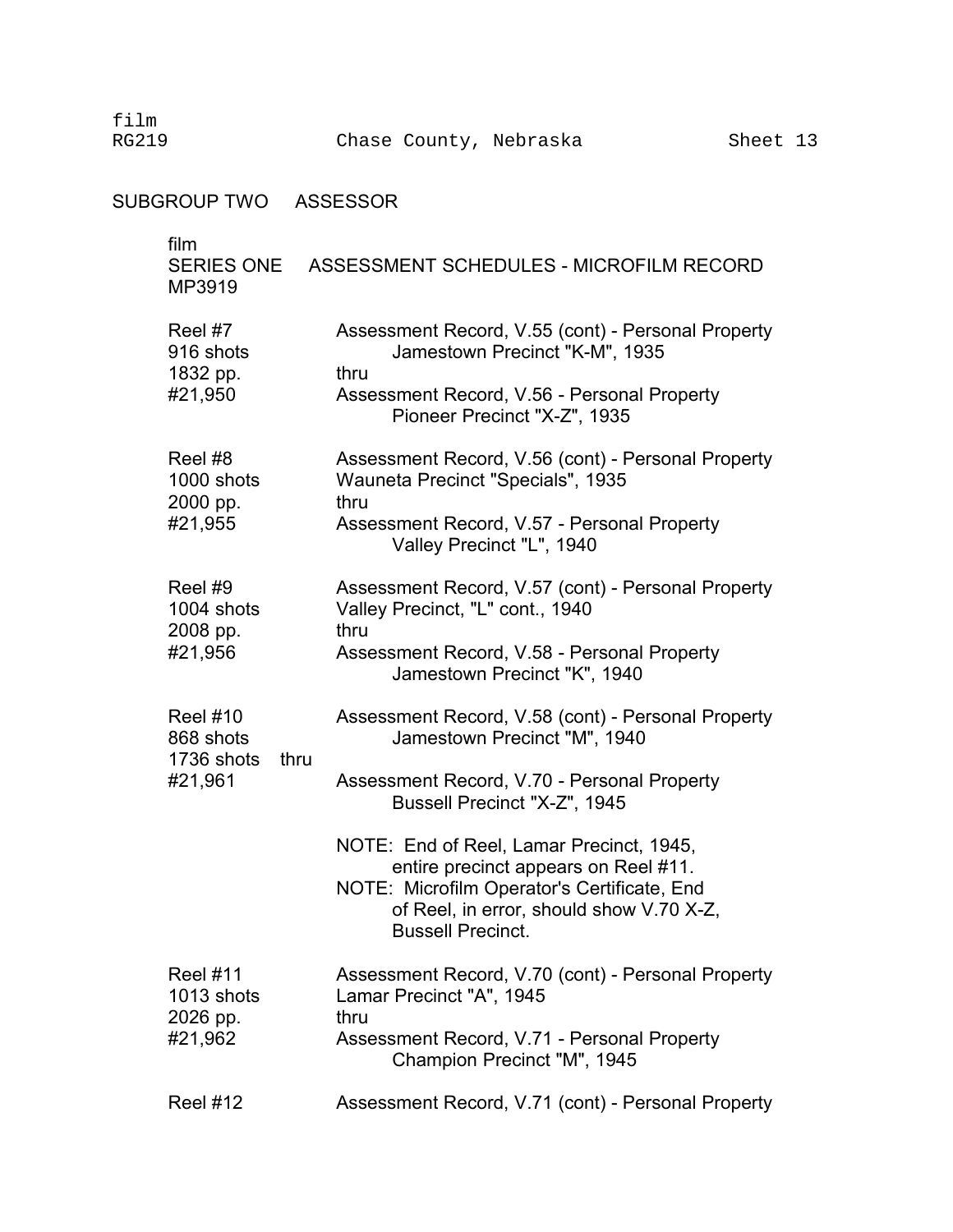| film<br>RG219 |  | Chase County, Nebraska |
|---------------|--|------------------------|
|               |  |                        |

| 970 shots | Champion Precinct "N", 1945             |
|-----------|-----------------------------------------|
| 1940 pp.  | thru                                    |
| #21,970   | Assessment Record, V.74 - Real Property |
|           | Champion Precinct, 1947                 |

NOTE: Entries for 1948, 1949 in back of volume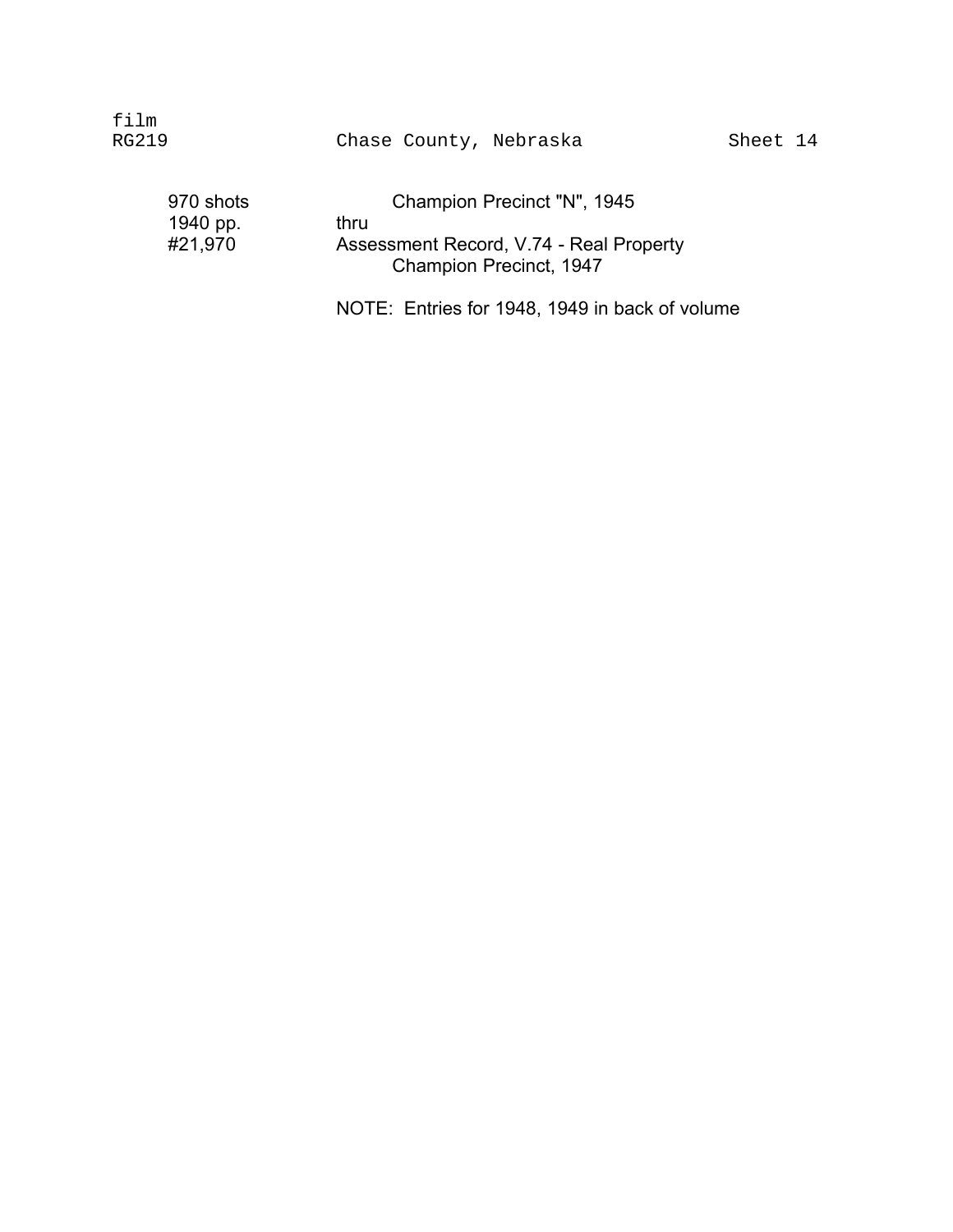## SUBGROUP TWO ASSESSOR

| film                         | SERIES ONE ASSESSMENT SCHEDULES - MICROFILM RECORD<br>MP3919                                         |
|------------------------------|------------------------------------------------------------------------------------------------------|
| <b>Reel #13</b><br>770 shots | Assessment Record, V.75 - Real Property<br>Chase Precinct, 1944                                      |
| 1540 pp.<br>#21,971          | thru<br>Assessment Record, V.86 - Personal Property<br>Lamar Precinct "specials", 1950               |
|                              | NOTE: Vol. 85, frame #270, page numbering (sic)                                                      |
| <b>Reel #14</b><br>975 shots | Assessment Record, V.86 (cont) - Personal Property<br>Lamar Precinct "A", 1950                       |
| 1950 pp.<br>#21,972          | thru<br>Assessment Record, V.87 - Personal Property<br>Imperial Precinct "Trainer, Howard", 1940     |
| <b>Reel #15</b><br>948 shots | Assessment Record, V.87 (cont) - Personal Property<br>Imperial Precinct "Trainer Service Sta.", 1950 |
| 1896 pp.<br>#21,973          | thru<br>Assessment Record, V.88 - Personal Property<br>Wauneta Precinct, 1950                        |
| <b>Reel #16</b><br>965 shots | Assessment Record, V.88 (cont) - Personal Property<br>Bussell Precinct "A", 1951                     |
| 1930 pp.<br>#21,974          | thru<br>Assessment Record, V.89 - Personal Property<br>Wauneta Precinct, Inside, "C", 1955           |
| <b>Reel #17</b><br>968 shots | Assessment Record, V.89 (cont) - Personal Property<br>Wauneta Precinct, Inside, "D", 1955            |
| 1936 pp.<br>#21,975          | thru<br>Assessment Record, V.90 - Personal Property<br>School Dist. #24, 1955                        |
| <b>Reel #18</b><br>987 shots | Assessment Record, V.90 (cont) - Personal Property<br>District #3, 1955                              |
| 1974 pp.<br>#21,976          | thru<br>Assessment Record, V.91 - Personal Property<br>Imperial "P-Q" & Sch. Dist. #3, 1960          |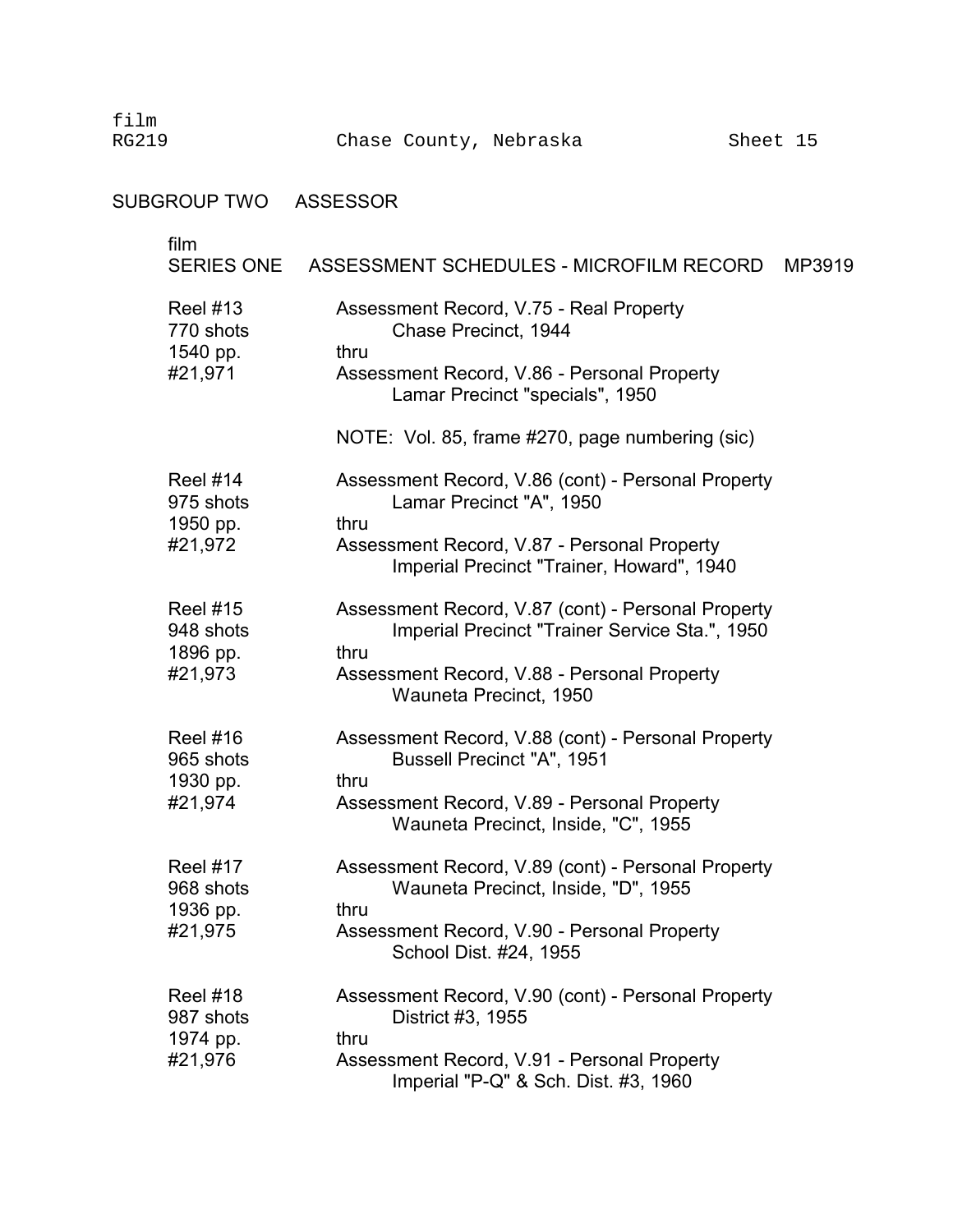film

SUBGROUP TWO ASSESSOR

| film<br><b>SERIES ONE</b><br>MP3919      | ASSESSMENT SCHEDULES - MICROFILM RECORD                                                                           |
|------------------------------------------|-------------------------------------------------------------------------------------------------------------------|
| <b>Reel #19</b><br>1012 shots            | Assessment Record, V.91 (cont) - Personal Property<br>Imperial "R" & Sch. Dist. #3, 1960<br>thru                  |
| 2024 pp.<br>#21,977                      | Assessment Record, V.92 - Personal Property<br>School Dist. #25 "Reid Dickerson", 1960                            |
|                                          | NOTE: Master negative was scratched by vendor<br>during processing resulting in present condition.                |
| <b>Reel #20</b><br>753 shots<br>1506 pp. | Assessment Record, V.92 (cont) - Personal Property<br>School District #25, 1960<br>thru                           |
| #21,978                                  | Assessment Record, V.92 - Personal Property<br>School Dist. #34-H, 1960                                           |
|                                          | NOTE: Master negative was scratched by vendor<br>during processing resulting in present condition.                |
| <b>SUBGROUP THREE</b>                    | <b>COUNTY BOARD OF COMMISSIONERS</b>                                                                              |
| film<br><b>SERIES ONE</b>                | COUNTY BOARD PROCEEDINGS, 1886-1957                                                                               |
|                                          | Vol. A Commissioners Record<br>cover, copy of organization of county (1886)<br>p.1 (4/24/1886) - p.639 (6/6/1905) |
|                                          | <b>Vol. B Commissioners Record</b><br>p.1 (6/13/1905) - p.578 (1/8/1918)                                          |
|                                          | <b>Vol. C Commissioners Record</b><br>p.3 (1/8/1918) - p.697 (1/7/1941)                                           |
|                                          | NOTE: Pages 1-2 not used.<br>NOTE: Vol. continues thru p.700 -<br>Contract, City of Imperial with                 |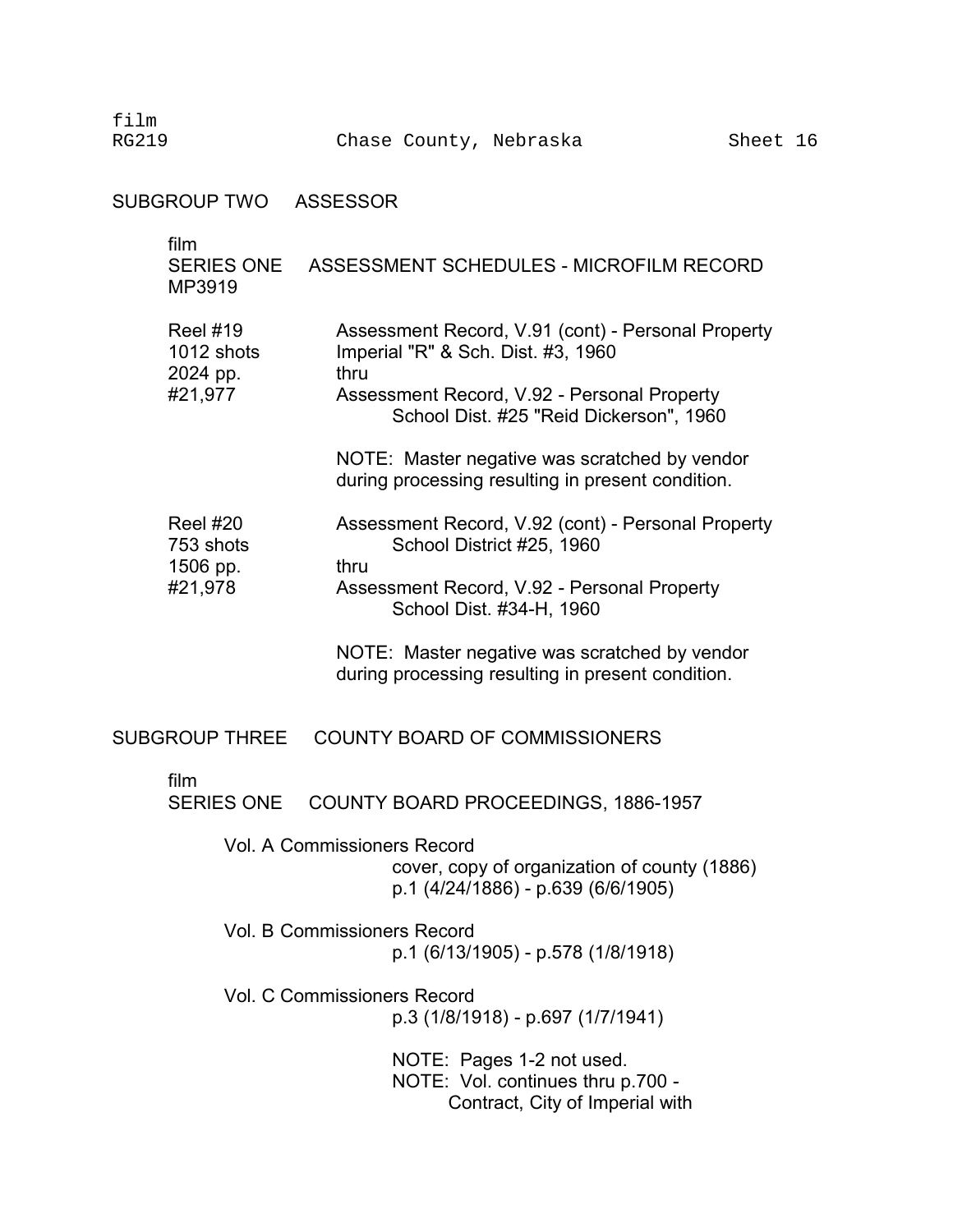Chase Co. for water (1940)

Vol. D Commissioners Record p.1 (1/14/1941) - p.670 (3/5/1957)

NOTE: Microfilm Record for this series begins on next page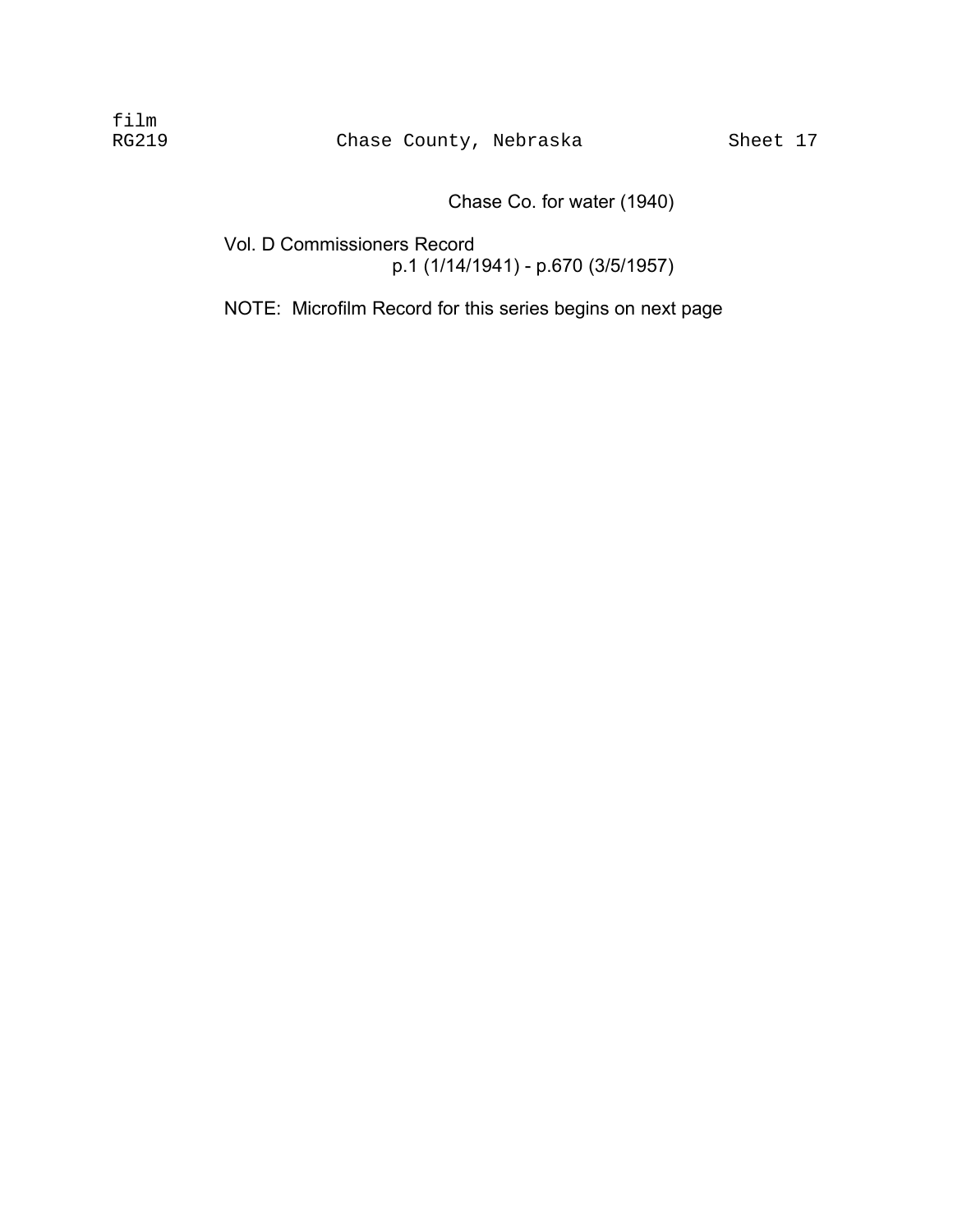film RG219 Chase County, Nebraska Sheet 18 SUBGROUP THREE COUNTY BOARD OF COMMISSIONERS film SERIES ONE COUNTY BOARD PROCEEDINGS - MICROFILM RECORD NOTE: Roll #1 begins with Mortgage Records of the Register of Deeds Office, Commissioners Proceedings follow Book #33, p.568. These reels are Diazo Negative copies of Chase County security microfilm. Reel #1 **Commissioners Record, Book A** MP1380 Copy, Organization of County (1886) AR #17 and SF04801 p.1 (April 12, 1886) thru Commissioners Record, Book #A p.135 (January 17, 1890 Reel #2 Commissioners Record, Book #A cont. MP1380 p.136 (January 24, 1890) AR #18 thru SF04802 Commissioners Record, Book #D p.149 (May 2, 1944) Reel #3 Commissioners Record, Book #D cont. MP1380 p.150 (May 2, 1944 cont.) AR #19 thru SF04802 Commissioners Record, Book #D p.670 (March 5, 1957) NOTE: This reel was blurred during microfilming. SUBGROUP FOUR COUNTY CLERK

film

SERIES ONE MARRIAGE RECORDS, 1887-1975

### NSHS HAS ON MICROFILM:

| Reel#1  | Marriage Record, Vol. A - Index    |
|---------|------------------------------------|
| 16mm    | and $p.22$ (top $1/2$ ), blank     |
| Donated | and p.25 (top 1/2), March 24, 1887 |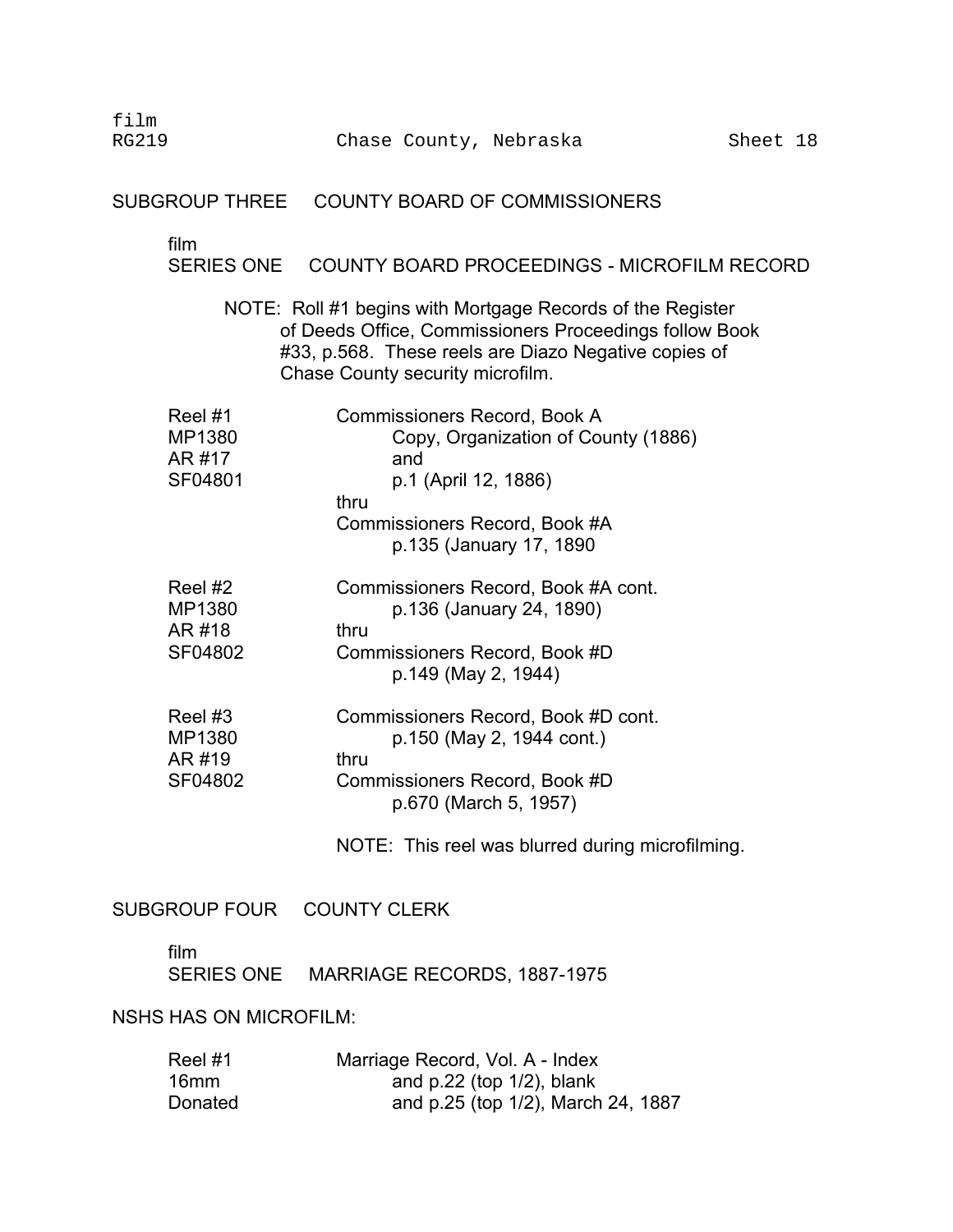#20,779 thru

Marriage Record, Vol. C, p.692 April 6, 1947

NOTE: Vol. A is a copy. Original destroyed by fire in 1889. NOTE: Vol. A, pp. 1-9 are missing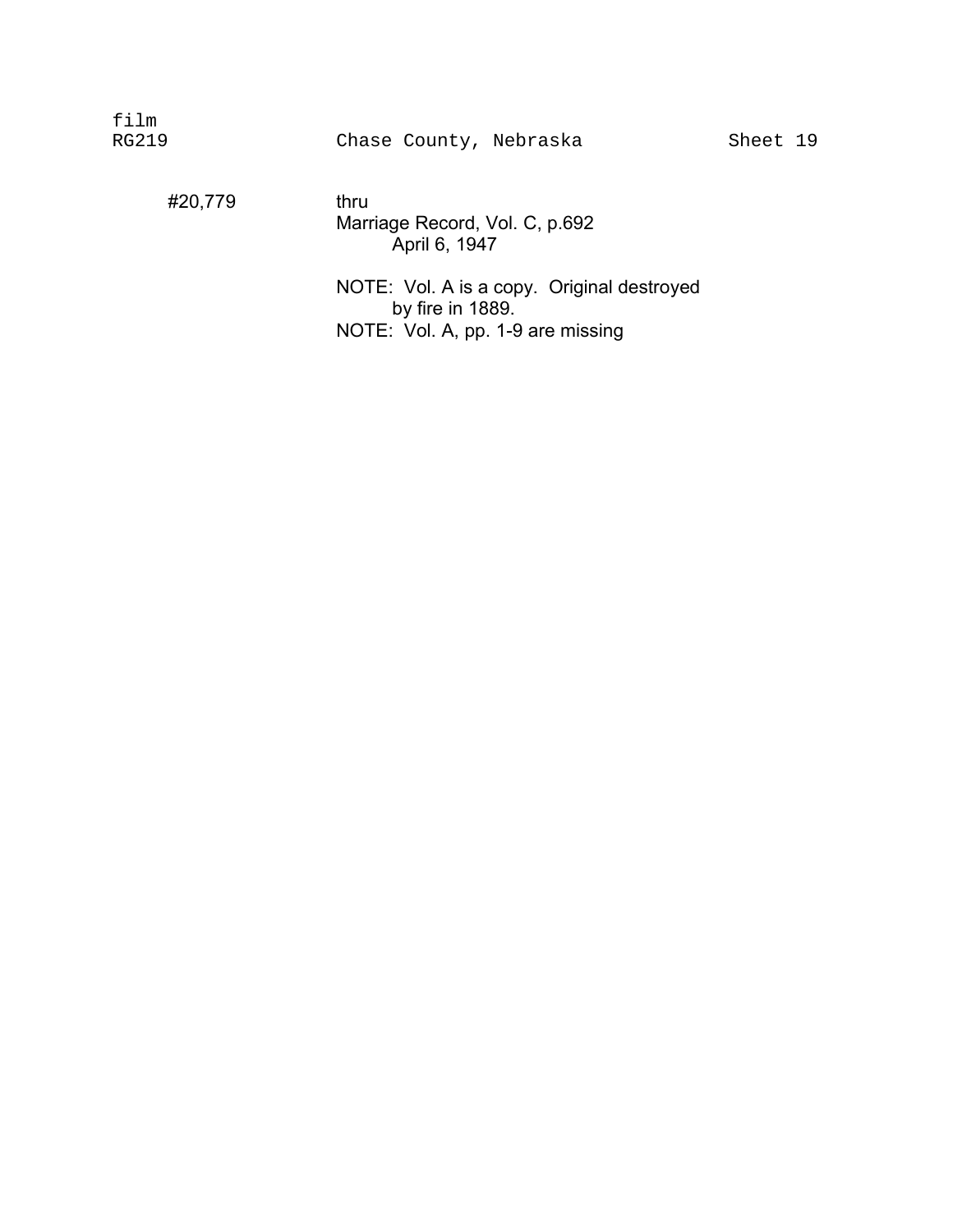film

# SUBGROUP FOUR COUNTY CLERK

| film                                  | SERIES ONE MARRIAGE RECORDS - MICROFILM RECORD                                                                                                                                                      |
|---------------------------------------|-----------------------------------------------------------------------------------------------------------------------------------------------------------------------------------------------------|
| Reel #1<br>cont.                      | NOTE: Top 1/2 of vols. A-B are microfilm first<br>followed by bottom 1/2 of pages. Page<br>numbers are repeated for bottom half.<br>NOTE: Vols. A-B do not appear in strict<br>chronological order. |
|                                       | Order of Filming:<br>Splice #1: A, index and p.22 (top)<br>thru A, p.612 (top), Nov. 19, 1912.                                                                                                      |
|                                       | Splice #2: A, p.10 (bottom), 7/29/1891<br>A, p.613 (bottom), 10/9/1907<br>thru<br>note: p.611 (July 1, 1912)                                                                                        |
|                                       | Splice #3: B, index and p.14 (top),<br>consent Kimball-Pierce<br>p.15, consent of Geo. Gearhart<br>p.31 (top), June 28, 1913<br>B, p.364 (top), 8/1/1923<br>thru                                    |
|                                       | Splice #4: B, bottom half,<br>p.1 (June 3, 1912) thru<br>p.364 (August 1, 1923)                                                                                                                     |
|                                       | Splice #5: Book C - Index<br>p.1 (August 29, 1923) thru<br>p.692 (April 6, 1947)                                                                                                                    |
| Reel #2<br>16mm<br>Donated<br>#20,780 | Marriage Record, Vol. D - Index<br>and p.1 (11/7/1946)<br>thru<br>Marriage Record, Vol. E<br>p.312 (May 9, 1975)                                                                                    |
|                                       | NOTE: Each page and marriage record is a<br>split document appearing as two pages.                                                                                                                  |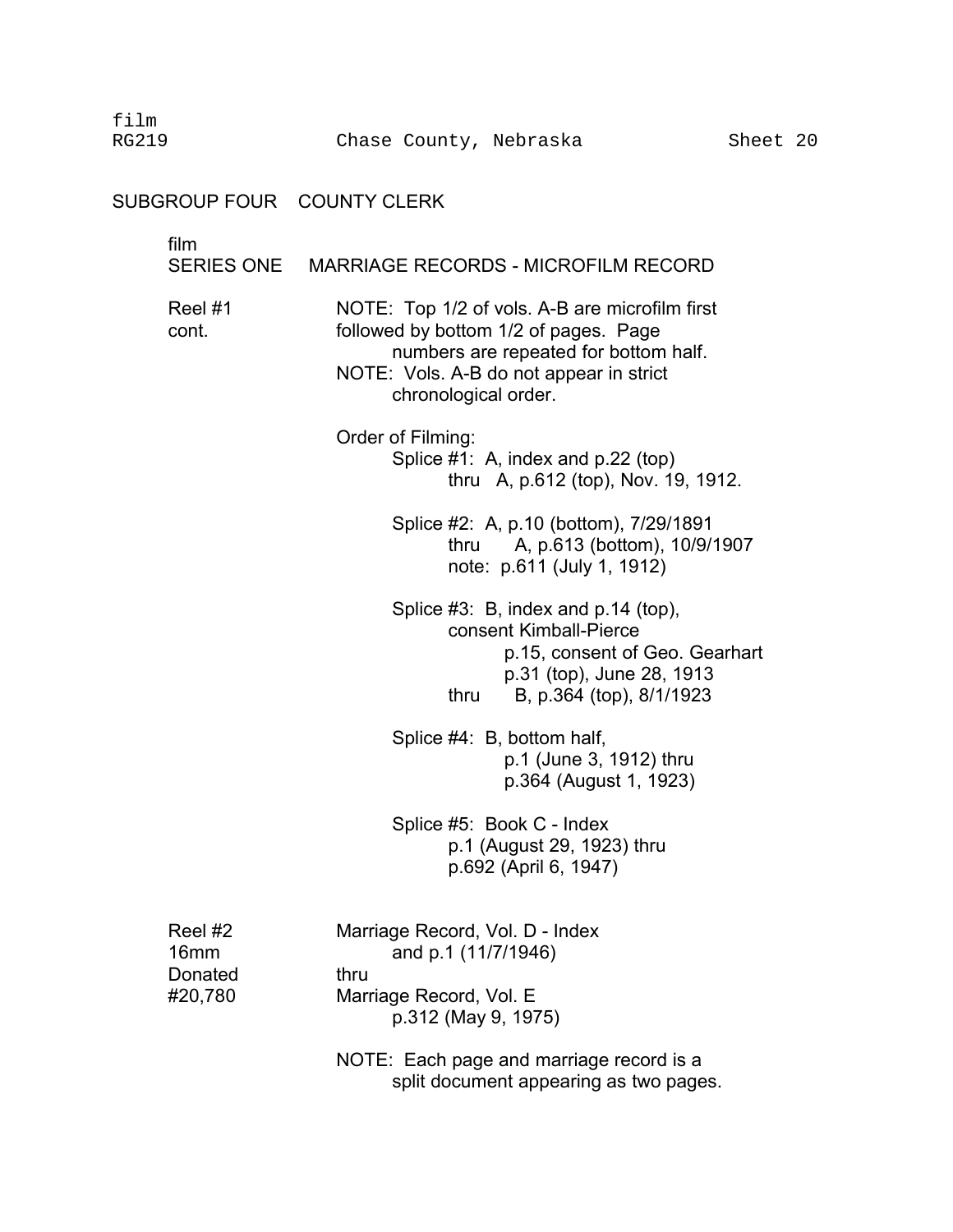Order of Filming: Book D, index and p.1 (11/7/1946) thru p.686 (October 9, 1965) Book E, index and p.1 (Oct. 15, 1965) thru p.312 (May 9, 1975)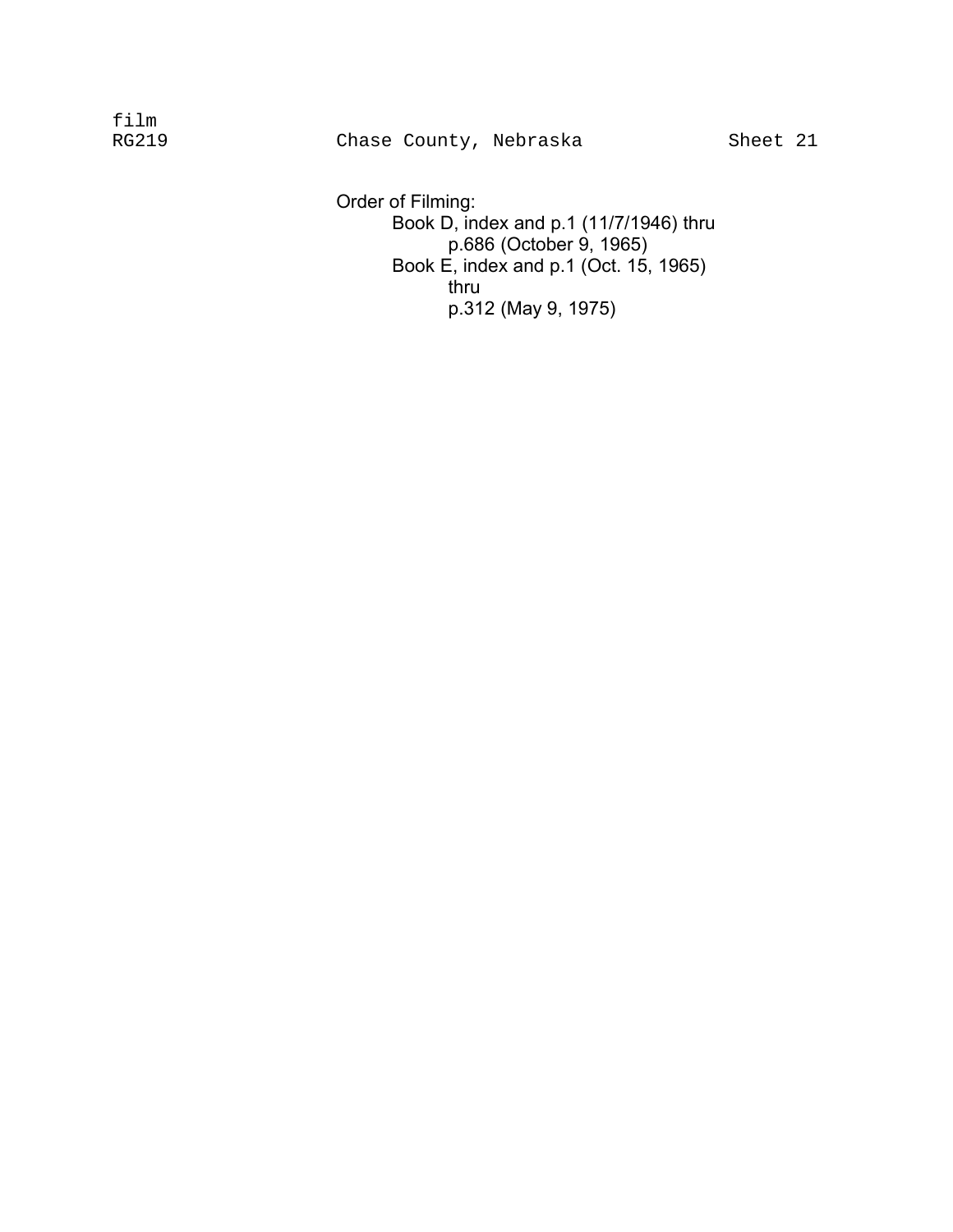SUBGROUP FIVE REGISTER OF DEEDS

The Archives currently holds no records for the Register of Deeds office of Chase County.

#### SUBGROUP SIX COUNTY COURT

The Archives currently holds no records for the office of County Court of Chase County.

### SUBGROUP SEVEN DISTRICT COURT

The Archives currently holds no records for the District Court of Chase County. This includes Naturalization records.

## SUBGROUP EIGHT SUPERINTENDENT OF SCHOOLS, 1910-1977

| film<br><b>SERIES ONE</b> | SCHOOL CENSUS, 1910-1977 |                                                                                                           |
|---------------------------|--------------------------|-----------------------------------------------------------------------------------------------------------|
| Vol. #1                   | 1910                     | Districts #1 - #76<br>Missing or Dissolved: 13, 16,<br>18, 28, 32, 39, 47, 49, 52,<br>54, 57, 59, 68      |
| Vol. $#2$                 | 1911                     | Districts $#1 - #76$<br>Missing or Dissolved: 13,<br>16, 18, 28, 32, 47, 52, 54,<br>57, 59, 63, 68        |
| Vol. #3                   | 1912                     | Districts $#1 - #76$<br>Missing or Dissolved: 13,<br>16, 18, 28, 32, 39, 47,<br>51-52, 54, 57, 59, 63, 68 |
| Vol. #4                   | 1913                     | Districts #1 - #76<br>Missing or Dissolved: 13,<br>16, 18, 28, 32, 39, 47,<br>51-54, 57, 59, 63, 68       |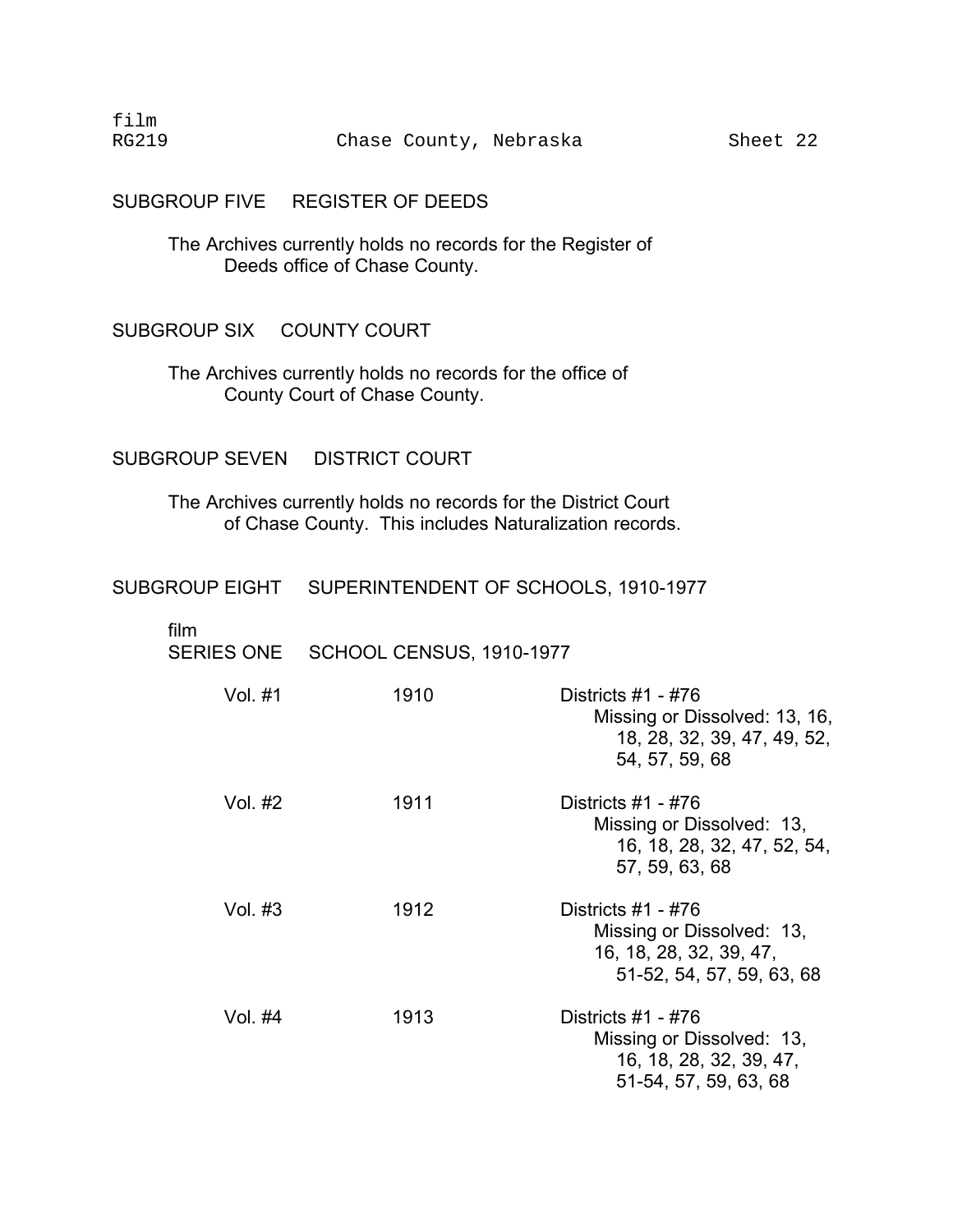| film<br>RG219 |                      | Chase County, Nebraska |                                            | Sheet 23 |  |
|---------------|----------------------|------------------------|--------------------------------------------|----------|--|
|               | \/ <sub>o</sub> l #E | 1011                   | $D_{\text{in}}$ triata $\#4$ $\#7$ $\circ$ |          |  |

Vol. #5 1914 Districts #1 - #76 Missing or Dissolved: 13, 16, 18, 28, 32, 39, 47, 51-52, 54, 57-59, 63, 67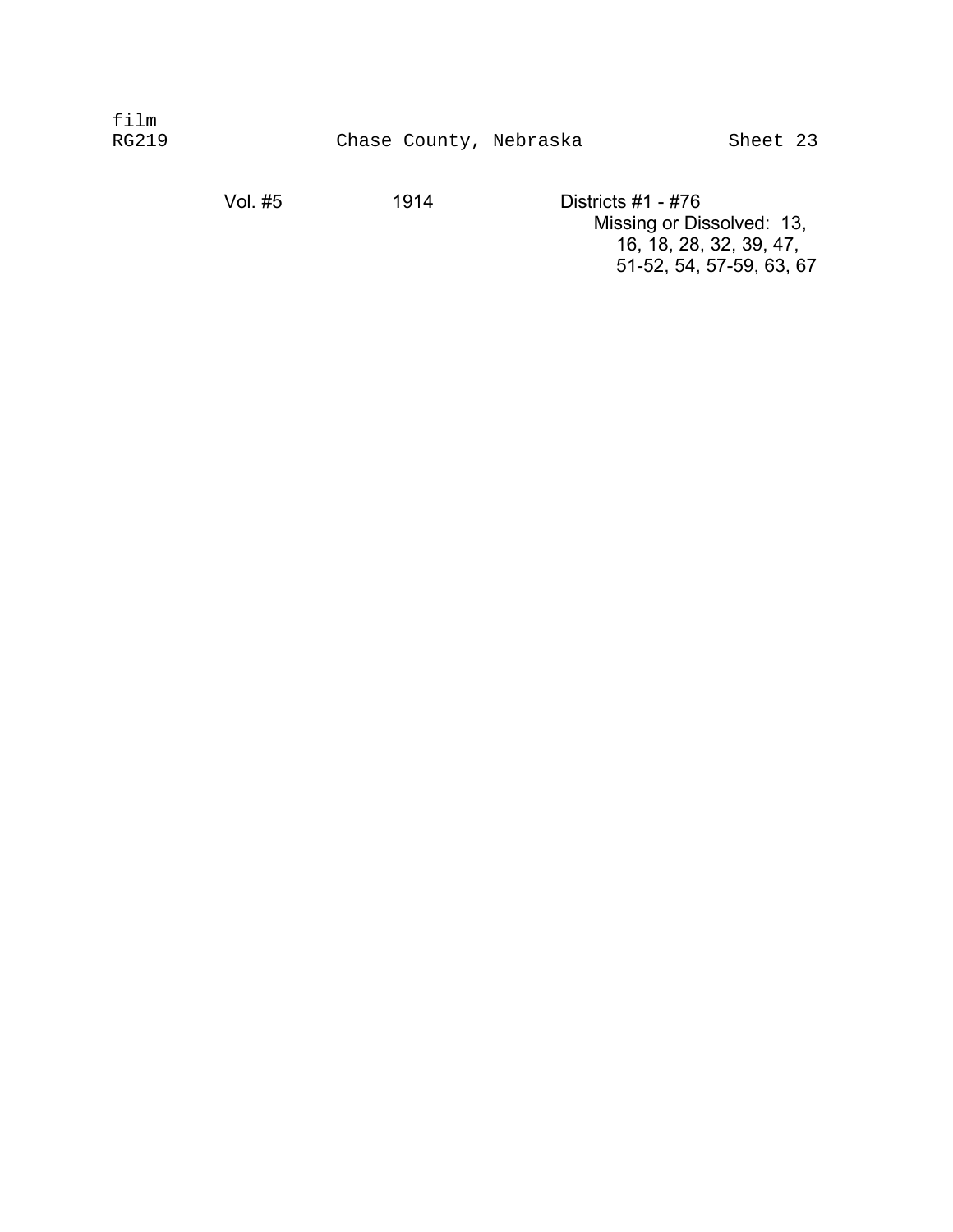| film<br><b>RG219</b> | Chase County, Nebraska                   | Sheet 24                                                                                                                 |
|----------------------|------------------------------------------|--------------------------------------------------------------------------------------------------------------------------|
|                      | SUBGROUP EIGHT SUPERINTENDENT OF SCHOOLS |                                                                                                                          |
| film<br>SERIES ONE   | <b>SCHOOL CENSUS (cont)</b>              |                                                                                                                          |
| Vol. #6              | 1915                                     | Districts $#1 - #76$<br>Missing or Dissolved: 16,<br>18, 28, 32, 36, 39, 47,<br>52, 54, 57, 59, 63, 68                   |
| Vol. #7              | 1916                                     | Districts $#1 - #76$<br>Missing or Dissolved: 16,<br>18, 28, 32, 39, 47, 52, 54,<br>57, 59, 63, 68                       |
| Vol. #8              | 1917                                     | Districts $#1 - #76$<br>Missing or Dissolved: 16,<br>18, 20, 28, 32, 39, 47, 52,<br>54, 57-59, 63, 67-68 & 71            |
| Vol. #9              | 1918                                     | Districts #1 - #76<br>Missing or Dissolved: 16,<br>18, 20, 28, 32, 39, 47, 52,<br>54, 57, 59, 63, 67-68, 71              |
| Vol. #10             | 1919                                     | Districts $#1 - #76$<br>Missing or Dissolved: 10,<br>18, 20, 28, 32, 36, 39, 47,<br>54, 57, 59, 61, 63, 67-68,<br>and 71 |
| Vol. #11             | 1920                                     | Districts $#1 - #76$<br>Missing or Dissolved: 9, 18,<br>20, 28, 32, 39, 47, 52, 54,<br>56-59, 63, 67-68, 71, 76          |
| Vol. #12             | 1921                                     | Districts #1 - #76<br>Missing or Dissolved: 18,<br>20, 25, 28, 32, 36, 39, 47,<br>52, 54, 57-59, 63, 67-68,<br>71 & 76   |
| Vol. #13             | 1922                                     | Districts #1 - #76                                                                                                       |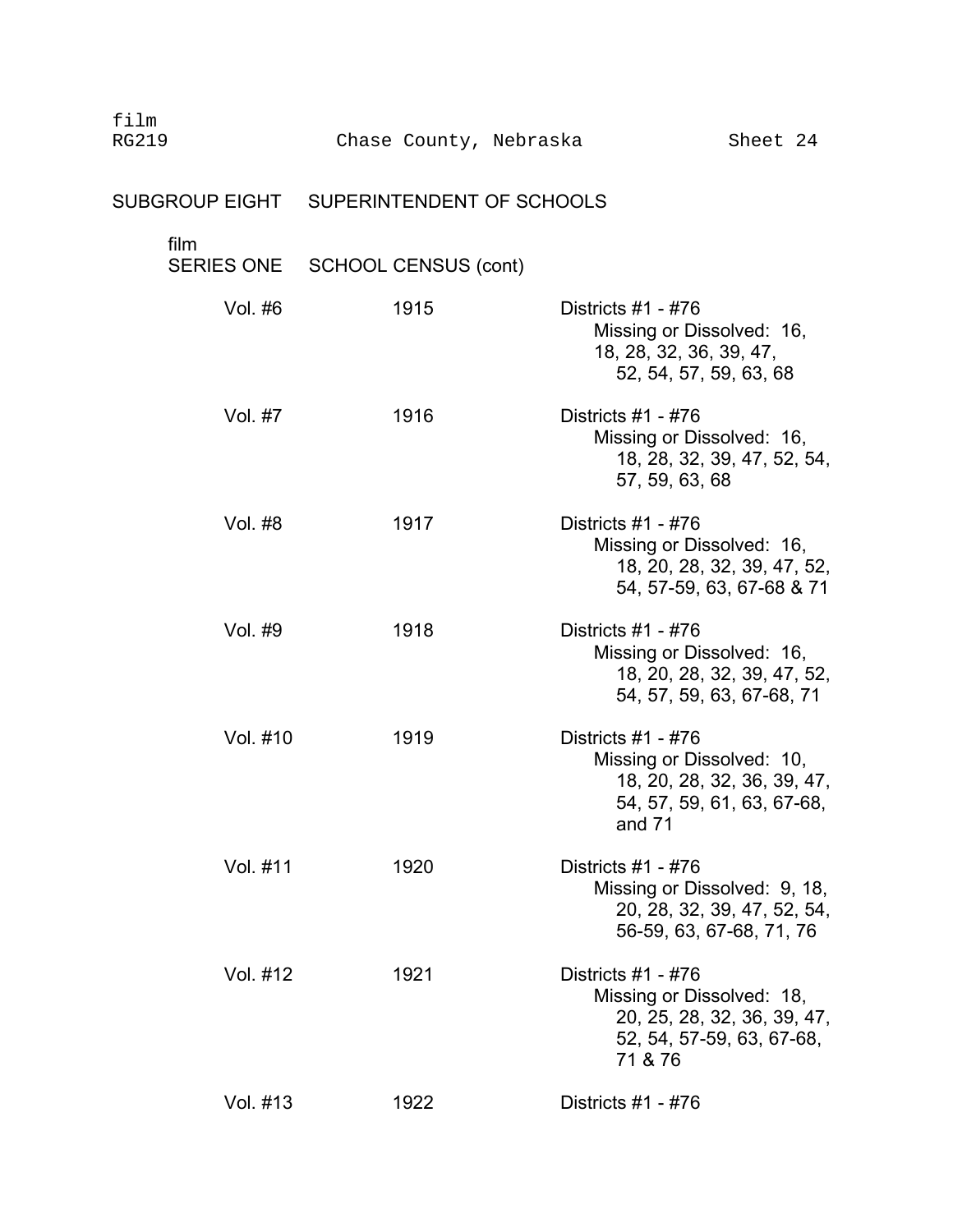Missing or Dissolved: 13, 18, 20, 28, 31-32, 36, 39, 47, 52, 54, 57-59, 63, 67-68, 71, & 76 District #49 (not missing) was reported on wrong form.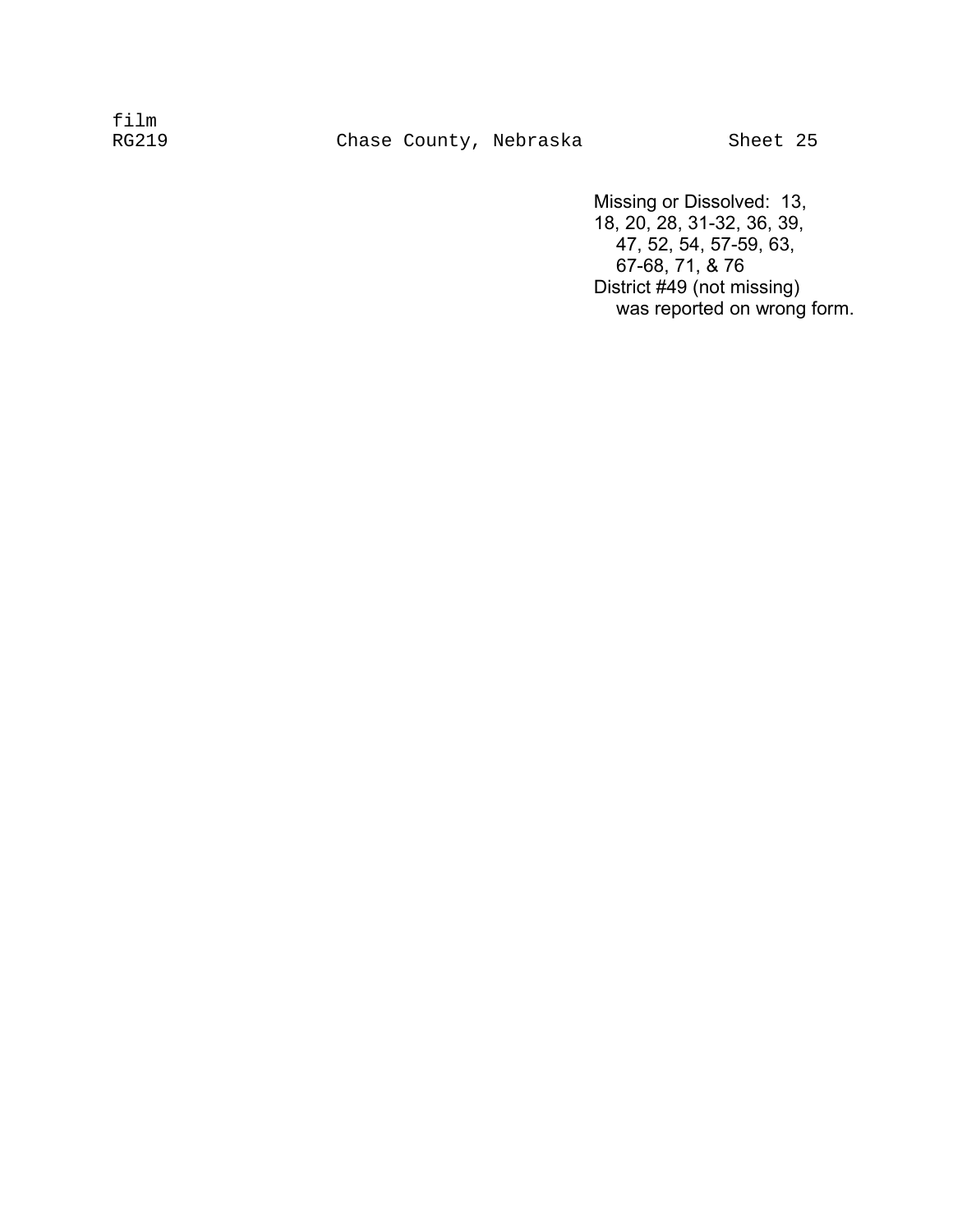# SUBGROUP EIGHT SUPERINTENDENT OF SCHOOLS

| film                 | SERIES ONE SCHOOL CENSUS (cont) |                                                                                                                                 |
|----------------------|---------------------------------|---------------------------------------------------------------------------------------------------------------------------------|
| Vol. #14             | 1923                            | Districts #1 - #76<br>Missing or Dissolved: 3, 5,<br>18, 20, 28, 32, 36, 38-39,<br>41, 47, 52, 54, 57, 59, 63,<br>67-68, and 71 |
| Vol. #15             | 1924                            | Districts #1 - #76<br>Missing or Dissolved: 4, 18,<br>20, 28, 32, 36, 39, 47, 52,<br>54, 57, 59, 63, 67-68, 71                  |
| Vol. #16             | 1925                            | Districts $#1 - #76$<br>Missing or Dissolved: 6, 18,<br>20, 28, 32, 36, 39, 47, 52,<br>54, 57, 59, 63, 67-68, 70<br>and 71      |
| $\star$<br>Vol. #17  | 1926                            | Districts $#1 - #76$<br>Missing or Dissolved: 18,<br>20, 28, 32, 36, 39, 47, 52,<br>54, 57, 59, 63, 67-68, 71                   |
| $\star$<br>Vol. #18  | 1927                            | Districts $#1 - #76$<br>Missing or Dissolved: 6, 9,<br>13, 18, 20, 28, 32, 36,<br>39-40, 47, 52, 54, 57, 59,<br>63, 67-68, 71   |
| *<br>Vol. #19        | 1928                            | Districts #1 - #76<br>Missing or Dissolved: 13,<br>18, 20, 28, 32, 36, 39, 47,<br>52, 54, 57-59, 63, 67-68,<br>and 71           |
| $^\star$<br>Vol. #20 | 1929                            | Districts #1 - #76<br>Missing or Dissolved: 1, 18,<br>28, 32, 36, 39, 47, 52, 54,<br>57, 59, 63, 67-68, 71                      |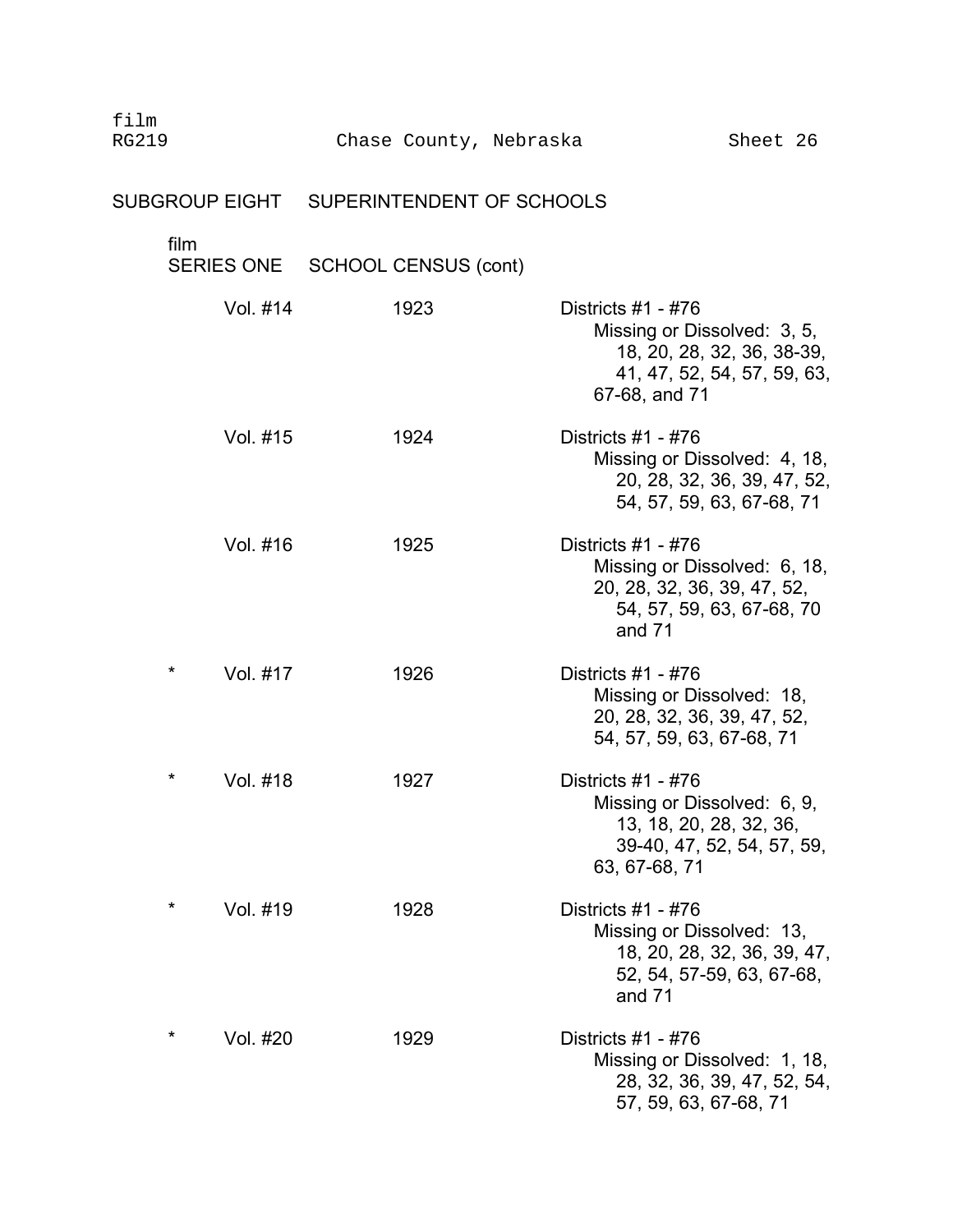| film  |  |                        |          |  |
|-------|--|------------------------|----------|--|
| RG219 |  | Chase County, Nebraska | Sheet 27 |  |

\* These Census records are restricted to staff use only due to the presence of confidential material restricted � by Sec. 79, 157 and 84-712.05, R.R.S. 1943. �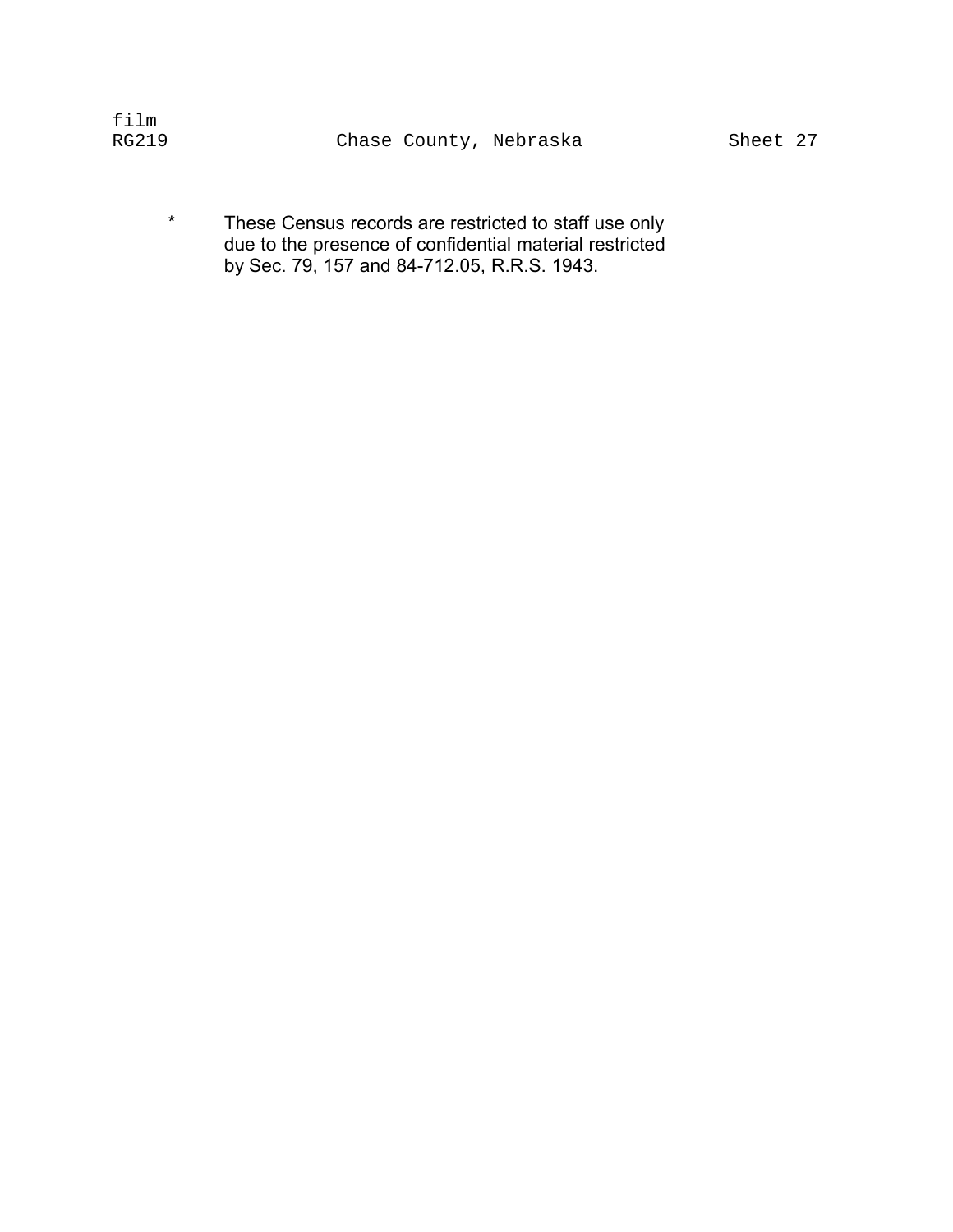| film<br><b>RG219</b>                     | Chase County, Nebraska      | Sheet 28                                                                                                                |
|------------------------------------------|-----------------------------|-------------------------------------------------------------------------------------------------------------------------|
| SUBGROUP EIGHT SUPERINTENDENT OF SCHOOLS |                             |                                                                                                                         |
| film<br>SERIES ONE                       | <b>SCHOOL CENSUS (cont)</b> |                                                                                                                         |
| $\star$<br>Vol. #21                      | 1930                        | Districts $#1 - #76$<br>Missing or Dissolved: 18,<br>20, 28, 32, 36, 39, 47,<br>52, 54, 57, 59, 63, 67-68,<br>and $71$  |
| $\star$<br>Vol. #22                      | 1931                        | Districts $#1 - #76$<br>Missing or Dissolved: 18,<br>20, 28, 32, 36, 39, 47, 52,<br>54, 57, 58-59, 63, 67,<br>67-68, 71 |
| $^\star$<br>Vol. #23                     | 1932                        | Districts $#1 - #76$<br>Missing or Dissolved: 18,<br>20, 28, 32, 36, 39, 44, 47,<br>52, 54, 57, 59, 63, 67-68<br>and 71 |
| $^\star$<br>Vol. #24                     | 1933                        | Districts $#1 - #76$<br>Missing or Dissolved: 18,<br>20, 28-29, 32, 36, 39, 47,<br>52, 54, 57, 59, 63, 67-68,<br>and 71 |
| $^\star$<br>Vol. #25                     | 1934                        | Districts #1 - #76<br>Missing or Dissolved: 18,<br>20, 28, 32, 36, 39, 47, 52,<br>54, 57, 59, 63, 67-68, 71             |
| $\star$<br>Vol. #26                      | 1935                        | Districts #1 - #76<br>Missing or Dissolved: 18,<br>20, 28, 32, 36, 39, 47, 52,<br>54, 57, 59, 63, 65, 67-68,<br>and 71  |
| $^\star$<br>Vol. #27                     | 1936                        | Districts #1 - #76<br>Missing or Dissolved: 18,<br>20, 28, 32, 36, 39, 47, 52,                                          |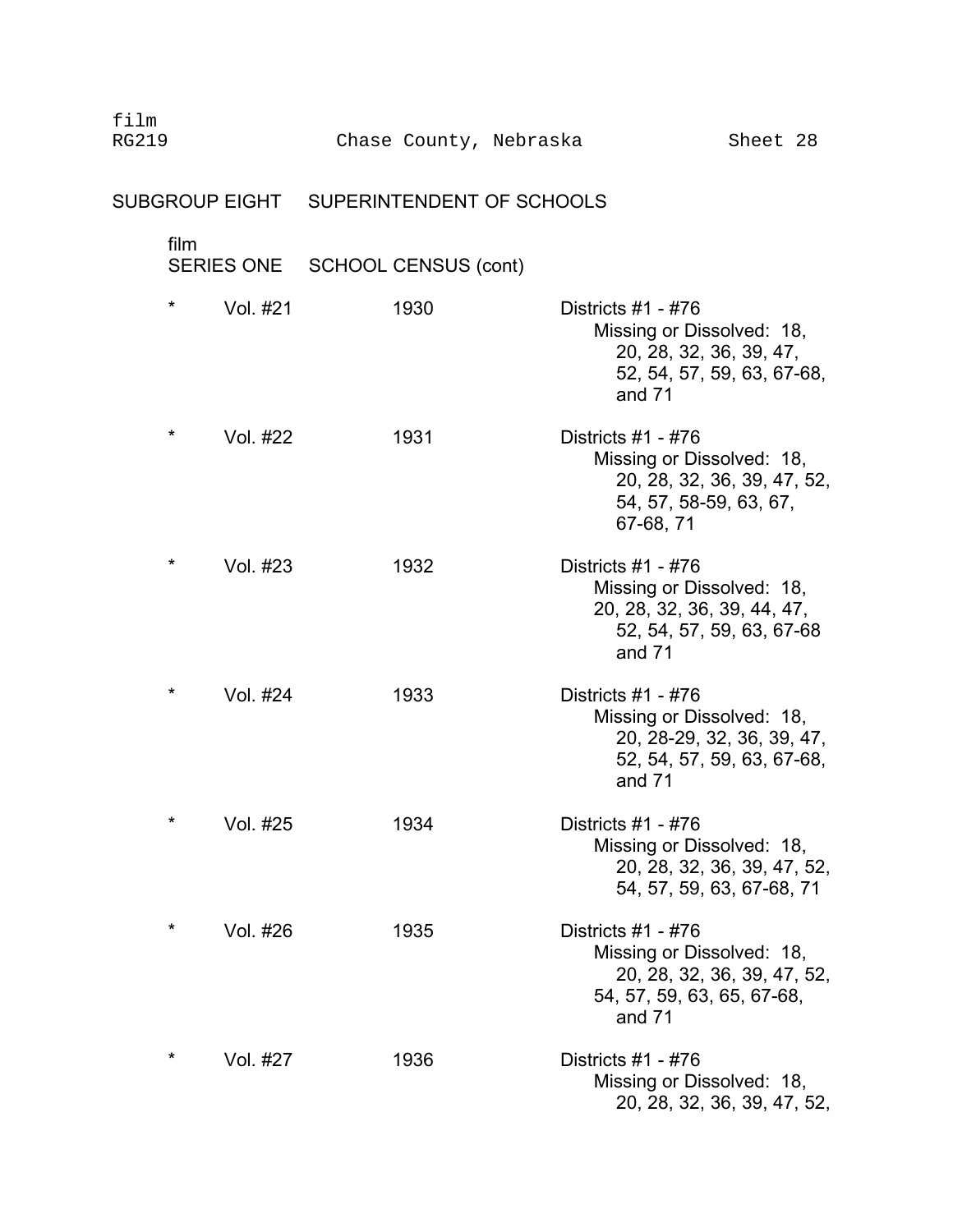54, 57, 59, 63, 67-68, 71

\* Census records are restricted due to the presence of confidential material restricted by Sec. 79, 157 and 84-712.05, R.R.S. 1943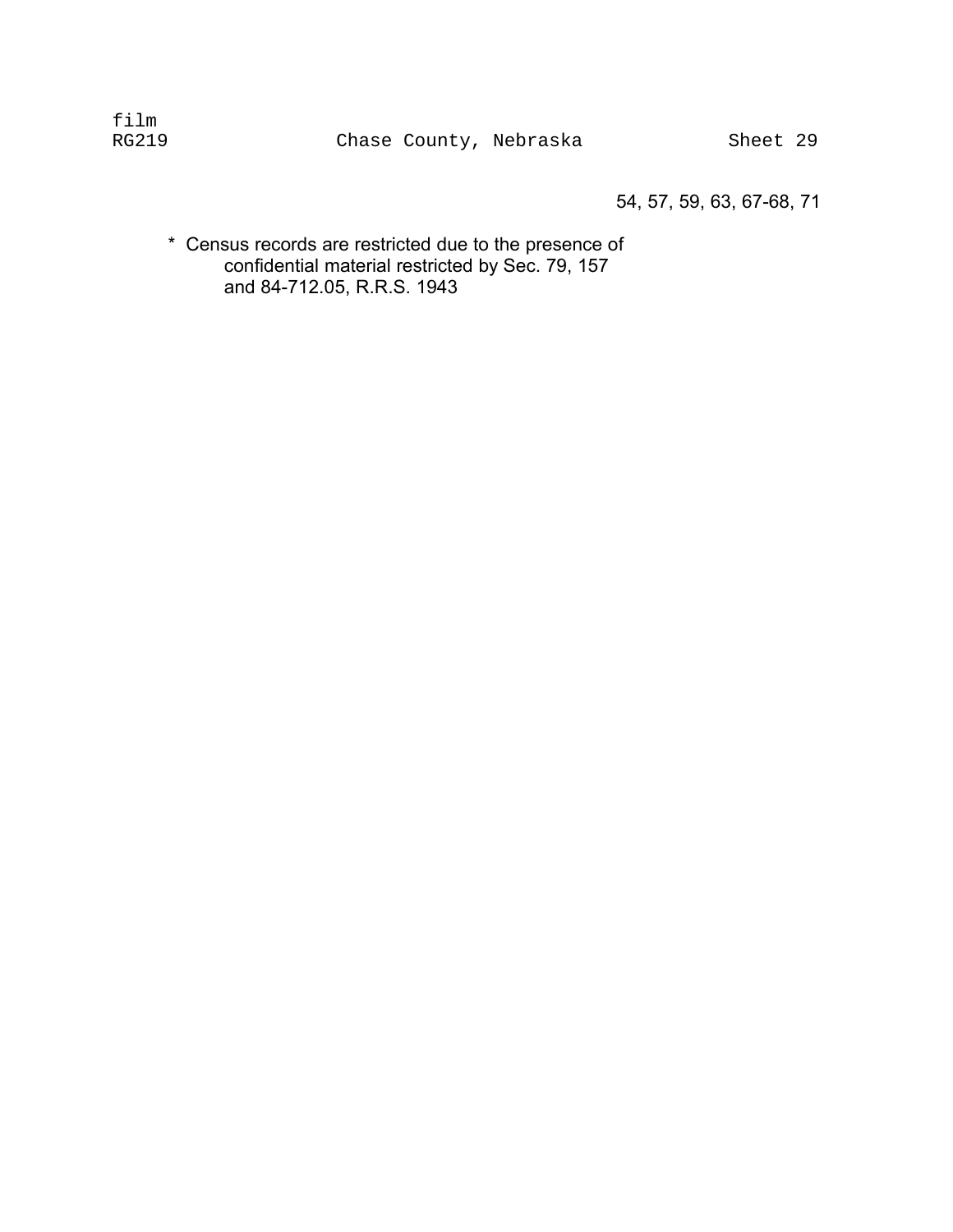| film<br><b>RG219</b>                     | Chase County, Nebraska      | Sheet 30                                                                                                                    |
|------------------------------------------|-----------------------------|-----------------------------------------------------------------------------------------------------------------------------|
| SUBGROUP EIGHT SUPERINTENDENT OF SCHOOLS |                             |                                                                                                                             |
| film<br><b>SERIES ONE</b>                | <b>SCHOOL CENSUS (cont)</b> |                                                                                                                             |
| $\star$<br>Vol. #28                      | 1937                        | Districts $#1 - #76$<br>Missing or Dissolved: 18,<br>20, 28, 32, 36, 39, 47, 52,<br>54, 57, 59, 63, 67-68, 71               |
| *<br>Vol. #29                            | 1938                        | Districts $#1 - #76$<br>Missing or Dissolved: 12,<br>18, 20, 28, 32, 36, 39, 47,<br>52, 54, 57, 59, 63, 67-68,<br>and $71$  |
| $^\star$<br>Vol. #30                     | 1939                        | Districts $#1 - #76$<br>Missing or Dissolved: 18-20,<br>28, 32, 36, 39, 44, 47, 52,<br>54, 57, 59, 63, 67-68, and<br>71     |
| $\star$<br>Vol. #31                      | 1940                        | Districts $#1 - #76$<br>Missing or Dissolved: 18,<br>20, 28, 32, 36, 39, 47, 52,<br>54, 57, 59, 63, 67-68, 71               |
| $\star$<br>Vol. #32                      | 1941                        | Districts $#1 - #76$<br>Missing or Dissolved: 18,<br>20, 28, 31, 32, 36, 39, 47,<br>52, 57, 59, 63, 67-68, 71               |
| *<br>Vol. #33                            | 1942                        | Districts $#1 - #76$<br>Missing or Dissolved: 1,<br>18, 20, 28, 32, 36, 39, 42,<br>47, 52, 54, 57, 59, 63,<br>67-68, and 71 |
| Vol. #34                                 | 1943                        | Districts $#1 - #76$<br>Missing or Dissolved: 18,<br>20, 28, 32, 36, 39, 47, 52,<br>54, 57, 59, 63, 67-68, 71               |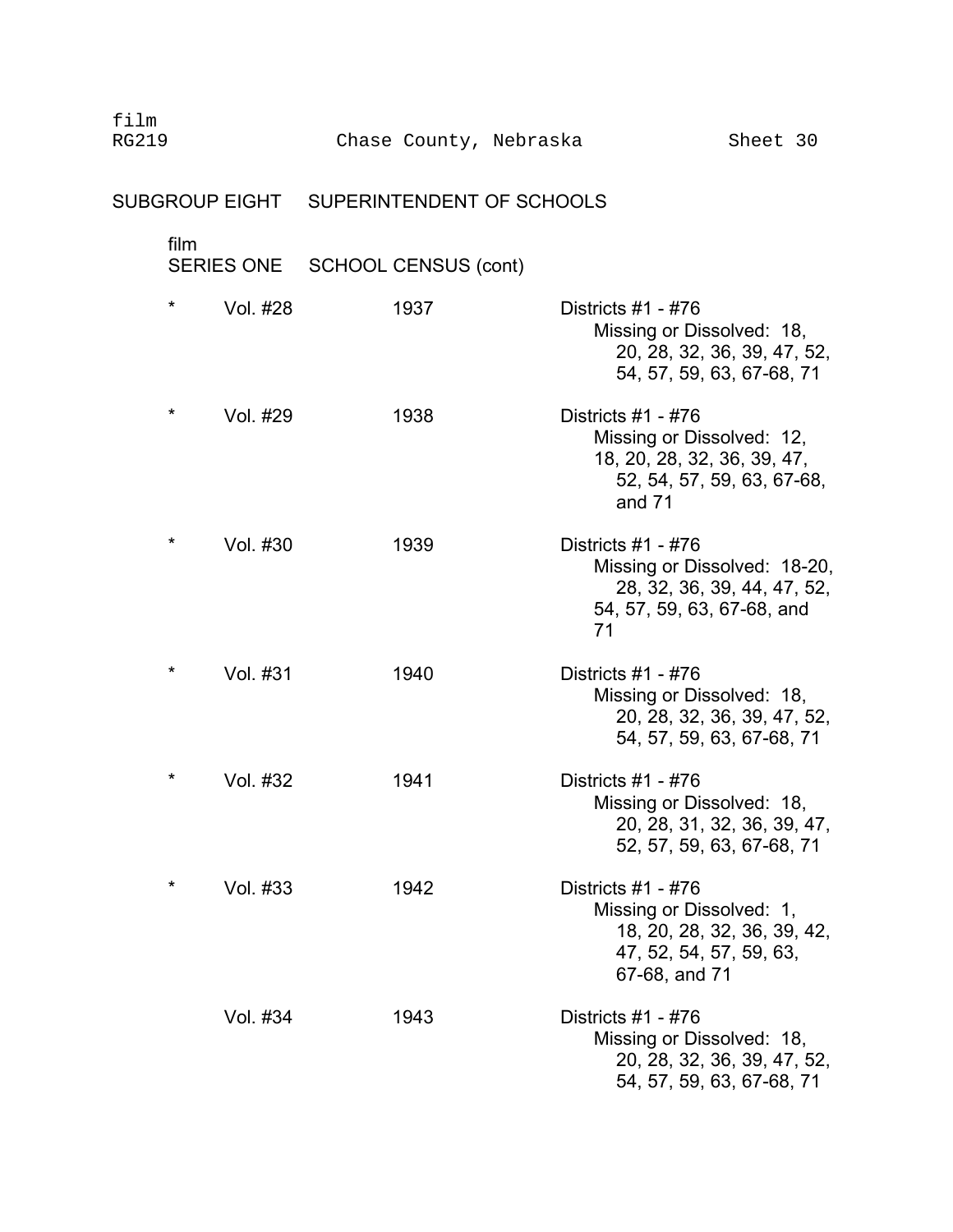| film  |  |
|-------|--|
| RG219 |  |

\* Census is restricted to staff use due to the presence of confidential material restricted by Sec. 79, 157 and 84-712.05, R.R.S. 1943.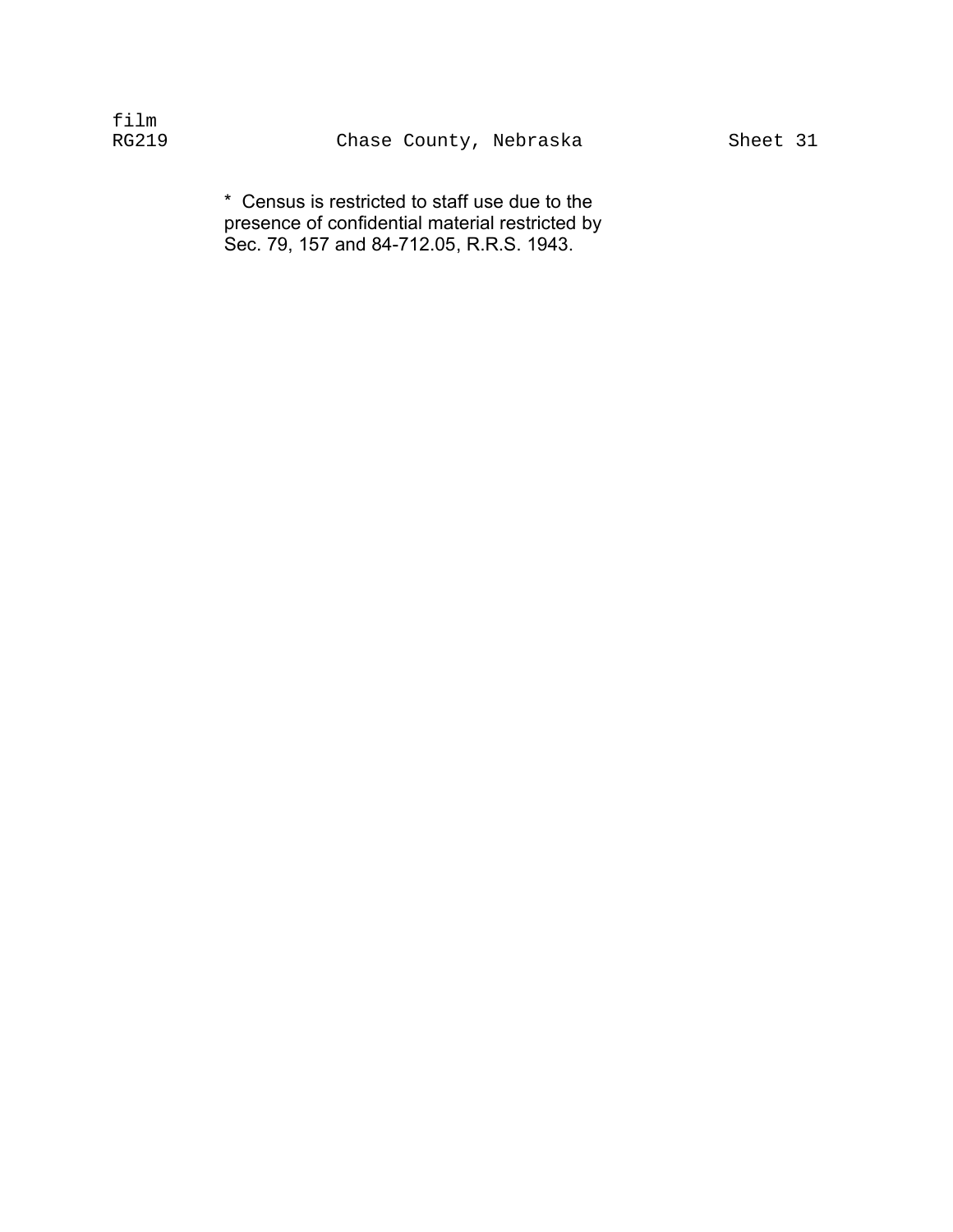|                           | SUBGROUP EIGHT  SUPERINTENDENT OF SCHOOLS |                                                                                                                                |
|---------------------------|-------------------------------------------|--------------------------------------------------------------------------------------------------------------------------------|
| film<br><b>SERIES ONE</b> | <b>SCHOOL CENSUS (cont)</b>               |                                                                                                                                |
| Vol. #35                  | 1944                                      | Districts $#1 - #76$<br>Missing or Dissolved: 18,<br>20, 28, 32, 36, 39, 47, 52,<br>54, 57, 59, 63, 67-68 & 71                 |
| Vol. #36                  | 1945                                      | Districts $#1 - #76$<br>Missing or Dissolved: 18,<br>20, 28, 32, 36, 39, 47, 52,<br>57, 59, 63, 67-68, 71                      |
| Vol. #37                  | 1946                                      | Districts $#1 - #76$<br>Missing or Dissolved: 18,<br>20, 28, 32, 36, 39, 47, 52,<br>54, 57, 59, 63, 67-68, 71,<br>and 73       |
| Vol. #38                  | 1947                                      | Districts $#1 - #76$<br>Missing or Dissolved: 10-11,<br>18, 20, 28, 32, 36, 38-39,<br>47, 52, 54, 57, 59, 63,<br>67-68, and 71 |
| Vol. #39                  | 1948                                      | Districts $#1 - #76$<br>Missing or Dissolved: 11,<br>18, 20, 28, 32, 36, 38-39,<br>47, 52, 54, 57-59, 61, 63,<br>67-68 and 71  |
| Vol. #40                  | 1949                                      | Districts $#1 - #76$<br>Missing or Dissolved: 1, 18,<br>20, 28, 32, 36, 39, 47, 52,<br>54, 57, 59, 63, 67-68, 71               |
| Vol. #41                  | 1950                                      | Districts $#1 - #76$<br>Missing or Dissolved: 17-18,<br>20, 28, 32, 36, 39, 47, 52,<br>54, 57, 59, 63, 67-68, 71               |

Chase County, Nebraska Sheet 32

film<br>RG219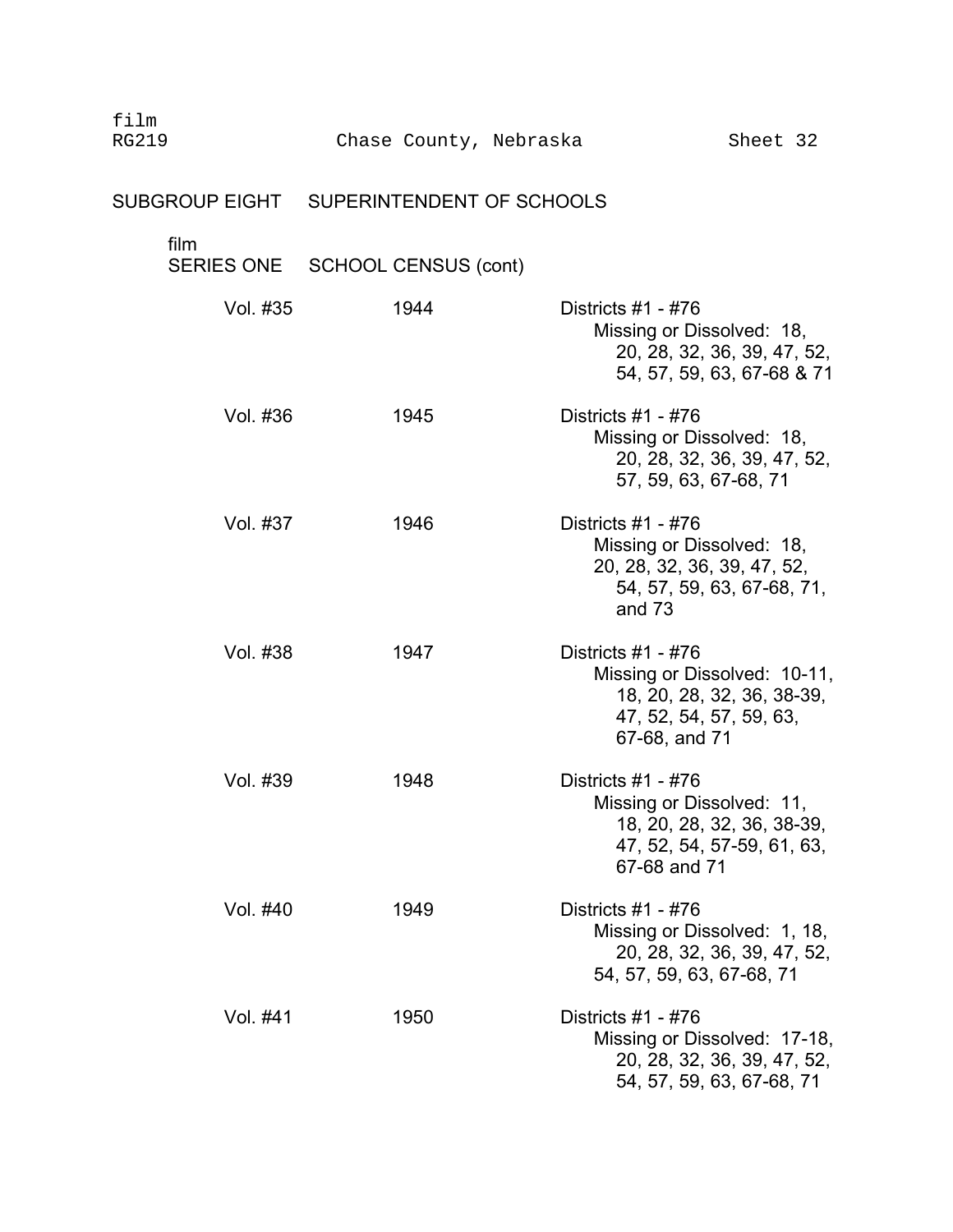| film<br><b>RG219</b> |          | Chase County, Nebraska |                                                 |                             |
|----------------------|----------|------------------------|-------------------------------------------------|-----------------------------|
|                      | Vol. #42 | 1951                   | Districts #1 - #76<br>Missing or Dissolved: 18, | 20, 28, 32, 36, 39, 47, 48, |

52, 54, 57, 59, 63, 67-68,

and 71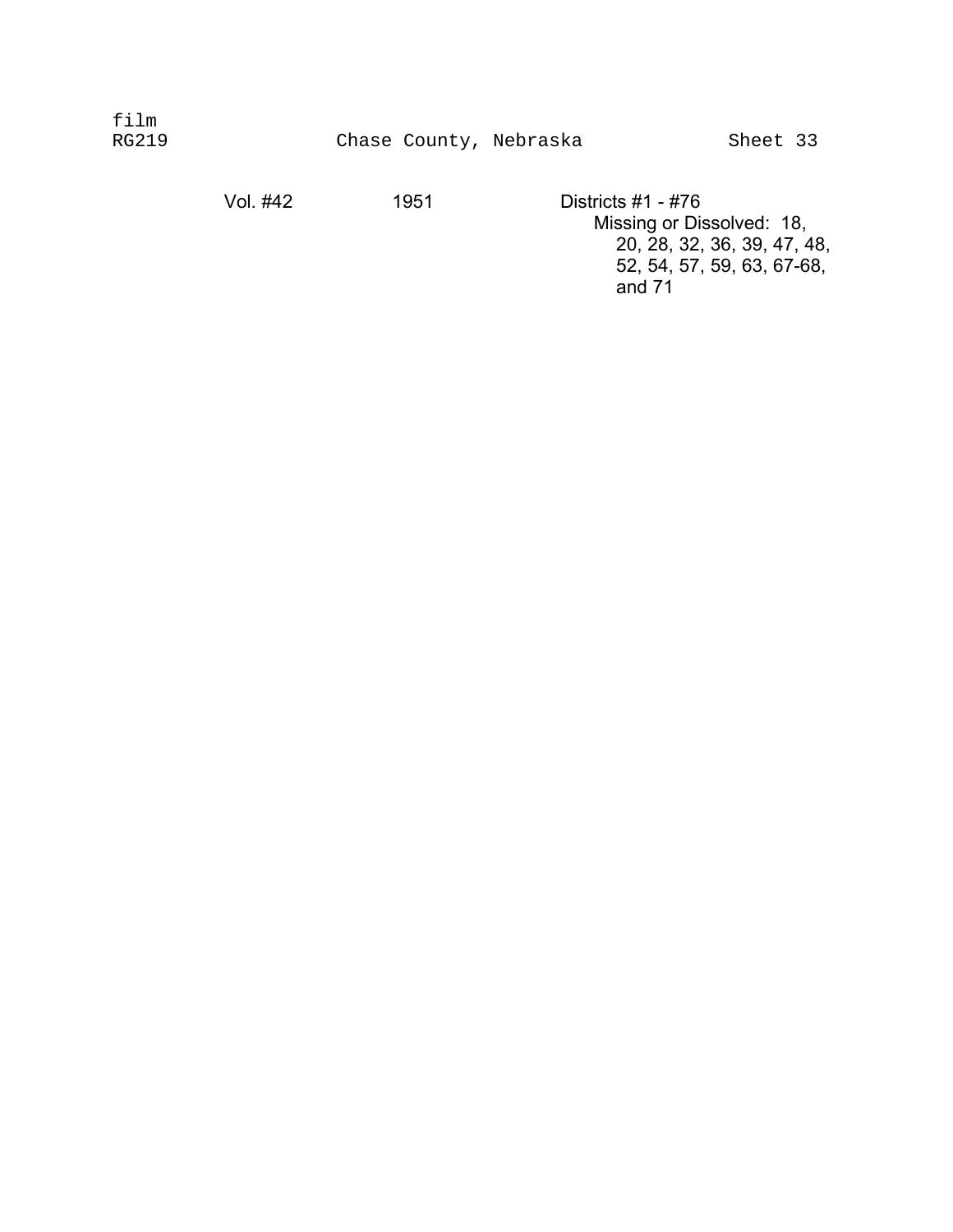| film<br><b>RG219</b>                        |                   |                             |      | Chase County, Nebraska                                                                                                                                                 | Sheet 34                                                                                                                                 |                  |
|---------------------------------------------|-------------------|-----------------------------|------|------------------------------------------------------------------------------------------------------------------------------------------------------------------------|------------------------------------------------------------------------------------------------------------------------------------------|------------------|
|                                             |                   |                             |      | SUBGROUP EIGHT SUPERINTENDENT OF SCHOOLS                                                                                                                               |                                                                                                                                          |                  |
| film                                        | <b>SERIES ONE</b> | <b>SCHOOL CENSUS (cont)</b> |      |                                                                                                                                                                        |                                                                                                                                          |                  |
|                                             | Vol. #43          |                             | 1952 |                                                                                                                                                                        | Districts $#1 - #76$<br>Missing or Dissolved: 7, 18,<br>20, 28, 32-33, 36, 39, 47,<br>52, 54, 57-59, 63, 67-68,<br>and $71$              |                  |
|                                             | Vol. #44          |                             | 1953 |                                                                                                                                                                        | Districts $#1 - #76$<br>Missing or Dissolved: 1-2,<br>7, 18, 20, 28, 32-33, 36,<br>39, 47, 50-52, 54, 57-59,<br>61, 63-64, 67-68, 71, 74 |                  |
|                                             | Vol. #45          |                             | 1954 |                                                                                                                                                                        | Districts $#1 - #72$<br>Missing or Dissolved: 2, 7,<br>9, 18, 20, 28, 30, 32-36,<br>38-39, 47, 50-52, 54,<br>57-59, 61, 63-65, 67-71     |                  |
| $\star$                                     | Vol. #46          |                             | 1955 |                                                                                                                                                                        | Districts #3 - #72<br>Missing or Dissolved: 7, 9,<br>11, 18, 20, 23, 28, 32-36,<br>38-39, 47, 50-52, 54,<br>57-59, 61, 63-65, 67-71      |                  |
| which appear on microfilm for the following |                   |                             |      | NOTE: Due to school district dissolutions and redistricting,<br>only a few districts for Chase County remain. Only the<br>school years will be listed for each volume. |                                                                                                                                          | <b>Districts</b> |
| $\star$                                     | Vol. #47          |                             | 1956 |                                                                                                                                                                        | Districts $#3 - #66$<br>Districts in Volume: 3,<br>5-6, 12-14, 16, 19, 21-25,<br>29-31, 37, 41-43, 49, 53,<br>56,66                      |                  |
| $\star$                                     | Vol. #48          |                             | 1957 |                                                                                                                                                                        | Districts #3 - #66<br>Districts in Volume: 3, 6,<br>12, 14, 16, 22, 24-25,                                                               |                  |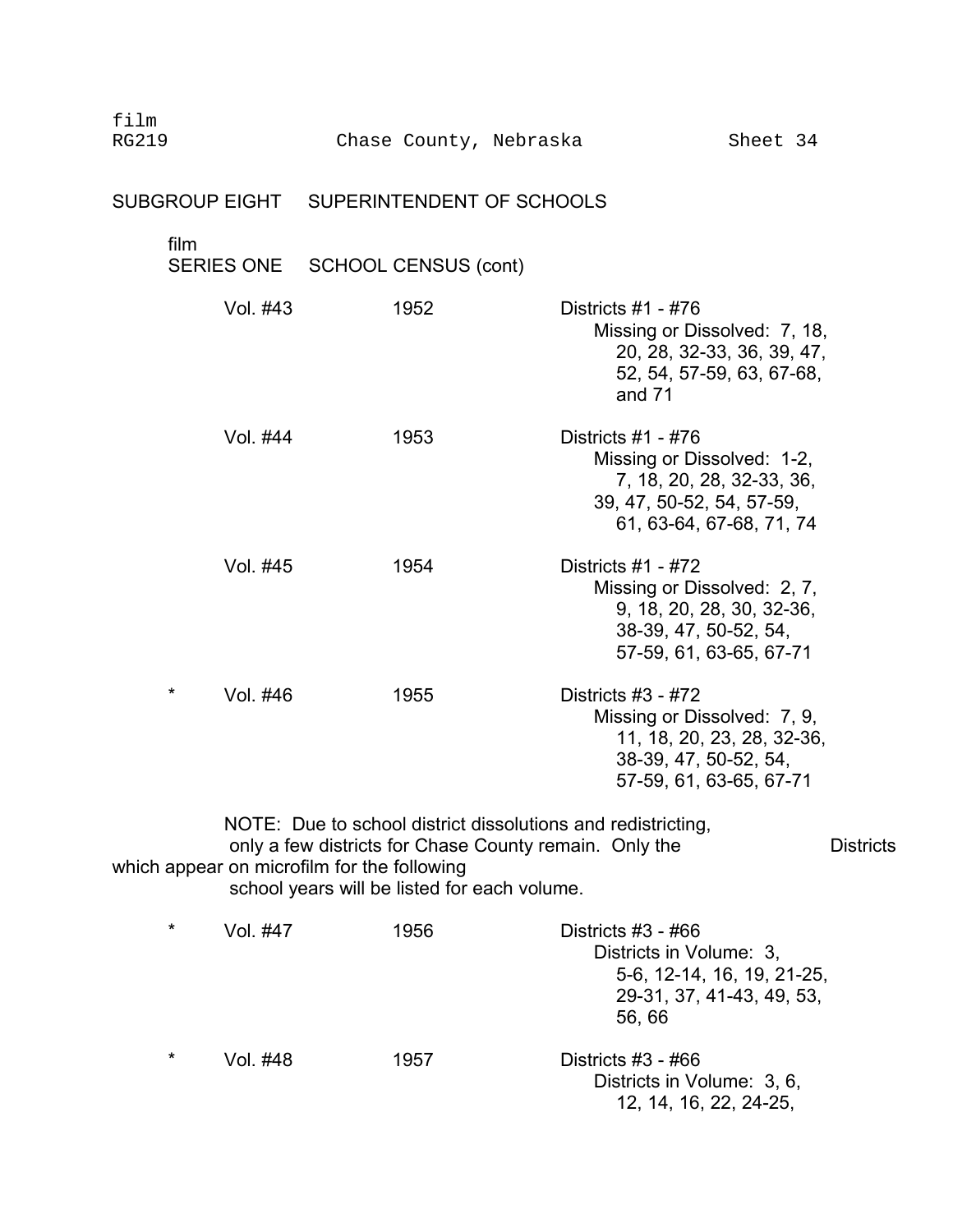29-31, 37, 41-42, 49, 53, and 66

\* Census contains confidential material restricted � by Sec. 79, 157 and 84-712.05, R.R.S. 1943.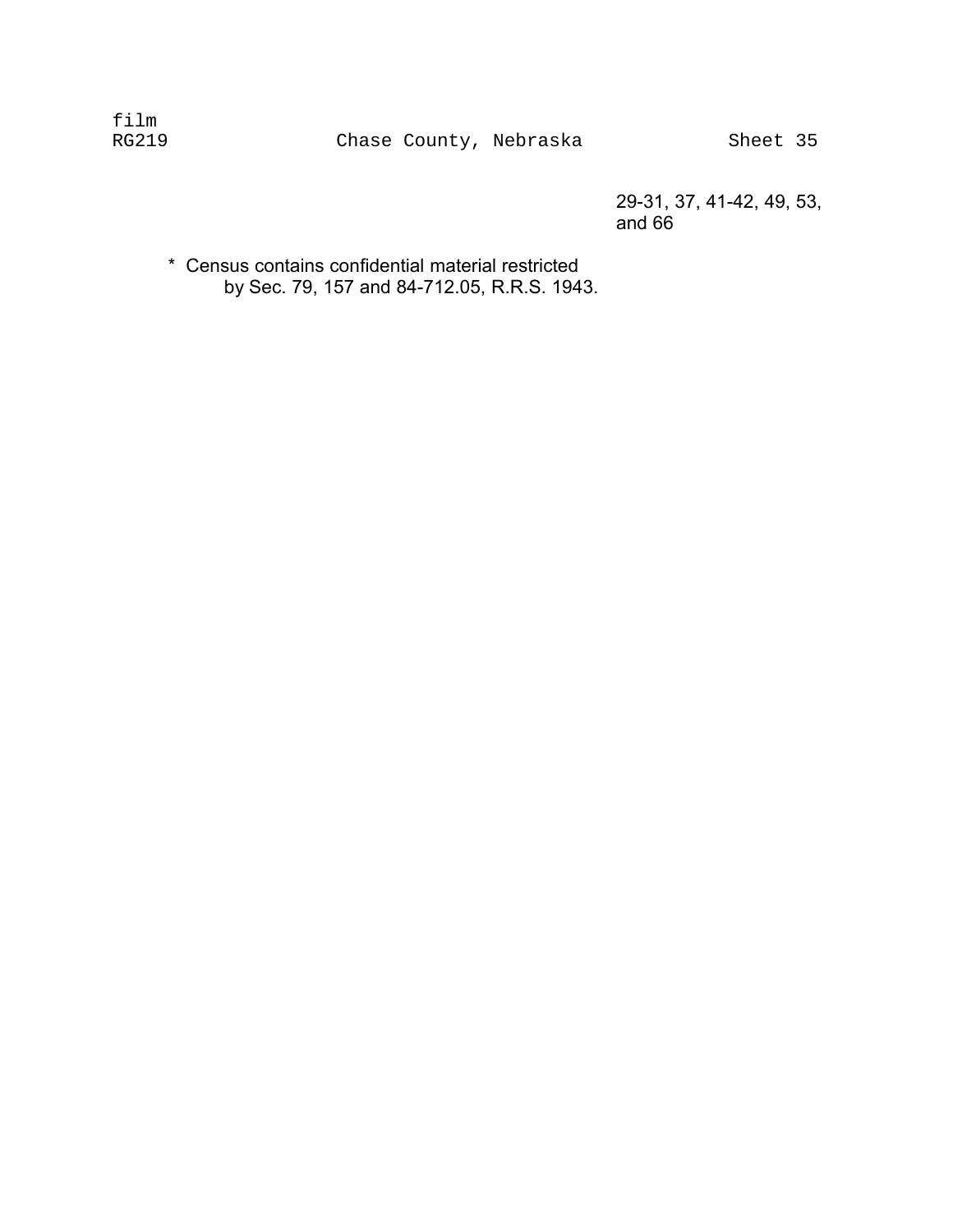| film<br><b>RG219</b> |         |          | Chase County, Nebraska                   |                                                                        | Sheet 36                                                 |  |
|----------------------|---------|----------|------------------------------------------|------------------------------------------------------------------------|----------------------------------------------------------|--|
|                      |         |          | SUBGROUP EIGHT SUPERINTENDENT OF SCHOOLS |                                                                        |                                                          |  |
|                      | film    |          | SERIES ONE SCHOOL CENSUS (cont)          |                                                                        |                                                          |  |
|                      | $\star$ | Vol. #49 | 1958                                     | Districts $#3 - #66$<br>Districts in Volume: 3, 6,                     | 12, 14, 16, 22, 24-25, 29,<br>31, 37, 41, 49, 53, and 66 |  |
|                      | $\star$ | Vol. #50 | 1959                                     | Districts $#3 - #66$<br>Districts in Volume: 3, 6,                     | 12, 14, 16, 22, 24, 25, 29,<br>31, 37, 41-42, 49, 66     |  |
|                      | $\star$ | Vol. #51 | 1960                                     | Districts #3 - #66<br>Districts in Volume: 3, 6,<br>31, 37, 41, 42, 66 | 12, 14, 16, 22, 24, 25, 29,                              |  |
|                      | $\star$ | Vol. #52 | 1961                                     | Districts #3 - #66<br>Districts in Volume: 3, 6,<br>31, 37, 41, 42, 66 | 12, 14, 16, 22, 24, 25, 29,                              |  |
|                      | $\star$ | Vol. #53 | 1962                                     | Districts $#3 - #66$<br>Districts in Volume: 3, 6,<br>41, 42, 66       | 12, 14, 22, 24, 25, 31, 37,                              |  |
|                      | *       | Vol. #54 | 1963                                     | Districts #3 - #66<br>Districts in Volume: 3, 6,<br>41, 42, 66         | 12, 14, 22, 24, 25, 31, 37,                              |  |

\* Census is restricted due to the presence of confidential � material restricted by Sec. 79, 157 & 84-712.05, R.R.S. 1943 �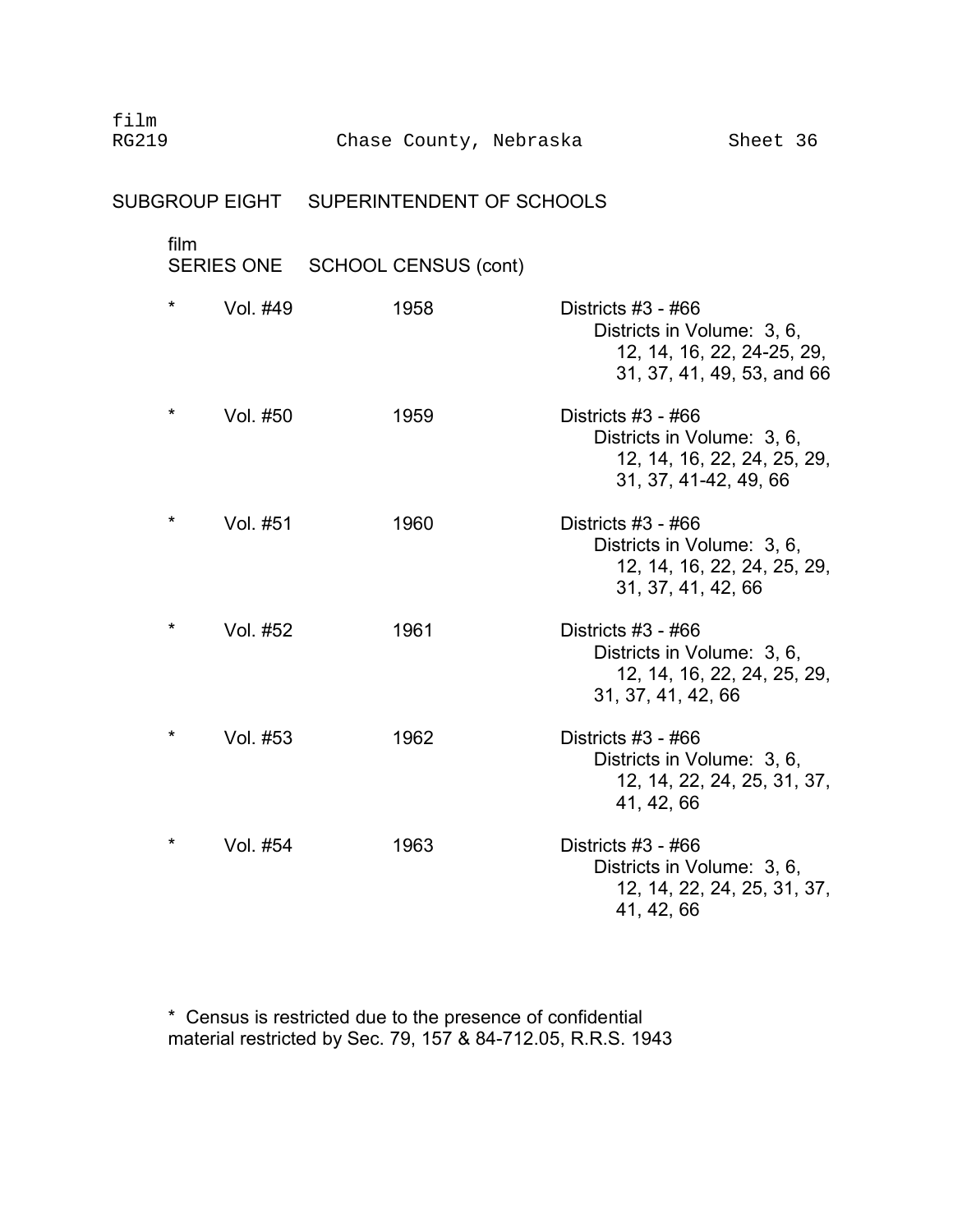|         | SUBGROUP EIGHT    | SUPERINTENDENT OF SCHOOLS   |                                                                                                                                                                                                                                                                                                   |
|---------|-------------------|-----------------------------|---------------------------------------------------------------------------------------------------------------------------------------------------------------------------------------------------------------------------------------------------------------------------------------------------|
| film    | <b>SERIES ONE</b> | <b>SCHOOL CENSUS (cont)</b> |                                                                                                                                                                                                                                                                                                   |
| $\star$ | Vol. #55          | 1964                        | Districts $#3 - #66$<br>Districts in Volume: 3, 6,<br>12, 14, 22, 24, 25, 31, 37,<br>41, 42, 66<br>Dist. #31 - Dundy County<br>Dist. #31 - Hayes County<br>Dist. #31 - Hitchcock Co.<br>Dist. #41 - Dundy County<br>Hayes Co. Dist. #34<br>Perkins County Dists. #33,<br>65, and #1               |
| $\star$ | Vol. #56          | 1965                        | Districts #3 - #66<br>Districts in Volume: 3, 6,<br>12, 14, 22, 24, 31, 37,<br>41, 42, 66<br>Dist. #31 - Hayes County<br>Dist. #31 - Dundy County                                                                                                                                                 |
| $\star$ | Vol. #57          | 1966                        | Districts #3 - #66<br>Districts in Volume: 3, 6,<br>12, 14, 22, 24, 31, 37,<br>41, 42, 66<br>Perkins Co. Dist. #1, 33, 65<br>Hayes Co. Dist. #34<br>Chase Co. Dist. #41 - Dundy<br>Chase Co. Dist. #31 - Hayes<br>Chase Co. Dist. #31 - Dundy<br>Chase Co. Dist. #31 -<br><b>Hitchcock County</b> |

\* Vol. #58 1967 Districts #3 - #66

film

Districts in Volume: 3, 6, 12, 14, 22, 24, 31, 37,

Perkins Co. Dist. #1, 33, 65

41, 42, 66

Hayes Co. Dist. #34 Dist. #31 - Chase Co. for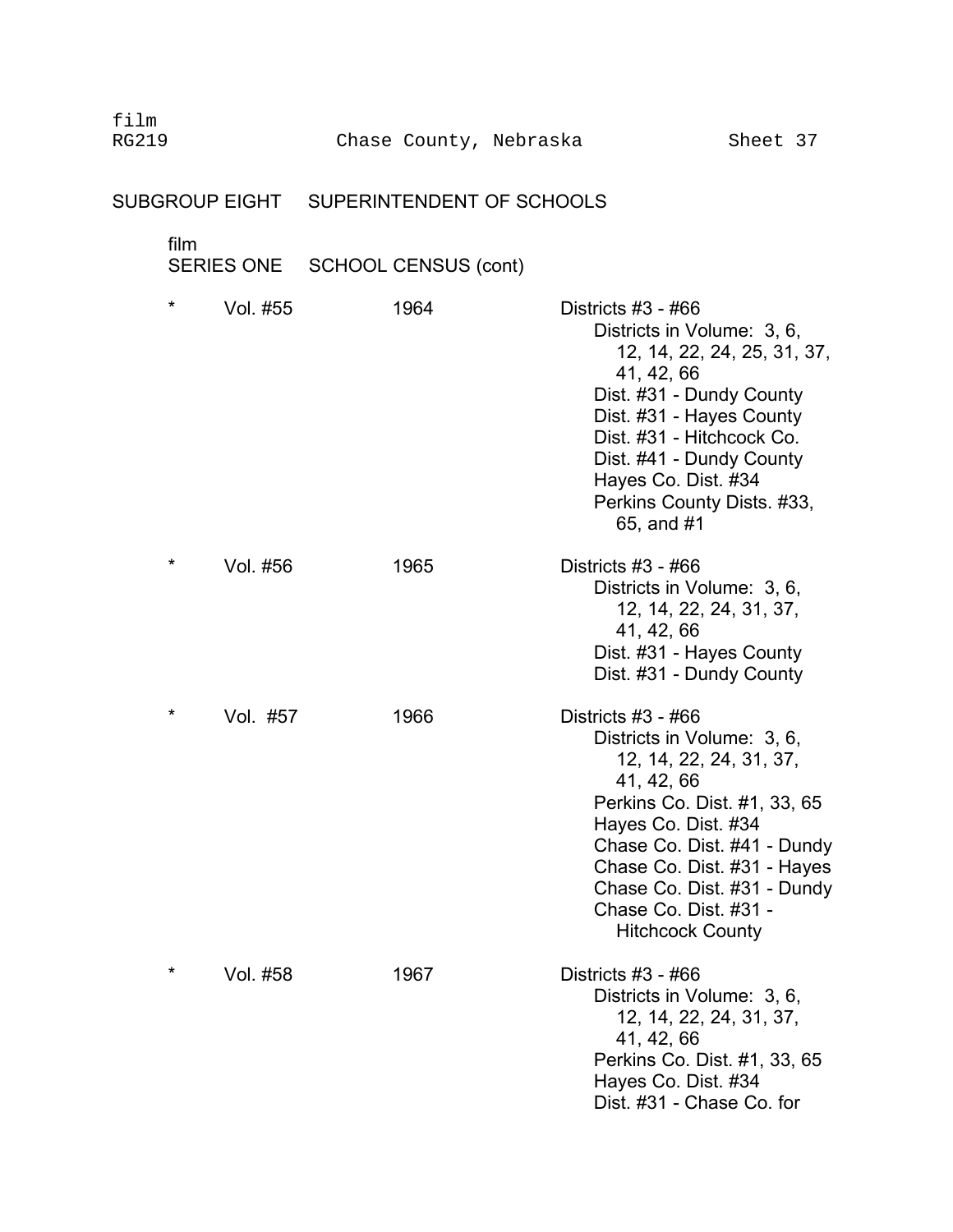Hayes, Dundy & Hitchcock Chase Co. Dist. #41 - Dundy

\* Census is restricted due to the presence of confidential � material restricted by Sec. 79, 157 & 84-712.05, R.R.S. 1943. �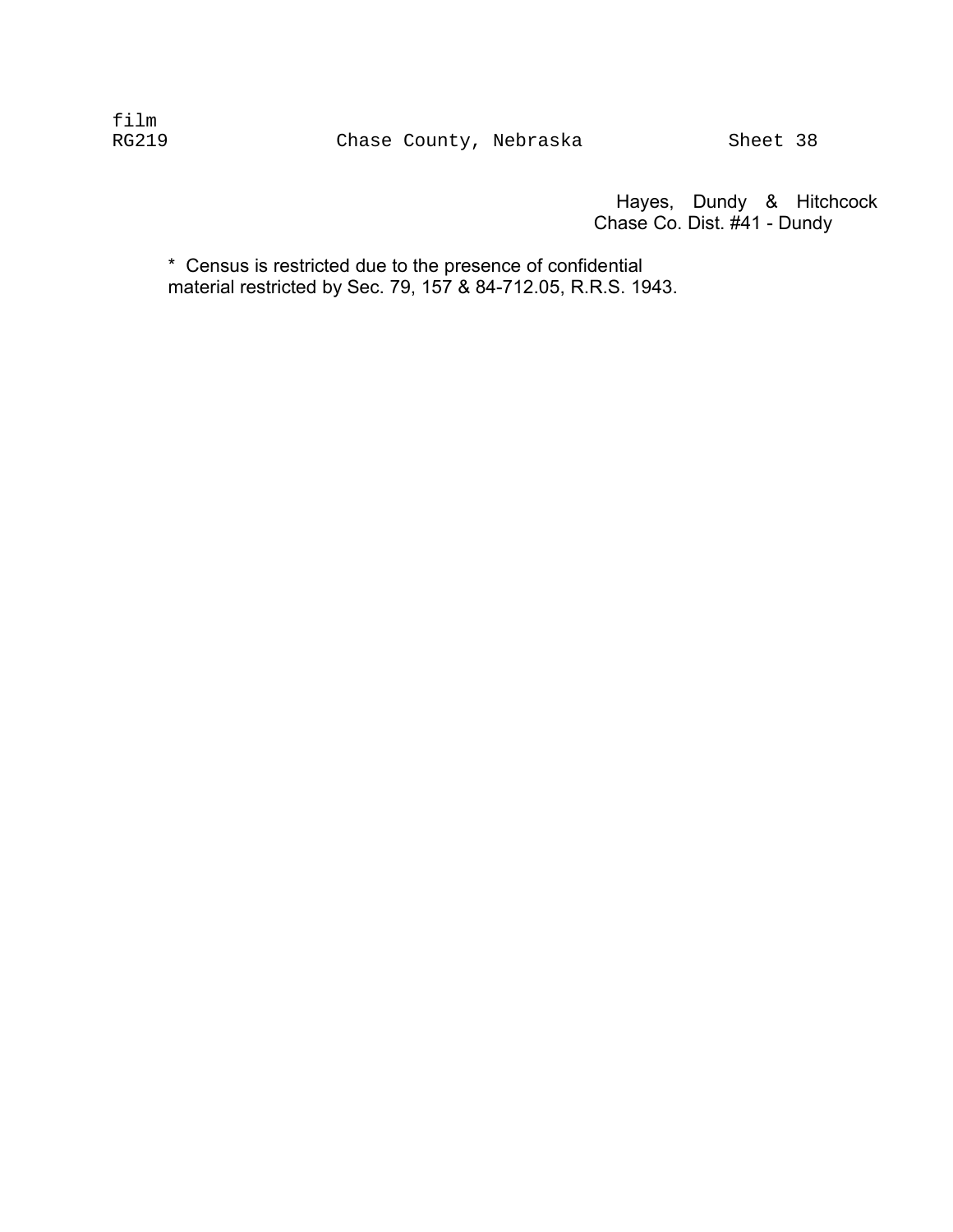| film<br><b>RG219</b> | Chase County, Nebraska                   | Sheet 39                                                                                                                                                                                                                                                                                                                         |
|----------------------|------------------------------------------|----------------------------------------------------------------------------------------------------------------------------------------------------------------------------------------------------------------------------------------------------------------------------------------------------------------------------------|
|                      | SUBGROUP EIGHT SUPERINTENDENT OF SCHOOLS |                                                                                                                                                                                                                                                                                                                                  |
| film                 | SERIES ONE SCHOOL CENSUS (cont)          |                                                                                                                                                                                                                                                                                                                                  |
| $\star$<br>Vol. #59  | 1968                                     | Districts #3 - #66<br>Districts in Volume: 3, 6,<br>12, 31, 37, 41, 42<br>Dist. #31 for Hitchcock,<br>Dundy, and Hayes Counties.                                                                                                                                                                                                 |
| $\star$<br>Vol. #60  | 1969                                     | Districts $#3 - #66$<br>Districts in Volume: 3, 6,<br>12, 31, 37, 41, 42, 66                                                                                                                                                                                                                                                     |
| *<br>Vol. #61        | 1970                                     | Districts $#3 - #66$<br>Districts in Volume: 3, 6,<br>12, 31, 37, 42, 66<br>Perkins Co. Dists. 33A, 65A,<br>and 112B<br>Chase Co. #3 (Dundy County)<br>Chase Co. #31 (Hayes,<br>Hitchcock & Dunday County)<br>Perkins Co. #65, 112 & 33<br>Chase Co. #41 (Dundy County)<br>Chase Co. #31 (Dundy, Hayes,<br>and Hitchcock County) |
| $^\star$<br>Vol. #62 | 1971                                     | Districts #3 - #66<br>Districts in Volume: 3, 6,<br>12, 31, 37, 42, 66                                                                                                                                                                                                                                                           |
| $\star$<br>Vol. #63  | 1972                                     | Districts $#3 - #66$<br>Districts in Volume: 3, 6,<br>12, 31, 37, 42, 66                                                                                                                                                                                                                                                         |
| $\ast$<br>Vol. #64   | 1973                                     | Districts #3 - #66<br>Districts in Volume: 3, 6,<br>12, 31, 37, 42, 66                                                                                                                                                                                                                                                           |
| $\star$<br>Vol. #65  | 1974                                     | Districts #3 - #66<br>Districts in Volume: 3, 6,<br>12, 31, 42, 66                                                                                                                                                                                                                                                               |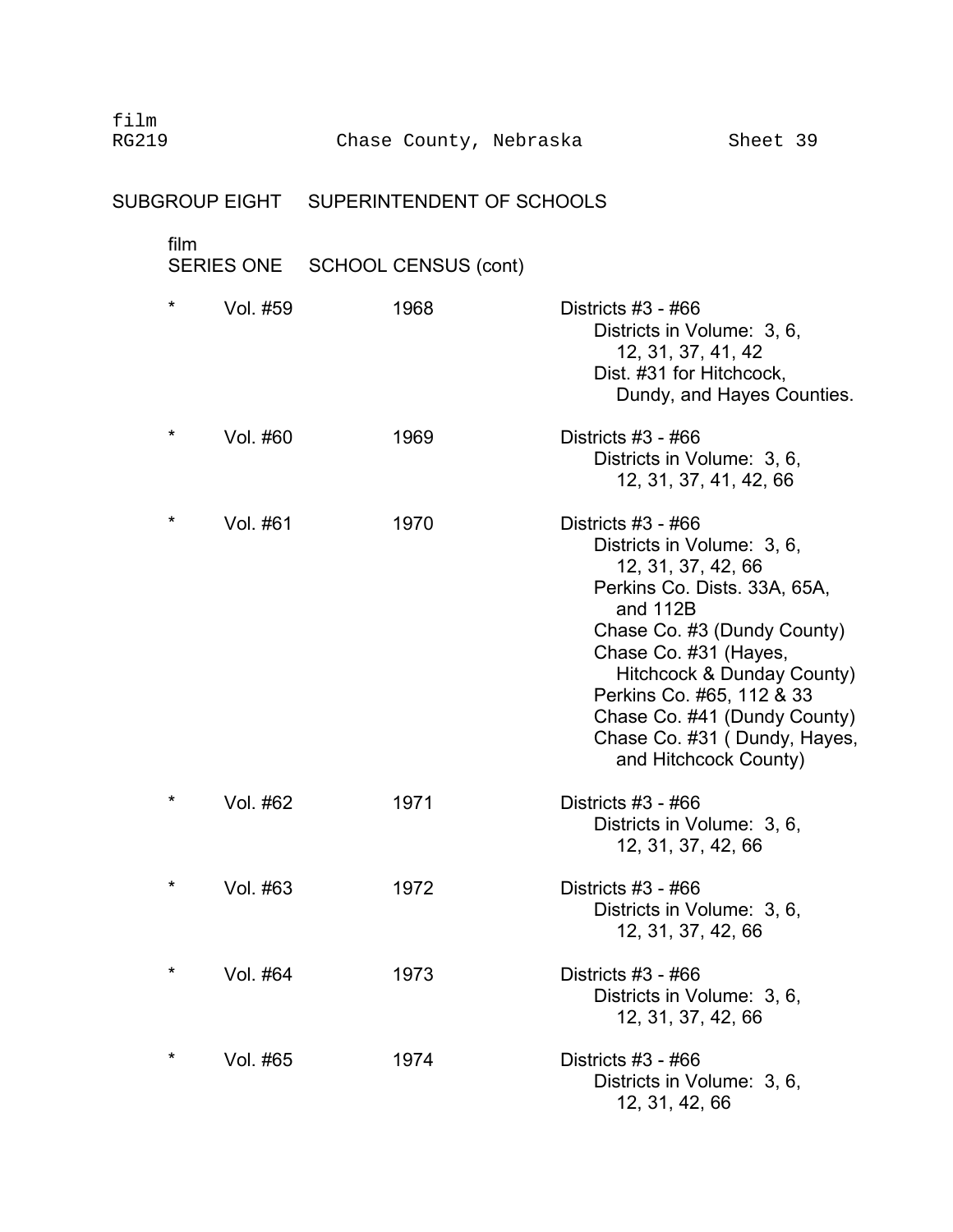\* Census is restricted due to the presence of confidential � material restricted by Sec. 79, 157 & 84-712.05, R.R.S. 1943. �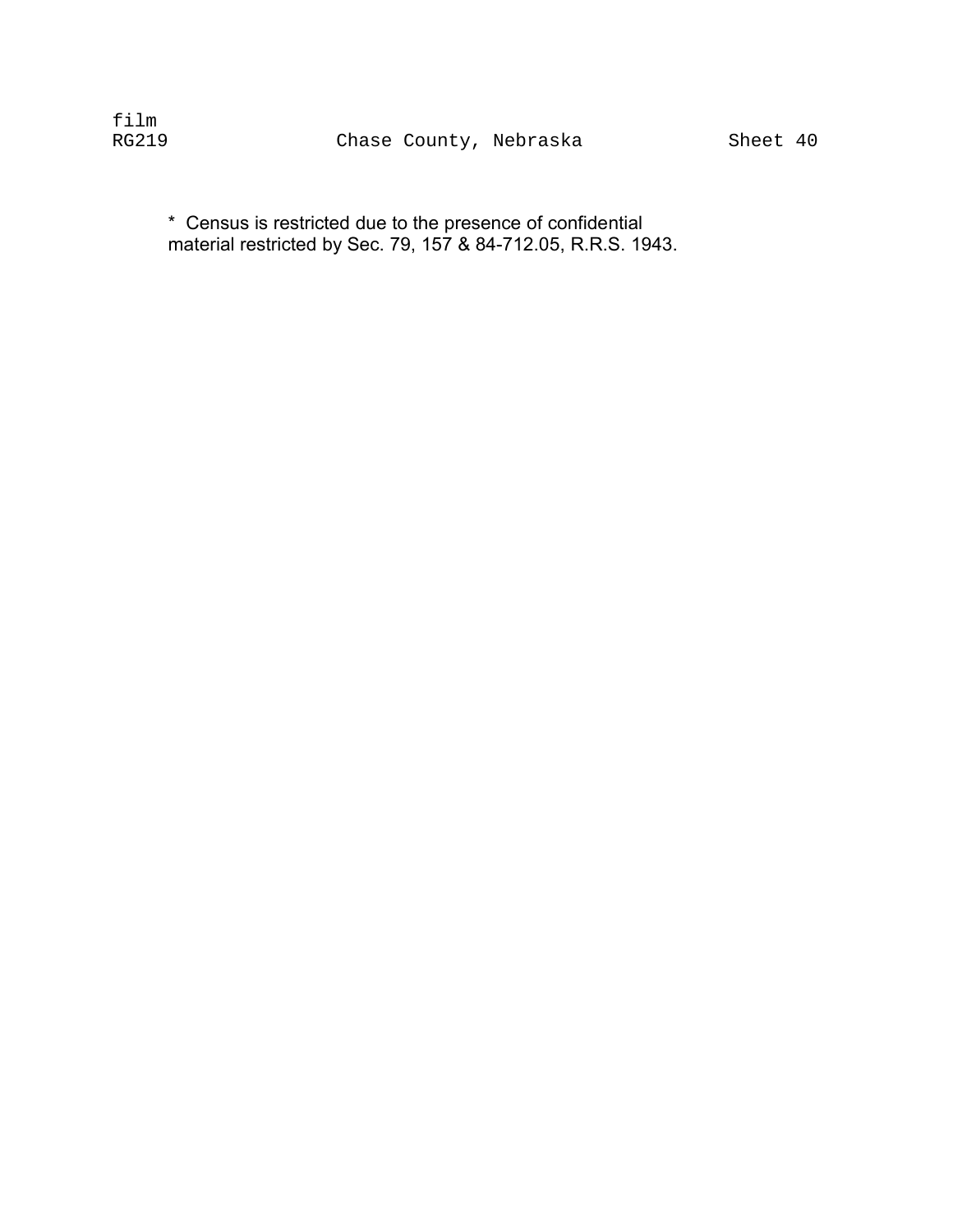## SUBGROUP EIGHT SUPERINTENDENT OF SCHOOLS

| film                             |                                                    |                       |  |
|----------------------------------|----------------------------------------------------|-----------------------|--|
|                                  | SERIES ONE SCHOOL CENSUS (cont)                    |                       |  |
| $\frac{1}{2}$<br>$\overline{11}$ | $\lambda$ $\cap$ $\overline{\phantom{0}}$ $\Gamma$ | <b>DULLLIL HO</b> HOO |  |

| $\mathbf{x}$ | Vol. #66 | 1975 | Districts #3 - #66           |
|--------------|----------|------|------------------------------|
|              |          |      | Districts in Volume:         |
|              |          |      | 3, 12, 31, 42, 66            |
|              |          |      | Dist. #3 (Dundy County)      |
|              |          |      | Dist. #31 (Hayes, Hitchcock, |
|              |          |      | and Dundy Co. students)      |
|              |          |      | Perkins Co. #33, 112, 65     |
| $\star$      | Vol. #67 | 1976 | Districts $#3 - #66$         |
|              |          |      | Districts in Volume:         |
|              |          |      | 3, 12, 31, 42, 66            |
|              |          |      | Perkins Co. #112, 65, 33     |
| $\star$      | Vol. #68 | 1977 | Districts $#3 - #66$         |
|              |          |      | Districts in Volume:         |
|              |          |      | 3, 12, 31, 42, 66            |
|              |          |      | Perkins Co. #65, 112, & 33   |

### film

SERIES ONE SCHOOL CENSUS - MICROFILM RECORD Donated

#### NSHS HAS ON MICROFILM:

\* NOTE: This Microfilm is restricted to staff use only due to the presence of confidential records restricted by Sec. 79, 157 and 84-712.05, R.R.S. 1943.

| * | Reel #1          | School Census, Vol. #1                                 |
|---|------------------|--------------------------------------------------------|
|   | 16 <sub>mm</sub> | 1910, District #76                                     |
|   | Donated          | thru                                                   |
|   | #20,384          | School Census, Vol. #24                                |
|   |                  | 1933, District #76                                     |
|   |                  | NOTE: Districts can be in reverse or<br>forward order. |
|   |                  | NOTE: 1922, Dist. #49 regular census reported          |
|   |                  | on wrong form.                                         |

NOTE: Post 1924, Districts #50 & 24 and 66 &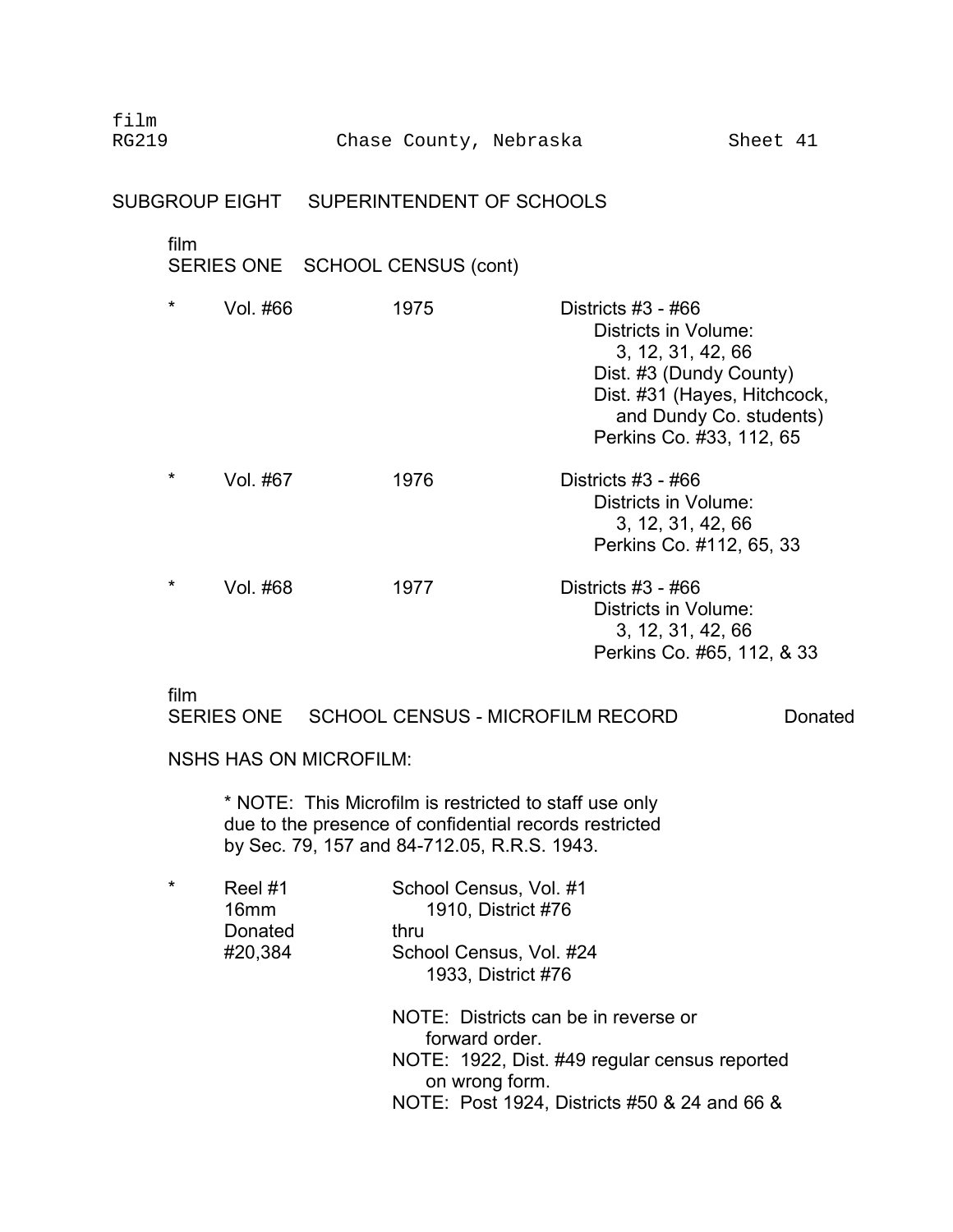72 appear together. NOTE: 1930, After Dist. #46, district numbers can be found on bottom of pages.

CORRECTION: 1923, Dist. #60 follows #61 CORRECTION: 1932, Dist. #24 follows #25, and District #45 follows #46.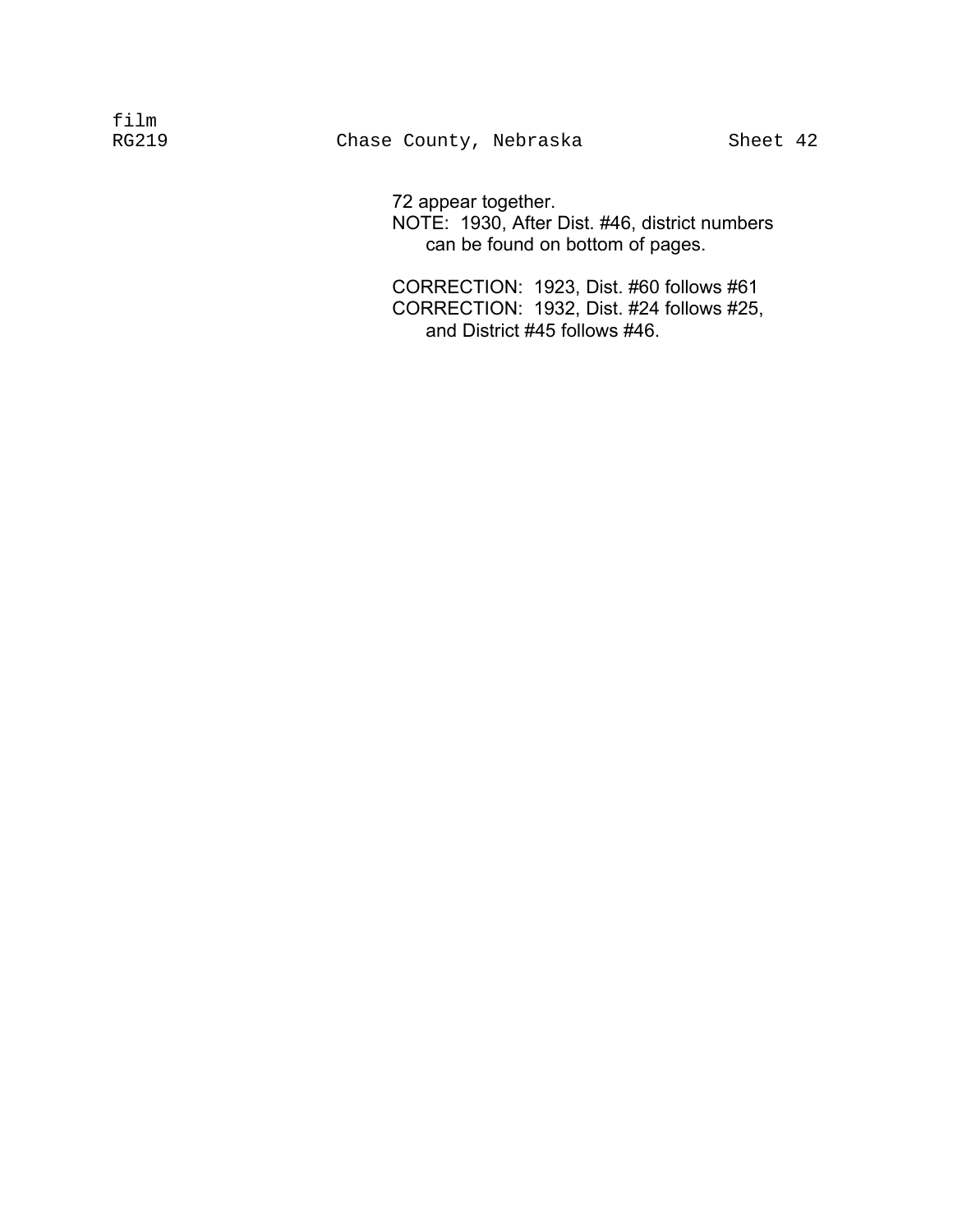film RG219 Chase County, Nebraska Sheet 43

### SUBGROUP EIGHT SUPERINTENDENT OF SCHOOLS

film

SERIES ONE SCHOOL CENSUS - MICROFILM RECORD

| Reel #2 | School Census, Vol. #25                       |
|---------|-----------------------------------------------|
| 16mm    | 1934, District #1                             |
| Donated | thru                                          |
| #20,385 | School Census, Vol. #42<br>1951, District #72 |
|         |                                               |

NOTE: 1940, Dist. #72 (see Dist. #66) NOTE: 1945, Dist. #8 follows all other Districts for this year.

| $\star$ | Reel #3          | School Census, Vol. #43     |
|---------|------------------|-----------------------------|
|         | 16 <sub>mm</sub> | 1952, District #1           |
|         | Donated          | thru                        |
|         | #20,386          | School Census, Vol. #68     |
|         |                  | 1977, Perkins Co. Dist. #33 |

NOTE: Beginning with District #46, restricted material appears at the end of each year.

\* Microfilm is restricted to staff use only due to the presence of confidential material restricted by Sec. 79, 157 and 84-712.05, R.R.S. 1943.

SUBGROUP NINE SCHOOL DISTRICT RECORDS

| film<br><b>SERIES ONE</b>   | <b>SCHOOL DISTRICT #76, 1899-1930</b>                                           |
|-----------------------------|---------------------------------------------------------------------------------|
| Vol. #1                     | Classification & Term Summary, 1899-1917<br>(not 1899-1915 as stated on target) |
| Vol. #2                     | Attendance & Classification Register<br>Sept. 6, 1915 - April 24, 1923          |
| Vol. #3                     | Daily & Classification Register<br>Sept. 3, 1923 - April 25, 1930               |
| Reel #1<br>16 <sub>mm</sub> | Miscellaneous Records (Item #4)<br>School Dist. #76                             |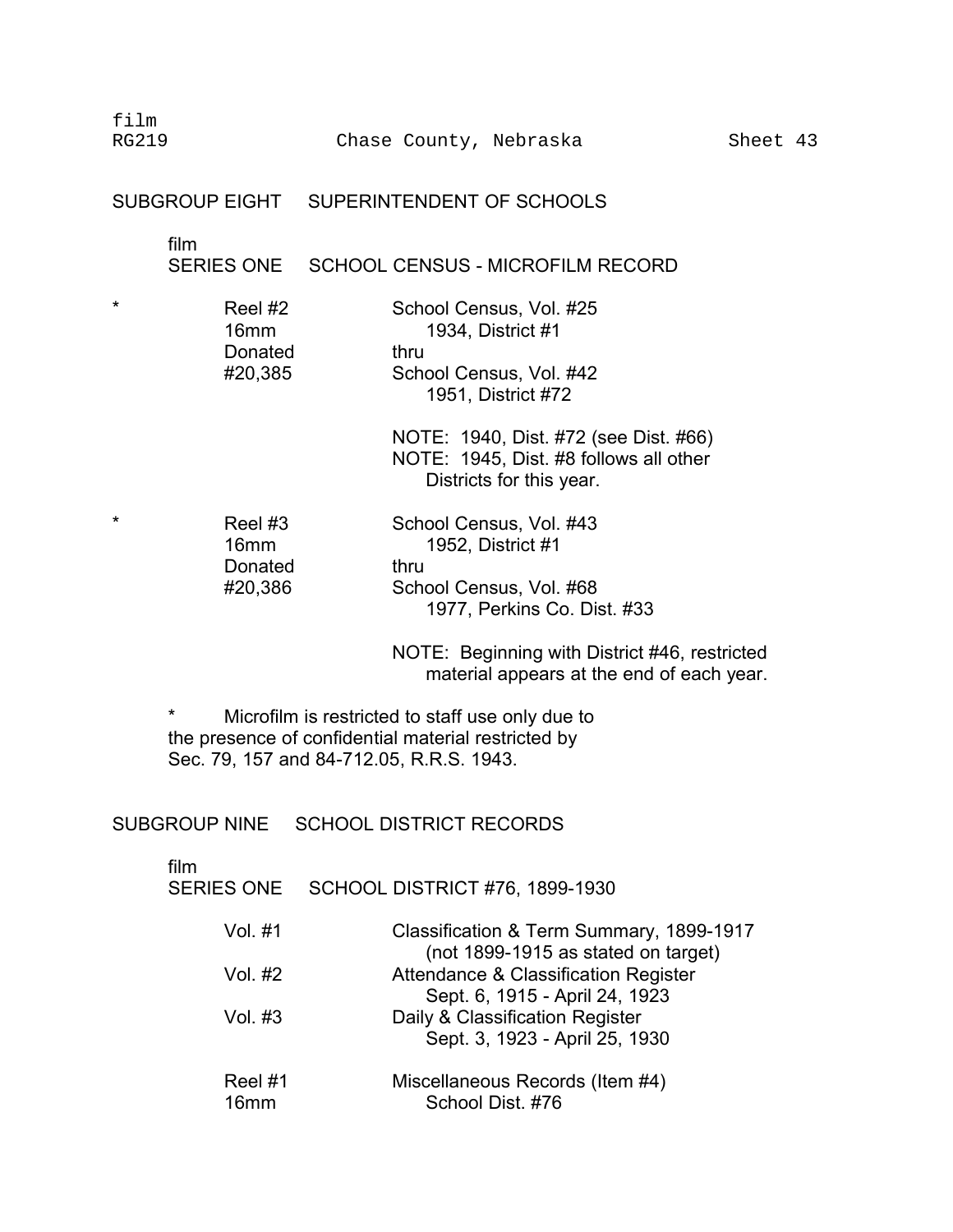| $f$ ilm<br>RG219 |                   | Chase County, Nebraska                                                                                                                                |  | Sheet 44 |
|------------------|-------------------|-------------------------------------------------------------------------------------------------------------------------------------------------------|--|----------|
|                  | Donated<br>#20383 | Vol. #1, Classification Record, 1899-1917<br>thru<br>Miscellaneous Records (Item #4)<br>School Dist. 76 records<br>Vol. #3, Class Register, 1923-1930 |  |          |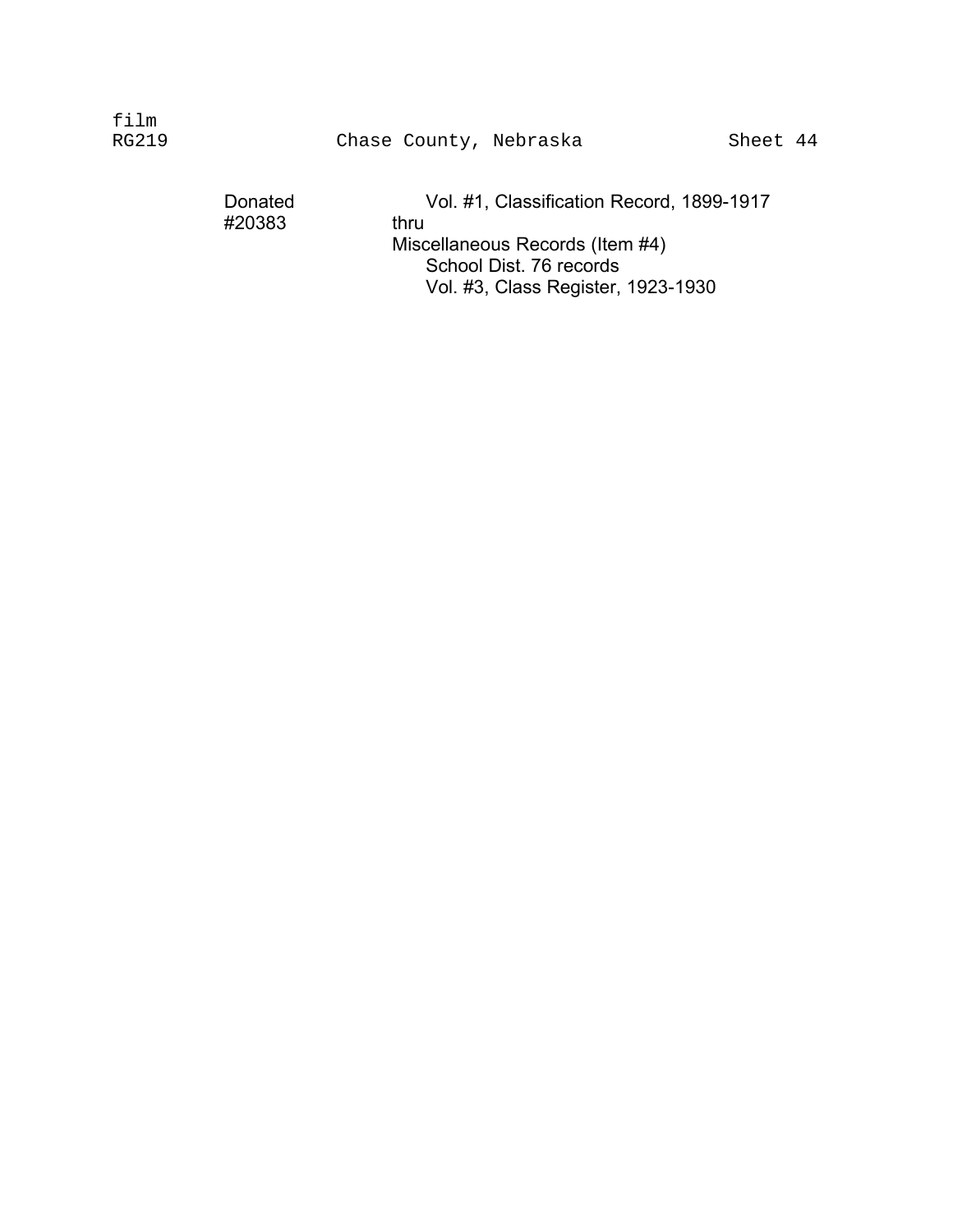film

film

### SUBGROUP TEN MISCELLANEOUS

film

| SERIES ONE | HISTORICAL, 1886-1975 |  |
|------------|-----------------------|--|
|------------|-----------------------|--|

Item #1: Mrs. Clyde Brown Collection, 1896-1939 Scrapbooks, Chase County Museum. (includes clippings on marriages, obits, crime, war news & misc. family info.)

Vol. A 1896-1907 (12 pp.) (not 1896-1906 as stated on target) Vol. B 1902-1910 (49 pp.) - not 1907-1910 Vol. C 1911-1912 (29 pp.) Vol. D 1912-1914 (33 pp.) Vol. E 1917-1918 (incl. war news, the draft, etc. Volume begins with 1931 Vol. F 1915-1929 (185 pp.) - not 1915-1929 Vol. G 1923-1933 (201 pp.) Vol. H 1927 - Marell's Cash Store News, 4 pp. Vol. I 1932-1939 (165 pp.) (incl. articles on Ft. Crook Bomber Plant). Note: Title Board should read, 1896-1939 Item #2 Pamphlets, advertising, etc. Union Veterans Campfire, 9/24/1889 Chase Co. Agricultural Society - Premium List, 1888 Cornerstone address - Chase County Courthouse, Hon. Robert G. Orr of McCook, 8/17/1911 Souvenir Booklets - Enders Public School, 1900, 1902, 1905, 1909, 1910, 1913. Item #3 Chase County Histories, Chase County Historical Society, Inc. V.1 - 1886-1938 (pub. 1963) reminiscences, history, family histores V.2 - publ. 1963 w/ index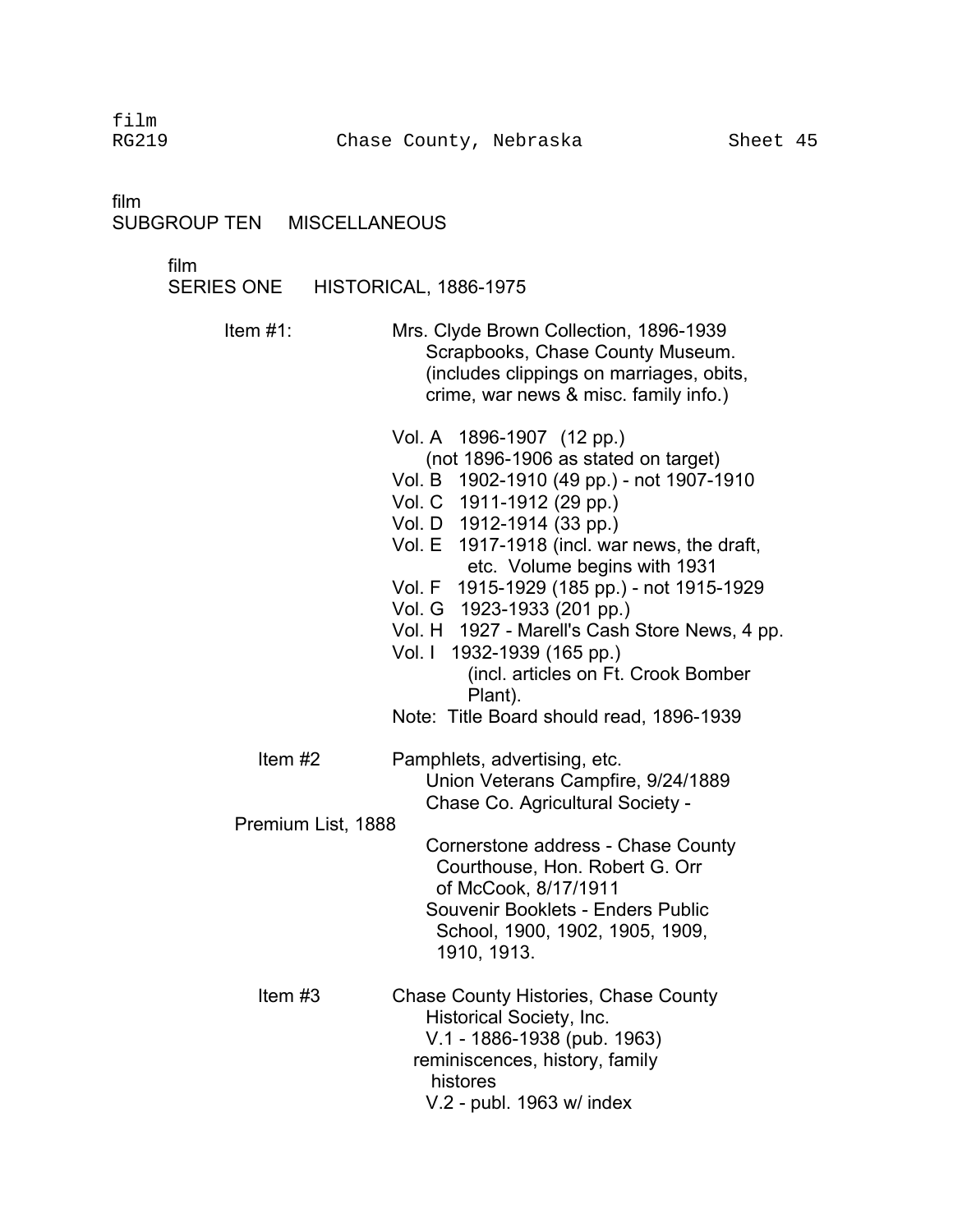County history items and pioneer family histories (84pp) V.3 - publ. Apr. 1969 w/ Index Church histories, Pioneer families, miscellaneous news.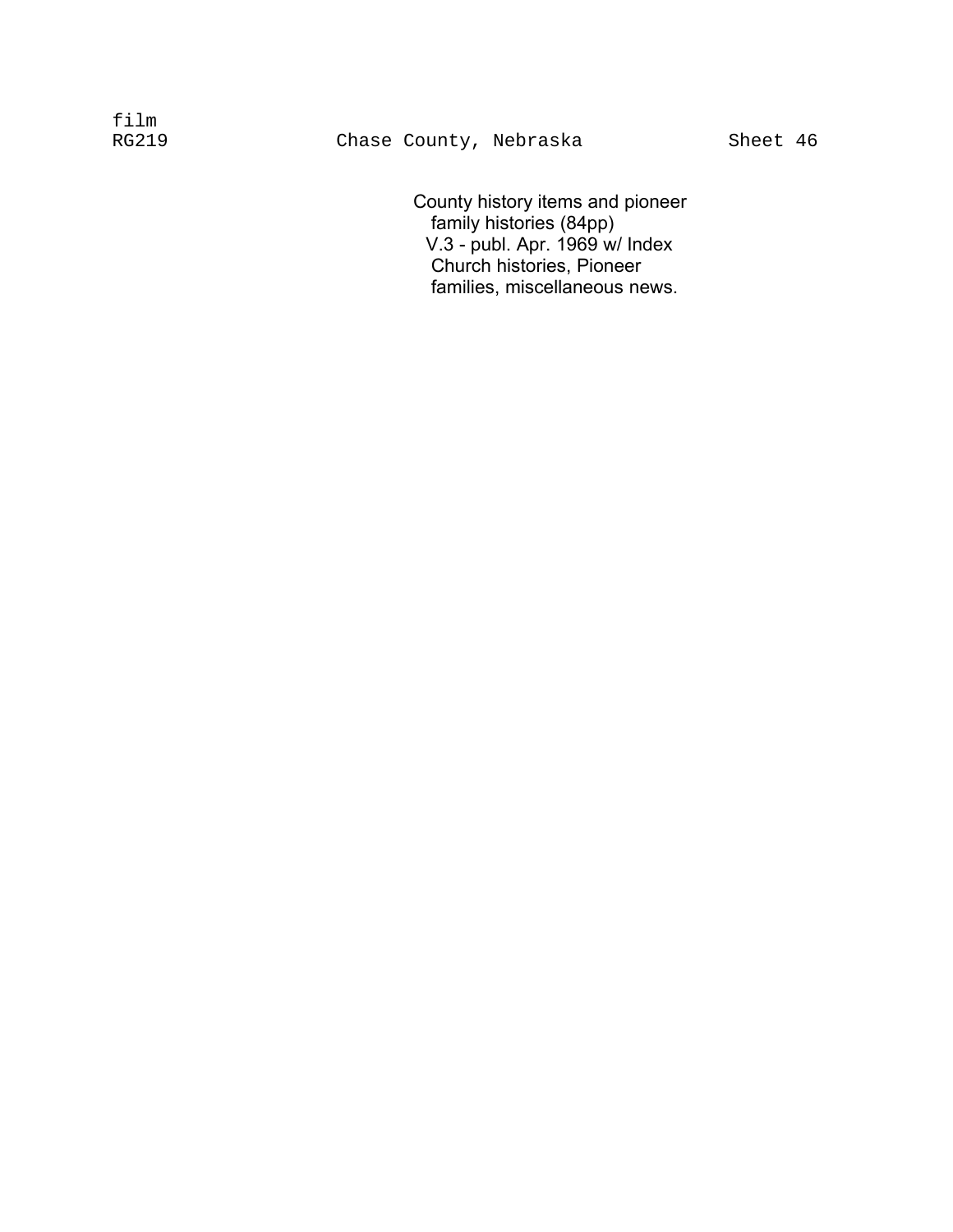SUBGROUP TEN MISCELLANEOUS

#### film

SERIES ONE HISTORICAL, 1886-1975 cont.

- Item #3 (cont) Chase Co. History V.4 - publ. Dec. 1971 Cattle industry and Ranch history, and reminiscences V.5 - Champion Mill History, 1974 incl. Telephone, School, and family histories.
	- Item #4 See Subgroup Nine, Series One
	- Item #5 County Death Registers V. #1 - 2/3/1919 - 1/20/1922 and 12/31/1928 - 1/7/1927 V. #2 - #1 (5/25/1941) thru #608 (10/8/1959) V. #3 - #609 (11/20/1959) thru #696 (2/26/1962)

NOTE: The remainder of Vol. #3 and vol. #4 were spliced from reel due to the presence of confidential material.

- Item #6 Cemetery Lot Records Numerical Indices Mt. Hope, Imperial (1887-1975) River Side, Wauneta (1902-1974) Chase County Cem., 1891-1961 Pleasant View Cem., 1925-1974 Green Lawn Cem. - 1900-1975 Item #7 Luhr's Funeral Ledger, Imperial, NE
	- (1927-1929)

NOTE: Microfilm Record for Series One begins on next page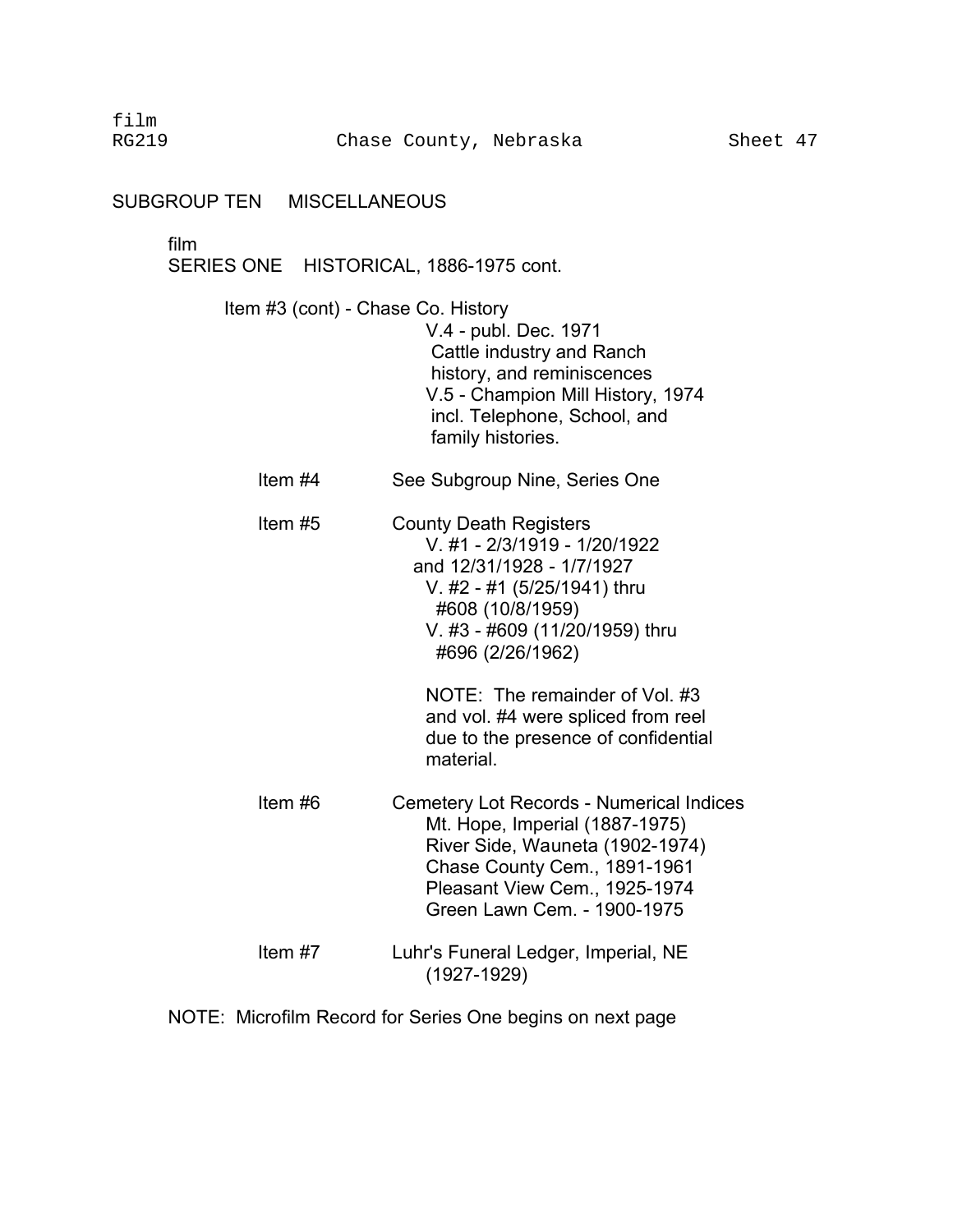# SUBGROUP TEN MISCELLANEOUS

#### film �

SERIES ONE HISTORICAL (cont)

## NSHS HAS ON MICROFILM:

| Reel #1<br>16 <sub>mm</sub><br>Donated<br>#20,383 | <b>Miscellaneous Records</b><br>Item #1 - Mrs. Clyde Brown Collection<br>Scrapbook #A (1896-1907<br>thru<br>Scrapbook #I (1932-1939)                    |  |
|---------------------------------------------------|---------------------------------------------------------------------------------------------------------------------------------------------------------|--|
|                                                   | NOTE: Inclusive dates on film targets<br>are in error. Scrapbooks should be<br>dated as inventory above (1896-1939)                                     |  |
|                                                   | Item #2 - Misc. Pamphlets, 1888-1912<br>(see inventory above)                                                                                           |  |
|                                                   | Item #3 - Chase Co. Histories, 1886-1974<br><b>Chase County Historical Society</b><br>Vol. #1 (1886-1938)<br>thru                                       |  |
|                                                   | Vol. #5 (Champion Mill), publ. 1974                                                                                                                     |  |
|                                                   | Item #4 - See Subgroup Nine, Series One                                                                                                                 |  |
|                                                   | Item #5 - County Death Registers<br>Vol. #1 (1919-1928)<br>thru                                                                                         |  |
|                                                   | Vol. #3 (#696), Feb. 26, 1962                                                                                                                           |  |
|                                                   | NOTE: Part of Vol. #3 from Mar. 8, 1962<br>thru Vol. #4 (July 19, 1975) were<br>spliced from this reel due to the<br>presence of confidential material. |  |
|                                                   | Item #6 - Cemetery Numerical Indices<br>Mt. Hope Cemetery (1887-1975)<br>thru<br>Green Lawn Cemetery (1900-1975)                                        |  |